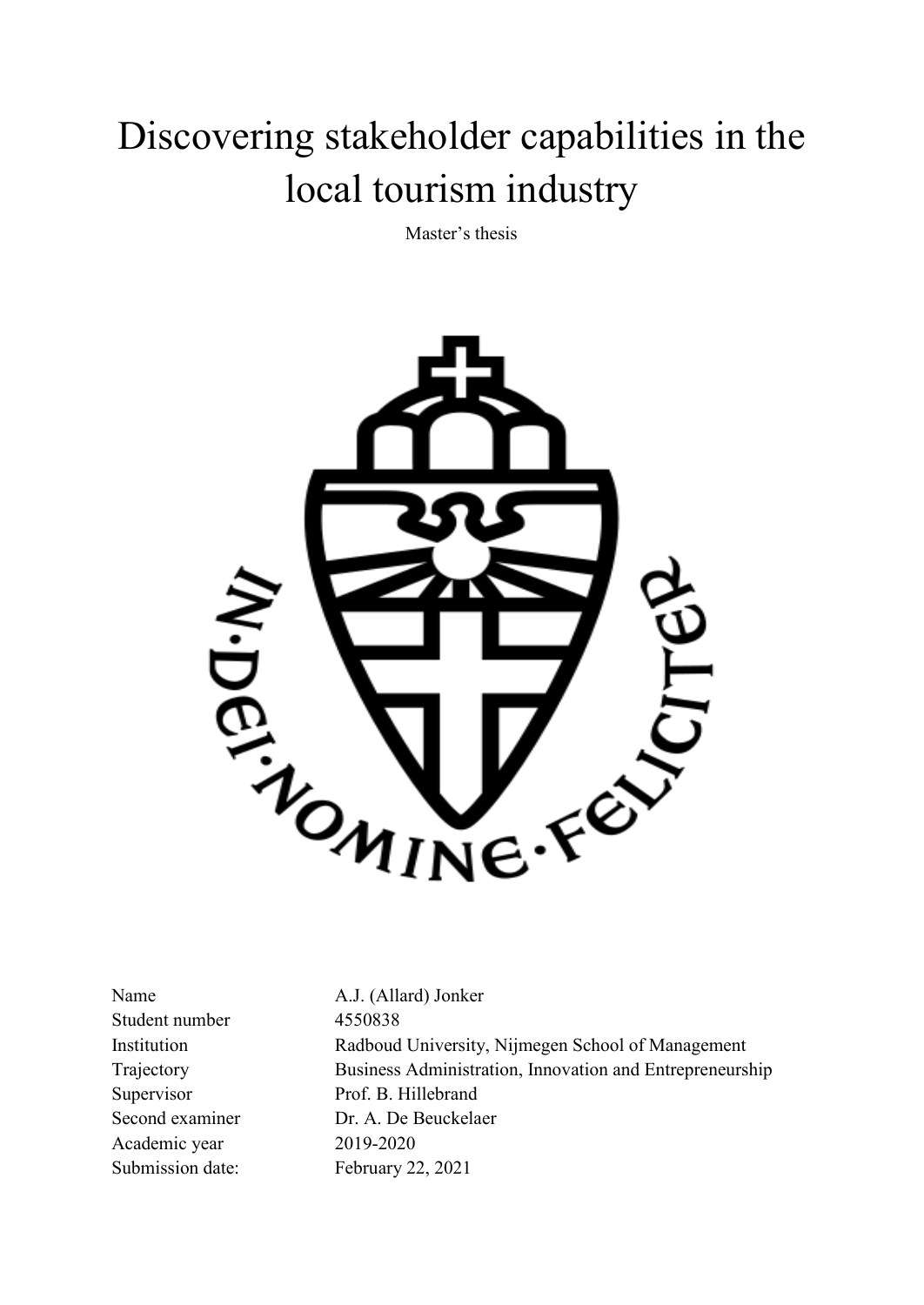# <span id="page-1-0"></span>Preface

Ever since I was young, I have been interested in innovation and in being an entrepreneurial spirit. Over the years this has developed into a strong urge to guide myself in the direction of a career in innovation and entrepreneurship. This meant that after obtaining the Bachelor of Dutch Law at the Radboud University, I began to explore my options to pursue a degree in Business Administration. After learning about the master specialization of Innovation & Entrepreneurship, the switch from Dutch Law to Business Administration was an easy decision.

During difficult times in 2020 with the COVID-19 crisis, I am thankful to still have been able to graduate my master degree, albeit with a slight delay. First of all, I would like to thank my supervisor Prof. B. Hillebrand for helping me with my research and always being able to provide me with feedback that I can work with. Furthermore, I would like to express my gratitude to the Driving Force for providing me with respondents for my research. I am also thankful for all the respondents in general who could make time in these difficult times to conduct an interview with me. Lastly, I would like to thank my girlfriend and my family, for their continued support and willingness to provide me with feedback in times of uncertainty.

It was not an easy decision to choose not to get a master's degree in Dutch Law, but instead focus on something that I am more passionate about. However, I think I have made the right choice and hope that it will lead me toward a career that I can sincerely enjoy. I am excited to find out what the future holds for me when it comes to either innovations or entrepreneurship.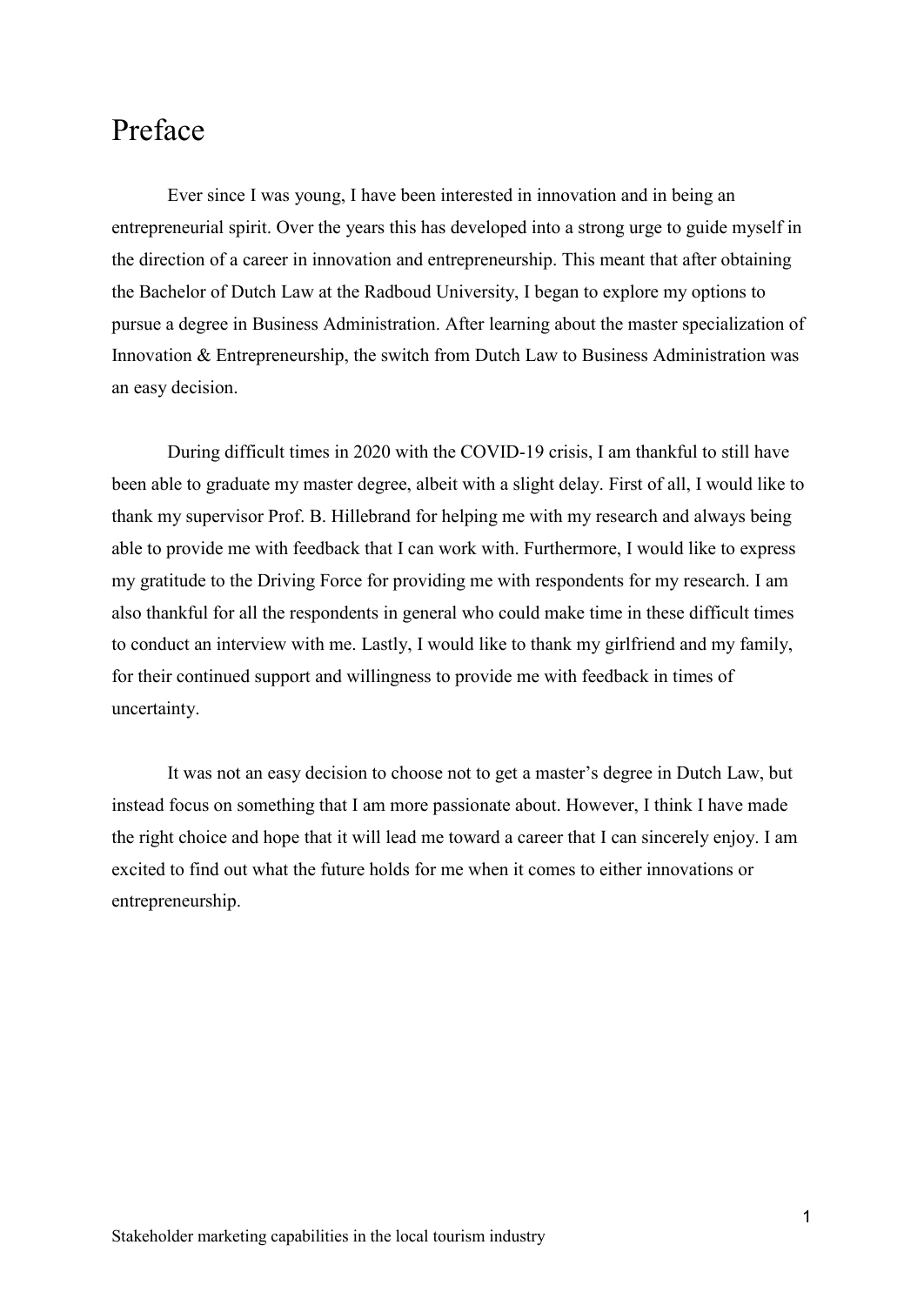## <span id="page-2-0"></span>Abstract

In order to tackle the complex network of interrelated stakeholders, stakeholder marketing has been introduced as a concept which might facilitate firms to define their most important stakeholders, and address them accordingly with specific organizational capabilities that are focused on managing stakeholders. Three specific stakeholder marketing capabilities have been proposed to do so, namely systems thinking, paradoxical thinking, and democratic thinking. However, this is mainly a theoretical concept up until now, it is now yet known how these capabilities look like and how they work in practice. Therefore, this research aimed to answer this explorative research question by doing a case study within the two stakeholder networks of Texel and Vinkeveen. This was done by conducting data via a total of seven semi-structured interviews with organizations from within both stakeholder networks, as well as by observations made for three full days at the company the Driving Force, which aims to implement a network innovation in both stakeholder networks. The development of the three stakeholder capabilities within the local tourism industry was analysed by focusing on the four dimensions of an organizational capability, namely employee knowledge and skills, technical systems, managerial systems, and norms and values. The results show that a different level of development across the capabilities as well as across the different companies was found. The theoretical and practical implications of the results are discussed in the final chapter.

*Key words: organizational capabilities, stakeholder capabilities*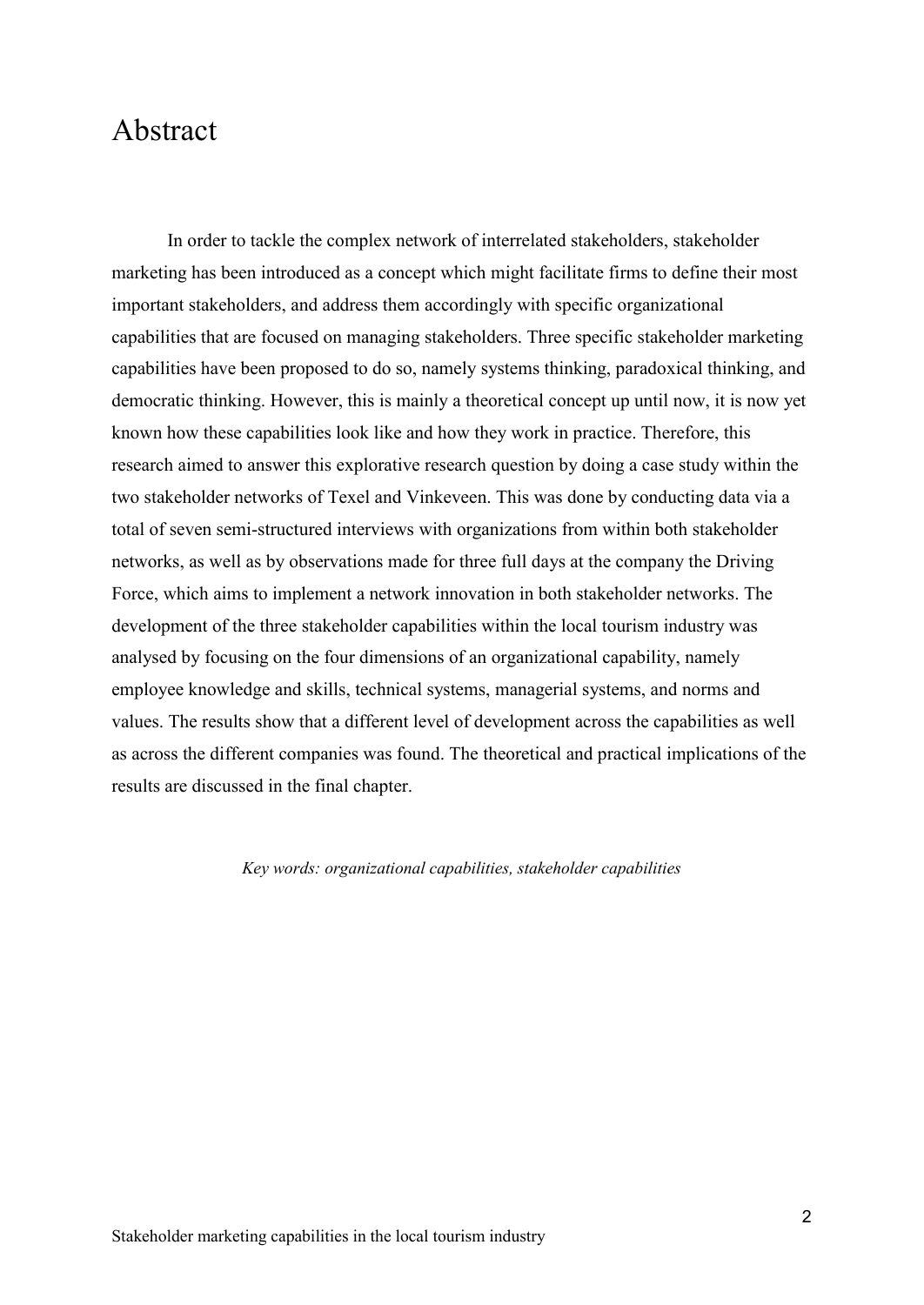### **Table of contents**

| Preface                                | 1              |
|----------------------------------------|----------------|
| Abstract                               | $\overline{2}$ |
| Chapter 1: Introduction                | $\overline{4}$ |
| $§1.1$ - Introduction                  | 4              |
| §1.2. - Problem statement              | 7              |
| §1.2.1 - Research question             | 9              |
| §1.3 - Structure of the research       | 9              |
| Chapter 2: Literature review           | 10             |
| §2.1 - Background Stakeholder theory   | 10             |
| §2.2 - Organizational capabilities     | 11             |
| §2.3 - Organizational learning         | 14             |
| §2.4 - Stakeholder marketing           | 15             |
| Chapter 3: Methods                     | 21             |
| Chapter 4: Results                     | 27             |
| $§4.1 - Systems thinking$              | 27             |
| $§4.2$ – Paradoxical thinking          | 33             |
| $§4.3$ – Democratic thinking           | 37             |
| Chapter 5: Discussion                  | 41             |
| $§ 5.1$ – Conclusions and implications | 41             |
| $§ 5.2 - Limitations$                  | 46             |
| $§$ 5.3 – Research suggestions         | 48             |
| References                             | 53             |
| Appendix                               | 61             |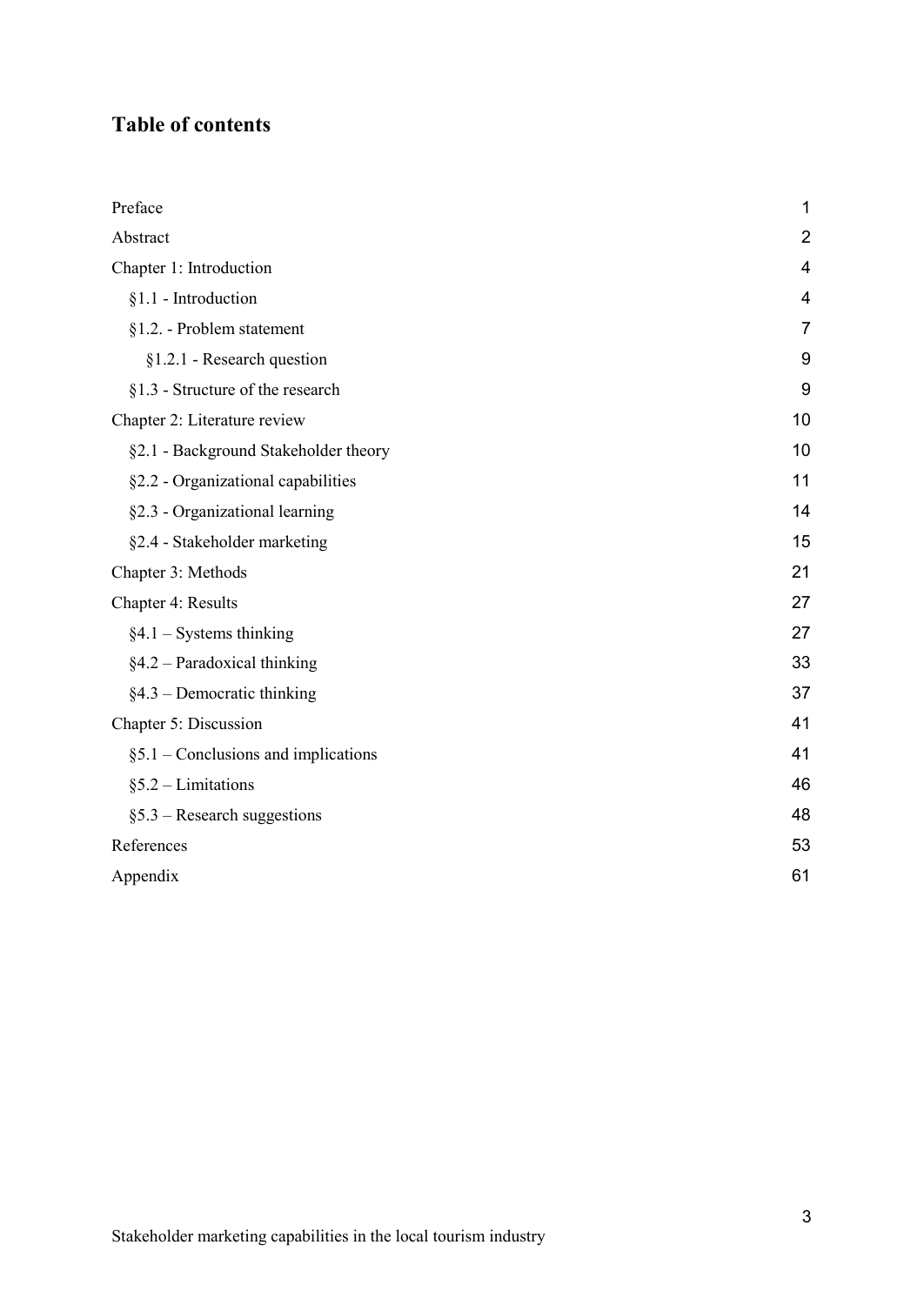# <span id="page-4-0"></span>Chapter 1: Introduction

### <span id="page-4-1"></span>§1.1 - Introduction

The tourism industry has undergone a thorough metamorphosis in the past decade. The increase in foreigners' income, the reduced prices of transportation, and the emergence of online platforms has led to a situation where travel agencies, tour operators, and organisations active within the local tourism industry have to make sure that their services are in accordance with the ever-changing consumer preferences (Schubert & Brida, 2009). For instance, the emergence of platforms such as Booking and AirBnB has had enormous implications for the operation of hotel chains. Additionally, the growing supply and the reduced prices have made the competition for customers bigger than ever. Companies are required to innovate and stay up to date in order to preserve a competitive advantage. These developments have led to an increase in tourism worldwide, which is also the case for the Netherlands with an increasing number of overnight stays for many years in a row (Centraal Bureau voor de Statistiek, 2018). This brings a considerable amount of opportunities and economic development to regions which are attractive for tourism. However, it also means that companies that operate in the tourism industry need to take into consideration these new developments. Changes within the industry require businesses to be able to work effectively and cooperatively. Companies that used to recognize their customer as their most important stakeholder and neglected the rest of their stakeholder network cannot adequately keep up with a world that relies on networking and cooperation. Stakeholder is defined as "any group or individual who can affect or is affected by the achievement of the organization's objectives" (Freeman 1984, p. 46). From this definition it is clear that the term goes way beyond the customer and gives importance to employees, suppliers, fellow entrepreneurs and policy makers. According to stakeholder theory, a firm can maintain or develop a competitive advantage by involving its stakeholders more closely into the decision-making processes of the firm (Jones, 1995). It is essential to know who the stakeholders of the firm are in order to be able to address their needs accordingly, because stakeholders can influence whether a firm can reach its financial objectives (Pajunen, 2006). A multitude of perspectives are available to argue for the importance of stakeholders for the performance of a firm, one of these perspectives is Resource Dependence Theory.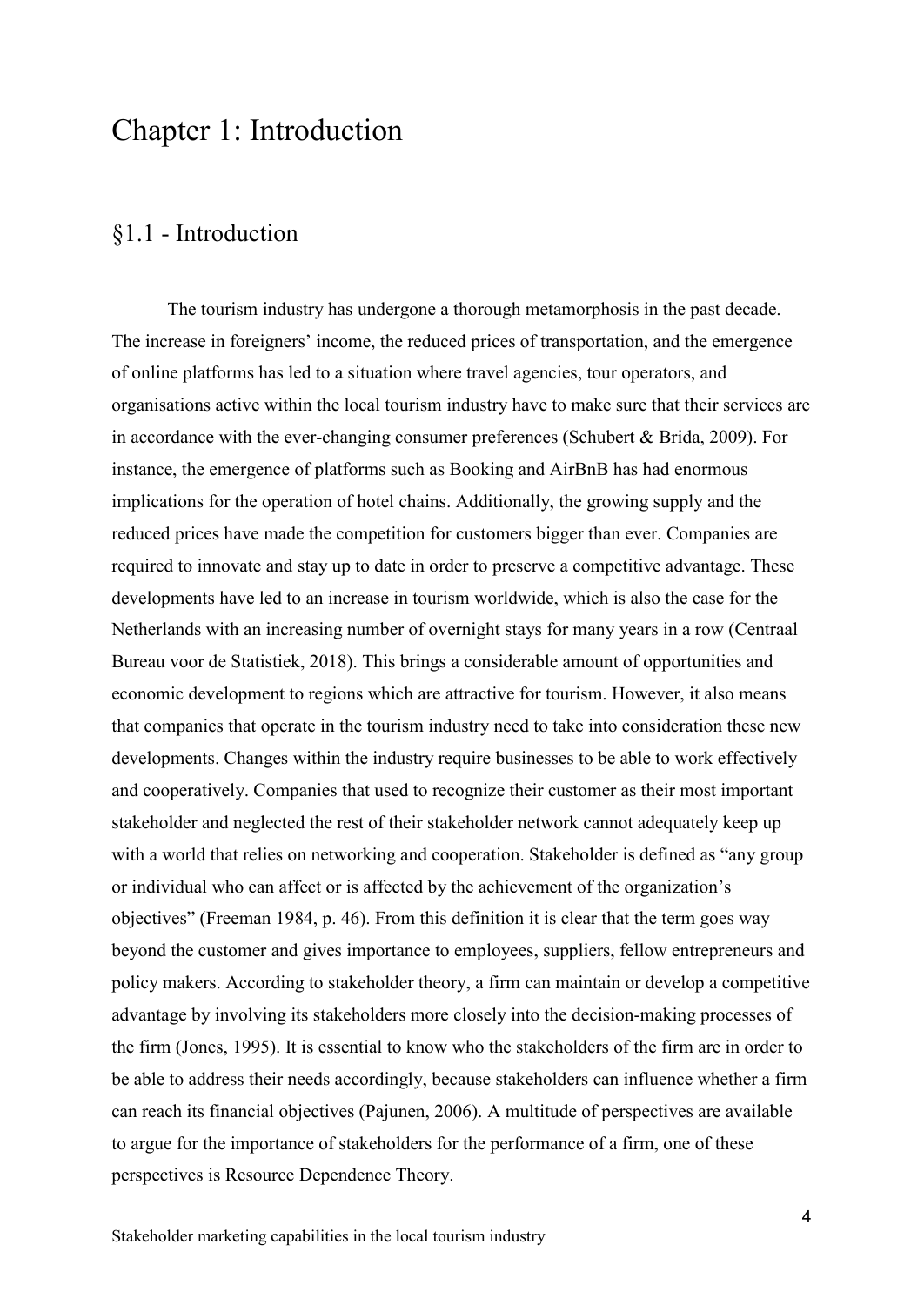Resource Dependence Theory advocates that resources are heterogeneously distributed across firms, meaning that not all firms have equal access to the most valuable resources which leads to competitive advantages for firms that are able to get access to these resources (Conner & Prahalad, 1996; Grant, 1991; Wernerfelt, 1984). According to the Resource Dependence Theory, companies are dependent on their business surroundings in order to be provided with resources that are the most important to the firm. Therefore these resources are called the vital resources (Gioia, 1999; Jawahar & McLaughlin, 2001). Stakeholders are a part of these business surroundings. Hence firms should attempt to become intimately involved with their stakeholders to avoid missing out on any vital resources (Gioia, 1999; Jawahar & McLaughlin, 2001). Some examples of stakeholders include shareholders, investors, employees, customers, suppliers, and other firms active in the same industry (Clarkson, 1995). The potential effects of stakeholders on the firm's business dealings have been thoroughly investigated, emphasizing that stakeholders should be managed adequately (Pajunen, 2006). However, not every company that has the intention to involve other stakeholders more closely, has the capabilities to do this successfully.

Successfully managing the stakeholders requires specific capabilities to be developed by the firms. One issue with determining which capabilities are required to effectively manage stakeholders is that previous research has primarily focused on relationships between firms and customers, thereby overlooking other potentially critical stakeholders. By focusing excessively on customers, the interests of other stakeholders could suffer. Moreover, this previous research has mainly considered stakeholders as being independent of each other (Neville & Menguc, 2006).

In order to tackle the complex network of interrelated stakeholders, stakeholder marketing has been introduced as a concept which might facilitate firms to define their most important stakeholders, and address them accordingly with specific organizational capabilities that are focused on managing stakeholders (Bhattacharya & Korschun, 2008). Stakeholder marketing can be defined as "activities within a system of social institutions and processes for facilitating and maintaining value through exchange relationships with multiple stakeholders" (Hult, Mena, Ferrell, & Ferrell, 2011, p. 57). Stakeholder marketing acknowledges that a firm has more stakeholders than only its customers, that these stakeholders might not be independent of each other but are interrelated, and that this network of stakeholders can influence the perceived customer value. However, the definition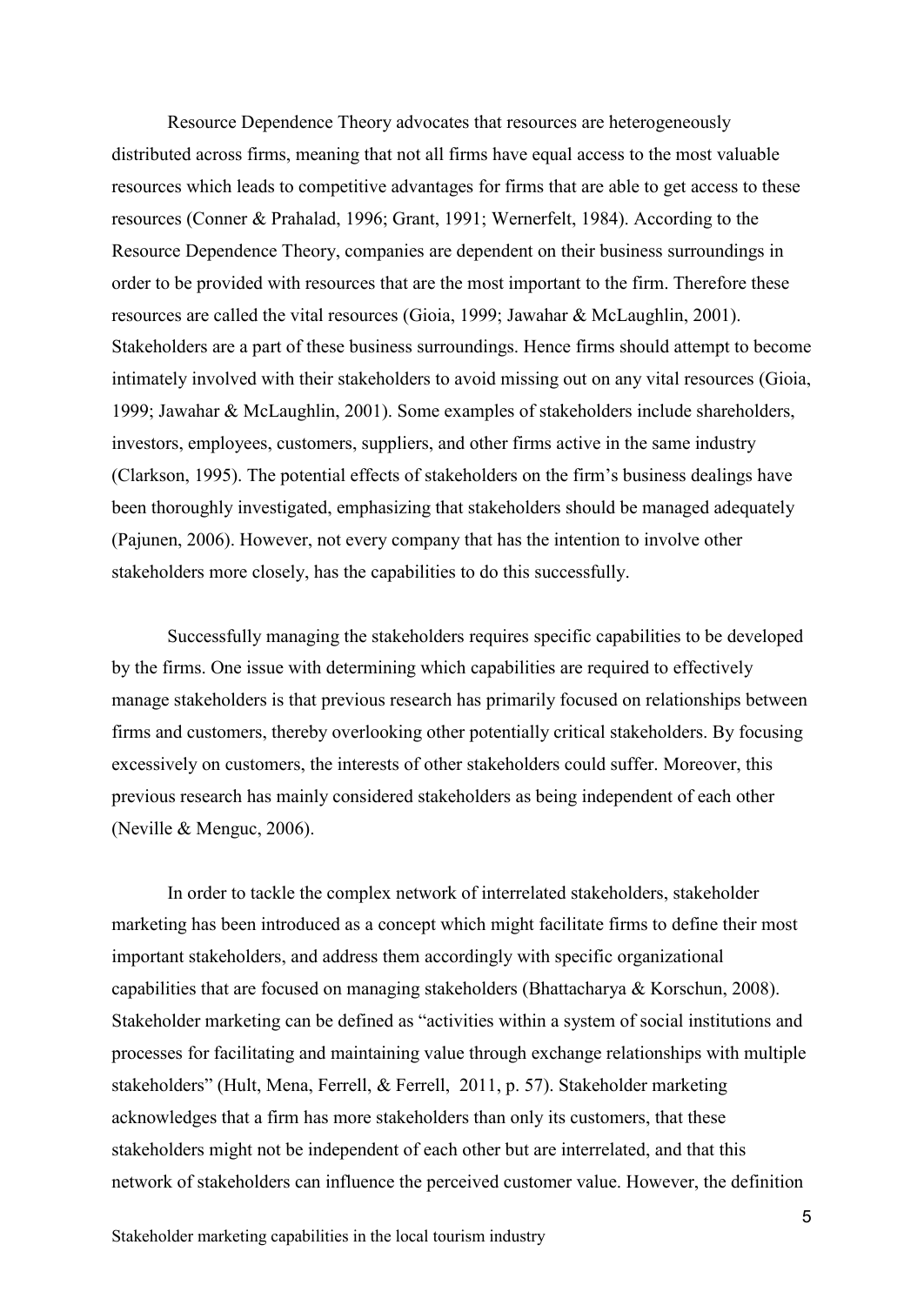of stakeholder marketing and the focus itself does not readily allow companies to actually achieve a satisfactory cooperation with a multitude of stakeholders. To achieve this, certain specific stakeholder marketing capabilities are required.

Hillebrand, Driessen, and Koll (2015) propose three organizational capabilities that might be beneficial for stakeholder marketing (hereafter: stakeholder capabilities), namely systems, paradoxical, and democratic thinking. These stakeholder capabilities will be the main focus of this research. Systems thinking is defined as: "understanding the whole stakeholder value system", paradoxical thinking is defined as: "accepting and learning from tension between stakeholder interests", and democratic thinking refers to: "sharing control over marketing decisions with a multitude of stakeholders" (Hillebrand et al., 2015, p. 415). Systems thinking facilitates firms in getting a thorough understanding of the network of stakeholders that surrounds the firm, which is the essential requirement for strengthening the relationship with its stakeholders. Paradoxical thinking can facilitate firms in adequately assessing and responding to the oftentimes conflicting interests that the stakeholders have. Democratic thinking is focused on involving stakeholders in the decision making processes in order to boost the relationships with stakeholders, leading to an increase in the achieved support from the firm's stakeholders.

The focus of this research will be to investigate the extent to which the three proposed stakeholder capabilities have been developed within companies in the local tourism industry. The research will investigate what these capabilities look like, how they work, and how they contribute to successfully managing stakeholders. To put this information into context, this research will investigate specific stakeholder networks within the tourism industry. More specifically, the research will use the example of a network innovation of a start-up called The Driving Force. This innovation will serve as a specific example of cooperation between stakeholders in a stakeholder network. The Driving Force aims to find a solution to a specific issue related to tourism, namely overcrowding, by assisting different businesses to work together. Their goal is to spread tourism more evenly across various tourist attractions by using its product, The Linda, and therefore create a satisfactory tourism experience for all stakeholders involved. The Linda is a phone application, that can also be used via an internet website, which actively checks the concentration of tourists at tourist locations. This is being done by following the users via their phone application in the local area. The Linda can then automatically see the concentration of users at particular locations. The Linda application can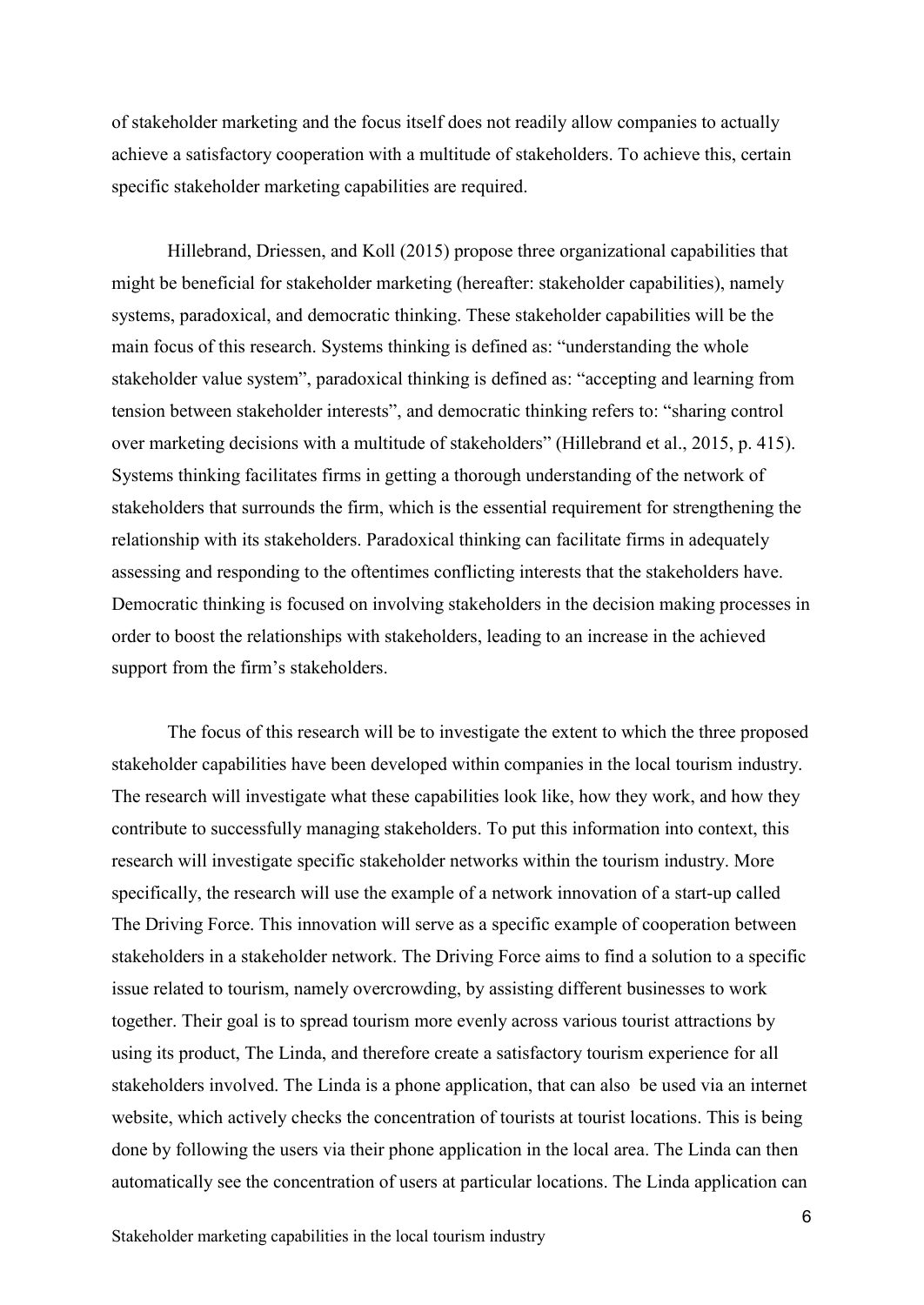then guide tourists from busy locations to alternative locations where there is still room for more tourists by using a reward system for the tourists that make use of the application. Examples of rewards are a parking ticket for the car for the next visit to Texel, or a surprise box with local products. By adopting such an application, local tourism organisations can work together to spread tourism more evenly and avoid overcrowding. In order to make the application attractive for users there must be a sufficient amount of offered activities for tourists to choose from. This means that multiple tourist organisations from the same stakeholder network need to be willing to implement the application. Therefore, from the perspective of an organization interested in taking part in the Linda, other companies which are also considering the implementation of the application form a relevant group of stakeholders. Using the Linda as a specific example makes it clearer and less vague for the interviewees to discuss concepts such as stakeholder collaboration. The Linda is in its essence an application for which cooperating with stakeholders is a central element, and therefore provides a good context for the investigation of stakeholder capabilities. Therefore, the interview protocol which will be used for this research can be made more concrete by linking the implementation of the Linda network innovation to the specific dimensions of stakeholder capabilities.

### <span id="page-7-0"></span>§1.2. - Problem statement

The three stakeholder capabilities of systems thinking, paradoxical thinking, and democratic thinking have been proposed in the literature. However, it is not yet investigated what they look like and how they work in practice. Therefore, it is necessary to explore them more in depth. Gathering more knowledge about the specific stakeholder capabilities that help the investigated organizations in managing their stakeholders, as well as more insight in what these stakeholder capabilities look like and how they work in practice, will allow managers to get an overview of where they might come short in managing their own stakeholders. Managers can then work on those shortcomings and find out what stakeholder capabilities look like in other organizations, and make changes to how their organizations manage stakeholders. So far the literature on organizational capabilities has taken a hub-andspokes perspective. Such a perspective focuses solely on dyadic relationships, assumes stakeholders to be independent of each other, and neglects complex network relationships (Neville et al., 2006). Kraaijenbrink, Spender and Groen (2010) argue that the currently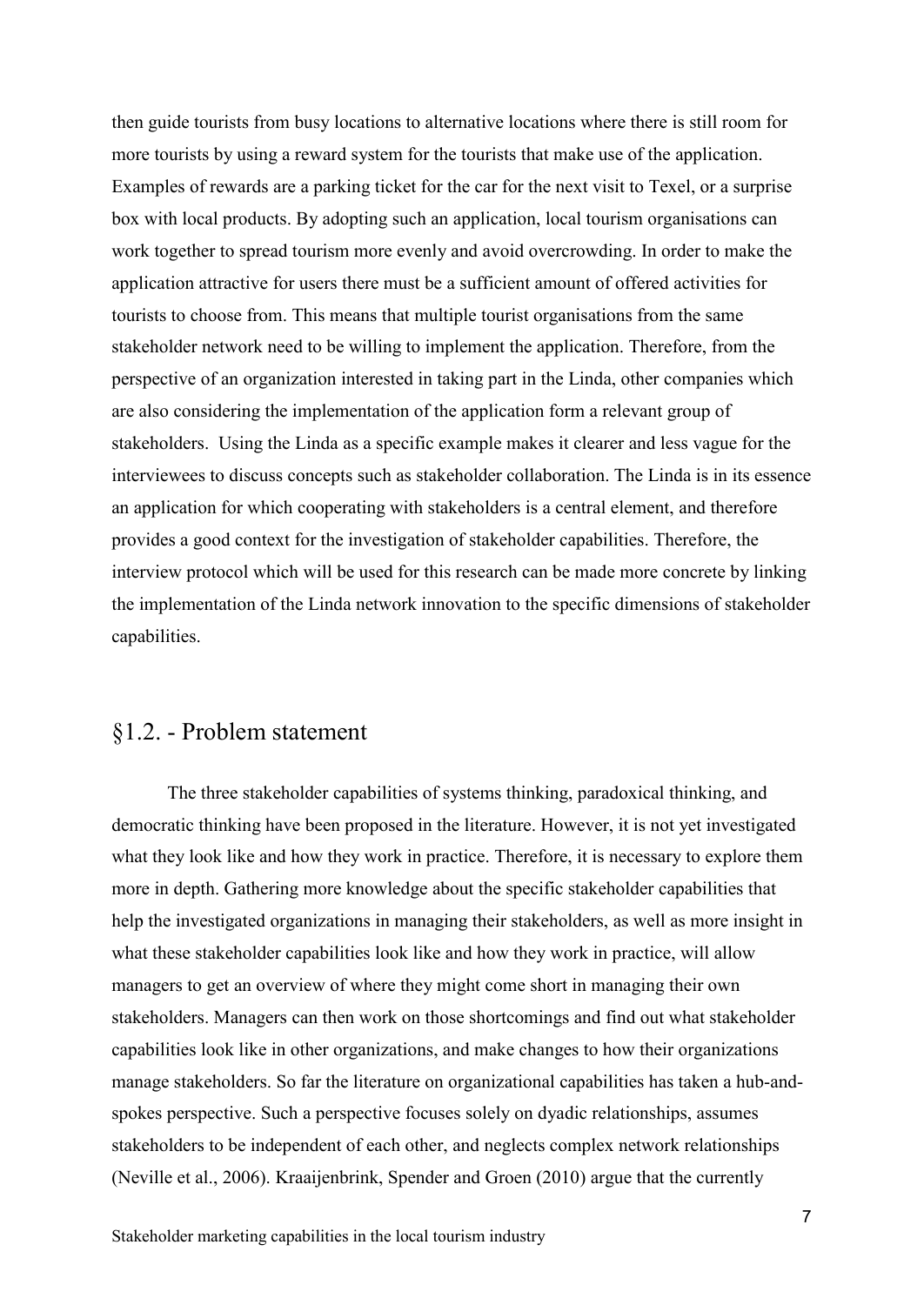identified capabilities in the literature remain abstract and vague, and do not offer deeper understanding of what the capabilities entail. They urge for a clarification of the building blocks of these capabilities (e.g. necessary individual skills).

A thorough investigation of the acquired stakeholder capabilities in the local tourism industry and what these stakeholder capabilities look like and how they work in practice, also has the potential of benefitting managers in other industries. This research aims to provide a clear overview in which various specific capabilities will be linked to efficiently cooperating with stakeholders in a stakeholder network. Outlining specific capabilities that are required to be able to work together with stakeholders, shows managers from the same industry which capabilities have been found to work best and how to put them to use, and thus allows these managers to extract the most value from their stakeholders as well. The new findings could enrich the practical value of stakeholder marketing theory, which has been a mostly theoretical concept until today.

Not just managers will benefit from these insights. Even though the emerging research on stakeholder marketing clearly points out the importance of a multitude of stakeholders, the marketing discipline has remained overly focused on customers as the primary stakeholders (Hillebrand et al., 2015). This could be the result of the fact that stakeholder marketing as a currently developing field can sometimes be vague and difficult to implement in practice. In order to clarify the working mechanisms of stakeholder marketing, Hillebrand et al. (2015) discussed why focusing solely on customers and neglecting other stakeholders (a dyadic approach) can be less beneficial for a company, provided a view of a new "revised theoretical perspective", and proposed a set of potentially relevant organizational capabilities for the practical level of the implementation of stakeholder marketing. Additionally, deeper insights into how these capabilities work will also allow for follow-up investigations with the use of statistical procedures on what the exact effects are of stakeholder marketing when it comes to extracting value from the stakeholder network. All these insights could greatly benefit marketing theory because if stakeholder marketing proves to be beneficial for firms, this could help the marketing practice in the shift from focusing merely on customers, to focusing on all relevant stakeholders (Webster & Lusch, 2013).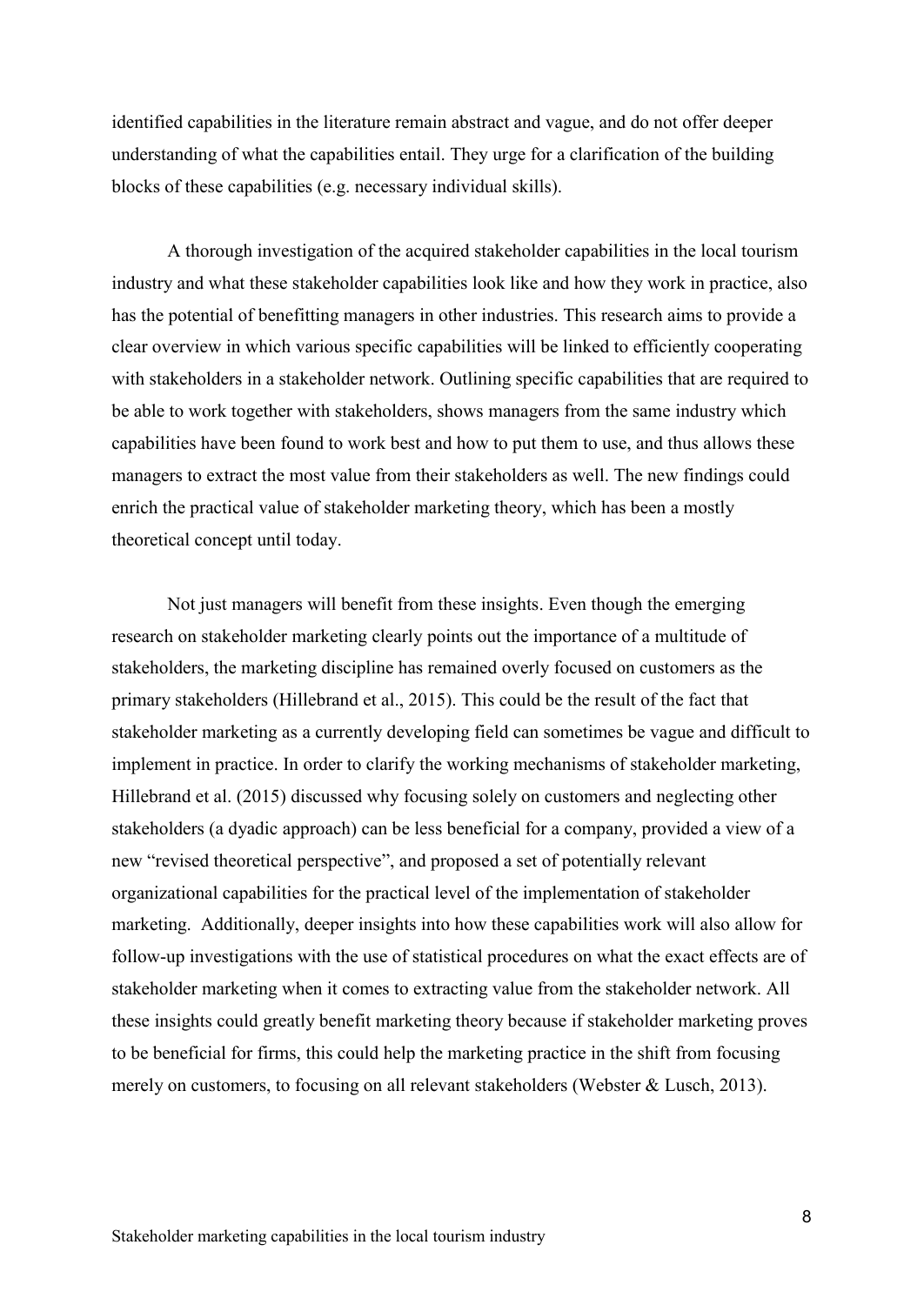#### <span id="page-9-0"></span>§1.2.1 - Research question

The research question that is going to guide this study is the following:

*"What do stakeholder marketing capabilities look like in practice and how do they work in the local tourism industry?"*

### <span id="page-9-1"></span>§1.3 - Structure of the research

This research will consist of 5 chapters, the introductory chapter included. After this introduction, the literature review will be provided. The literature review aims to provide a deeper understanding of the various relevant theories. Therefore, it will first discuss how stakeholder theory has originated, and how it has developed until the present. This overview will be followed by explaining more about organizational capabilities, the basis for stakeholder capabilities. Hereafter, the concept of stakeholder marketing will be introduced. The primary purpose of this paper is to research how the stakeholder capabilities look like in practice. Therefore it is essential to address stakeholder capabilities in the literature overview. All this theory together concludes the theoretical framework. After the literature review, in chapter 3, a proper choice will be made about the gathering of the data. In chapter 4, the gathered data will be analysed, and the results will be discussed. Chapter 5 will consist of the discussion, aimed at providing an overview of the research, deriving at an appropriate conclusion, and addressing the limitations of the study as well as suggesting further research that can be conducted on this subject.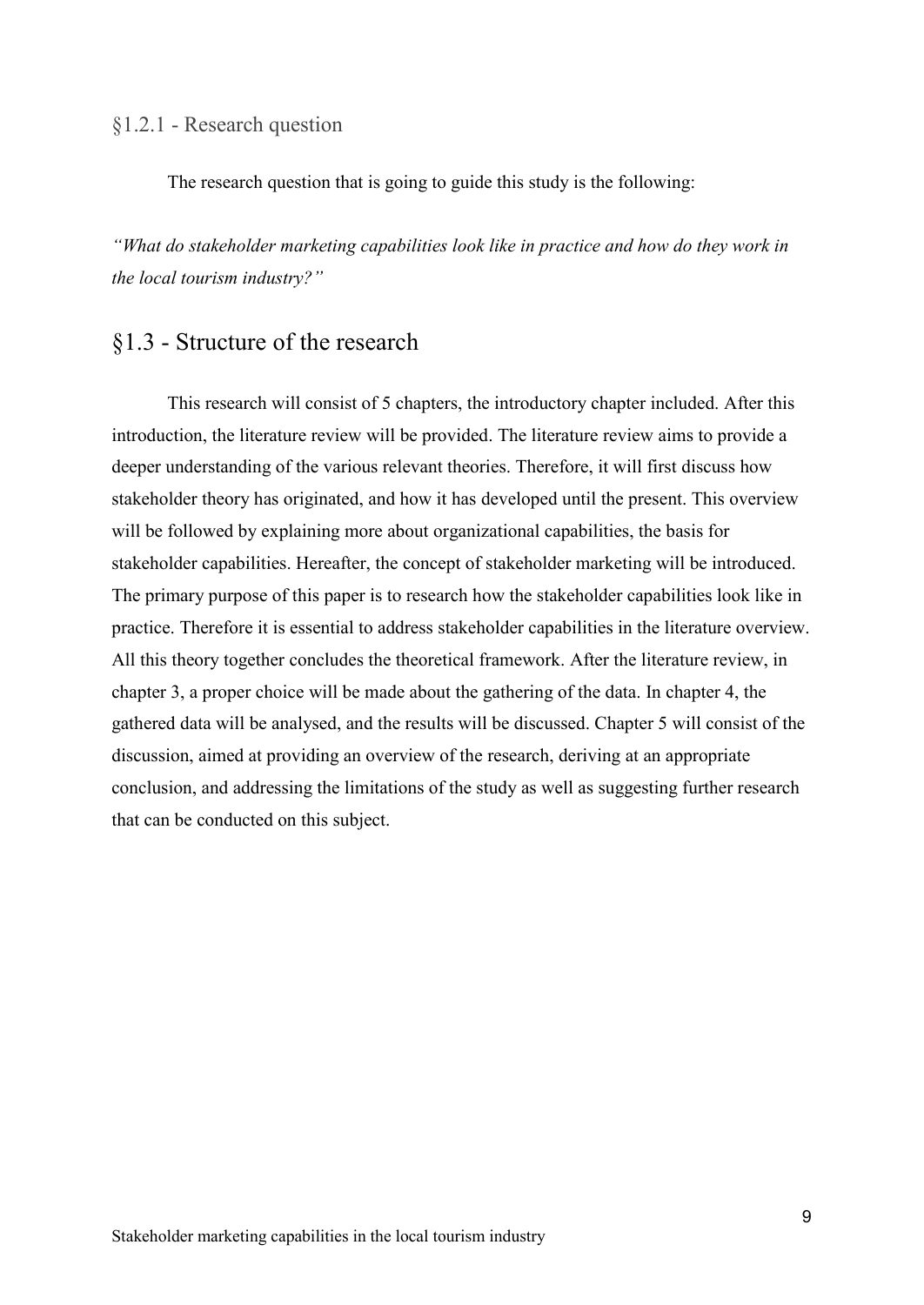# <span id="page-10-0"></span>Chapter 2: Literature review

### <span id="page-10-1"></span>§2.1 - Background Stakeholder theory

In the literature, R. Edward Freeman is seen as the founding father of stakeholder theory (Bowie, 2012; Freeman, 2009). In his book, Strategic management: A stakeholder approach, Freeman dove deeper into the relevance of stakeholders, and how stakeholders can influence the performance of firms (Freeman, 1984). This work was one of the first to highlight that it is not only shareholders that can affect a firm's performance, but that there are more stakeholders which should not be overlooked. According to Freeman, it was essential for the management of firms to stop addressing only the shareholders of a firm, which was the dominant perspective at that time, and to start involving other stakeholders as well. This would ultimately lead firms to take the focus away from only focusing on maximizing the firm's short term profits.

From a stakeholder theory perspective, when analysing a firm, the network of stakeholders cannot be excluded from the analysis and should thus also be included besides the shareholders (Preston & Donaldson, 1999). Stakeholder theory addresses the firm not as exclusively a firm that is in a one-way relationship with its shareholders, but actively takes into account that a firm is also affected by other stakeholders that also desire to fulfil their own targets and purposes, which are not necessarily aligned with other stakeholders' targets all the time (Donaldson & Preston, 1995). This naturally leads to a situation where, even if a firm intends to satisfy its entire network of stakeholders, this is just not always achievable, and firms will sometimes have to make choices which will hurt the firm's' relationship with one or more stakeholders (Jawahar & McLaughlin, 2001). Therefore, a primary intention of stakeholder theory is for a firm to get a thorough overview of its stakeholders, so that it can find out which stakeholders are more important than others and should be treated as such (Mitchell, Agle, & Wood, 1997). The stakeholder marketing capability systems thinking can facilitate in this process. However, merely identifying the most critical stakeholders and the less critical stakeholders is too limited. To be able as a firm to use the network of stakeholders to its full potential and extract the most value from it, the firm needs to learn from the competing interests (Hillebrand et al., 2015). Although not plentiful, there is some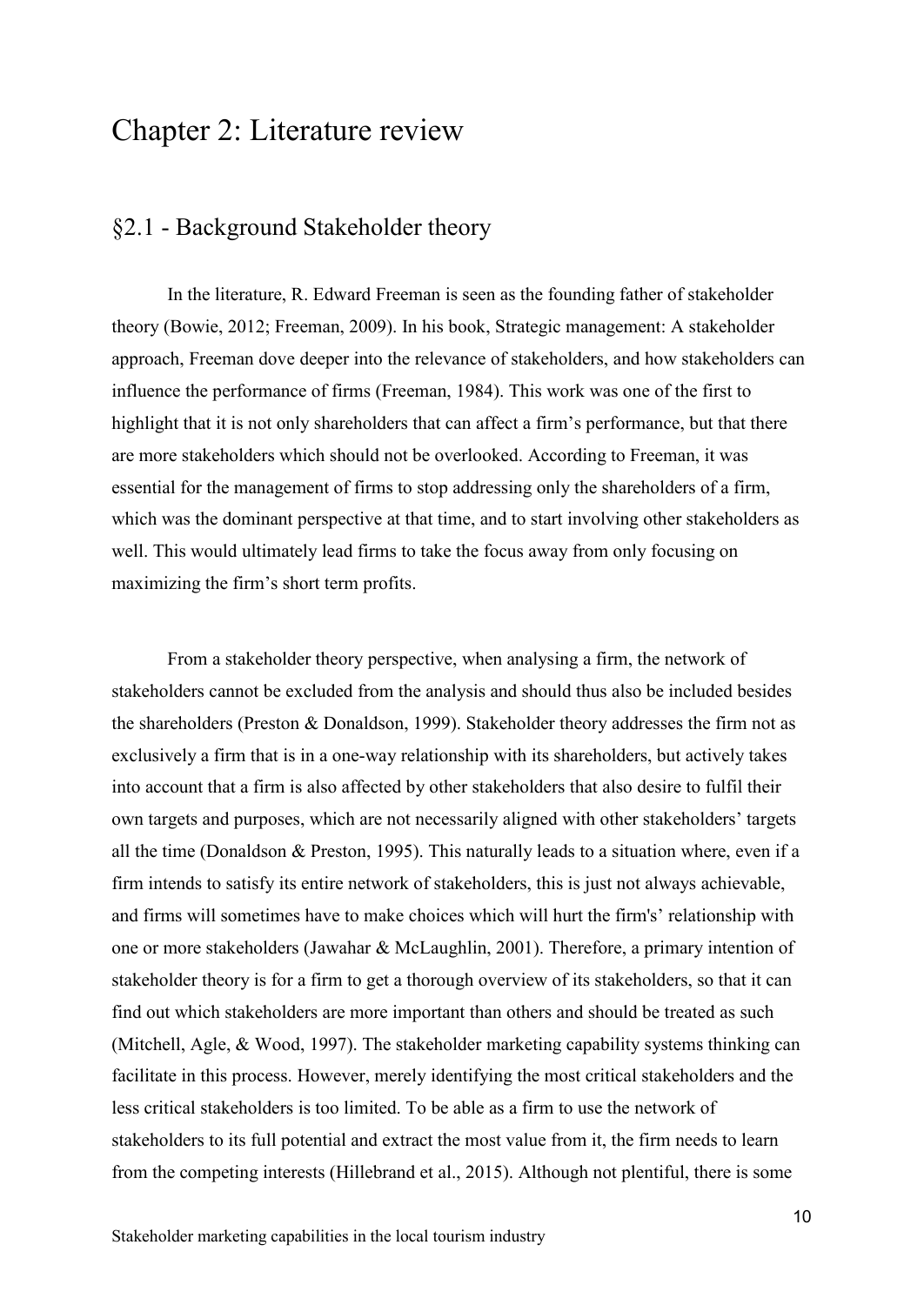empirical work that highlights this proposition of stakeholder theory that focusing on numerous stakeholders, can positively affect the business performance of the firm (e.g. Homburg, Stierl, & Bornemann, 2013; Koll, Woodside, & Mühlbacher, 2005; Luo & Bhattacharya, 2009; Sisodia, Wolfe, & Sheth, 2007).

During the advancement of stakeholder theory, some concerns have been expressed relating to how stakeholder theory should be applied (Donaldson & Preston, 1995). Donaldson and Preston (1995) propose that stakeholder theory has numerous applications, that call for different guidelines of assessment, different evidence to support claims, as well as distinctive approaches for using stakeholder theory. The following functions are distinguished: descriptive/empirical, instrumental, and normative. Descriptive is "used to describe, and sometimes to explain, specific corporate characteristics and behaviours" (Donaldson & Preston, 1995, p. 70). Instrumental is related to disclosing the link between managing separate stakeholders and corporate targets, highlighting that by following a stakeholder theory approach, equally positive or even better performance targets could be achieved. From a normative approach "the theory is used to interpret the function of the corporation, including the identification of moral or philosophical guidelines for the operation and management of corporations" (Donaldson & Preston, 1995, p. 71). According to Donaldson and Preston (1995) however, these three following functions of stakeholder theory are intertwined with each other: only when they are used together can the desired results that can be achieved by taking a multiple stakeholder approach, actually be achieved. Therefore, when looking at a multitude of stakeholders, as is the case in this research, all three functions of stakeholder theory should be used simultaneously.

### <span id="page-11-0"></span>§2.2 - Organizational capabilities

Before diving deeper into what stakeholder marketing is and what role stakeholder capabilities can play in extracting all of the potential benefits of stakeholder marketing, it is crucial to have an understanding of what organizational capabilities entail. One of the earliest works on organizational capabilities can be traced back to Selznick (1957), where he used the term *distinctive competencies* to discuss the underlying processes and things which caused an organization to stand out in something particular (Selznick, 1957). Teece and Pisano (1994) further elaborated on this term to make it less abstract and added that a distinctive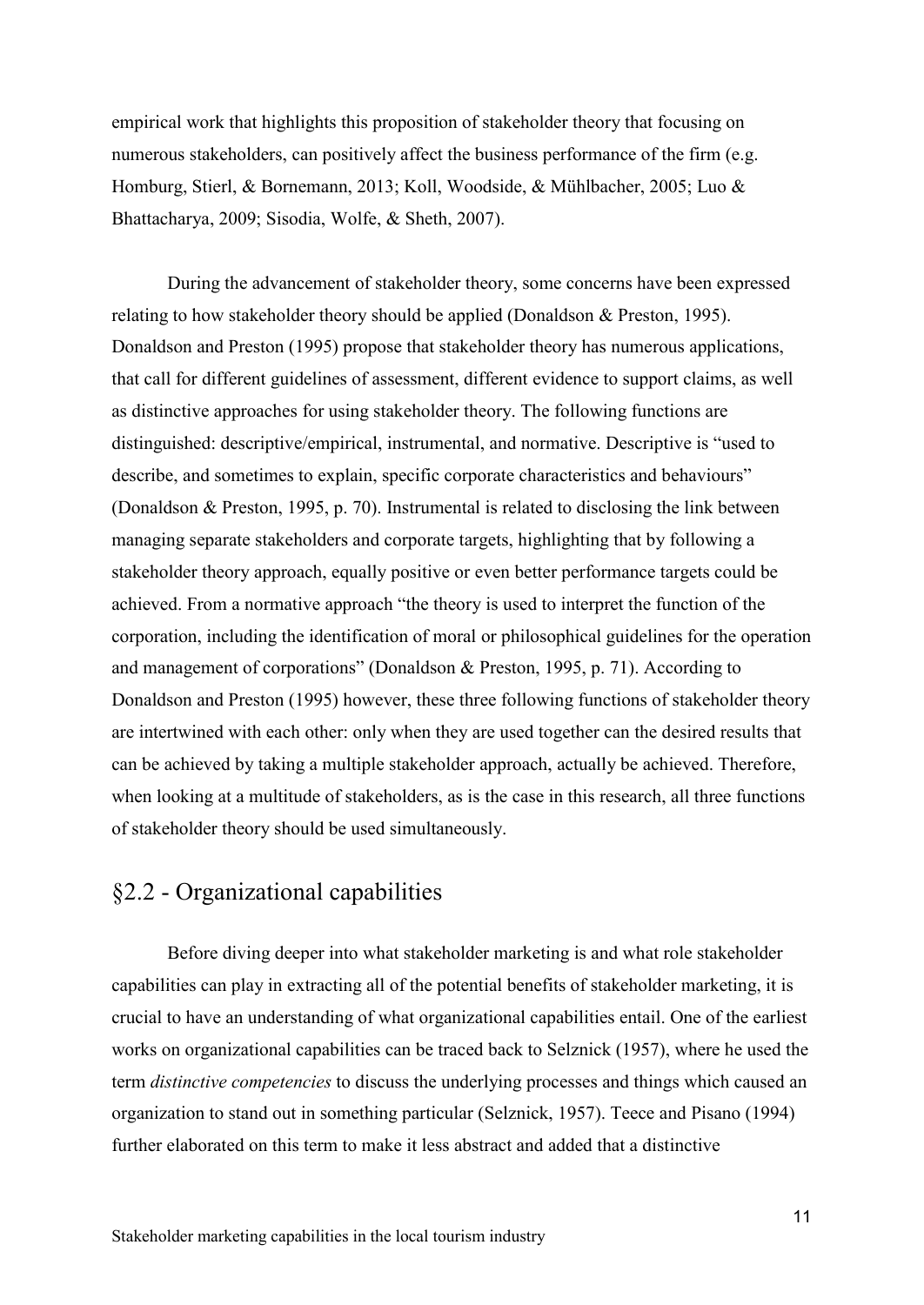competence is a competence/capability of a firm that is not easily imitated or replicated, emphasizing the firm-specific element of distinctive competencies.

The notion of distinctive competencies has been further conceptualized throughout the years. In 1990 the term *core competencies* has been described as being a unified combination of multiple resources and skills that make a firm stand out in the business environment (Prahalad and Hamel, 2001). This combination could lead to a competitive advantage. However, in order for this to happen, three different conditions should first be met. In essence, it should be difficult or even close to impossible for competitors to imitate this combination, customers must feel positive about the potential benefits that the combination might provide to them, and the combination should not only be used for one single market, but a variety of markets should be able to be accessed with the combination.

From a knowledge-based perspective of an organization, a core capability can be defined as "the knowledge set that distinguishes and provides a competitive advantage" (Leonard-Barton, 1992, p. 113). This knowledge set consists of four different dimensions, the dimensions of an organizational capability: 1) employee knowledge and skills, 2) technical systems, and 3) managerial systems (Leonard-Barton, 1992). The fourth dimension is often not included in the literature or handled as separate from the other three dimensions. However, this dimension is the 4) values and norms and it is integrated within the other four dimensions. It has to do with the values and norms that a company associates with knowledge, how do they create, control and share it. For instance, if a company values the creation of new knowledge, it will facilitate this creation by educating its employees (employee knowledge and skills), providing the necessary technology to store and codify this knowledge (technical systems), and it will facilitate the necessary structures for knowledge control and creation (managerial systems). Therefore, norms and values constitutes the basis of an organizational capability. The knowledge and skills of employees are most often mentioned when discussing core capabilities (Leonard-Barton, 1992).

Specific techniques developed within the organization as well as scientific understanding both play a role in the first dimension of knowledge and skills in core capabilities. The second dimension, the expertise exhibited in technical systems, is the consequence of a long period in which an individual's knowledge is made more concrete and is codified for the entire organization. This knowledge is both related to information as well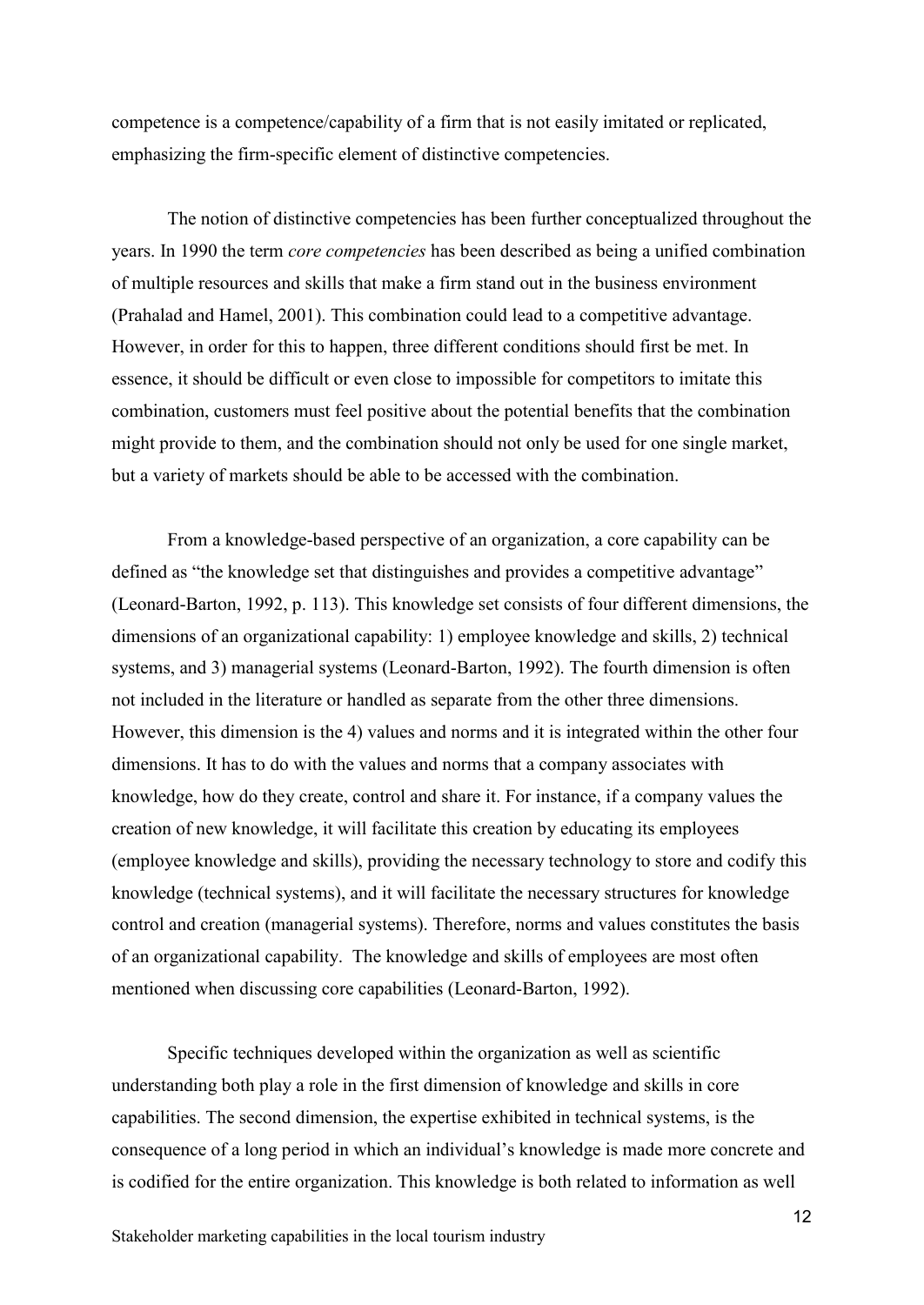as to procedures that have been developed in the firm (Leonard-Barton, 1992). Argote and Darr (2000) argue that people, instruments and resources, and processes are the central elements of organizational capabilities. Many years of experience will influence these people, instruments and resources. These years of experience can help firms to translate organizational learning into more concrete elements which can be adjusted and managed more accordingly if a situation requires this. The role of organizational learning in developing organizational capabilities will be discussed more thoroughly in the next paragraph. Managerial systems, the third dimension, is mostly focused on creating and controlling knowledge within the organization (Leonard-Barton, 1992). The three dimensions are influenced by the fourth one – norms and values (Leonard-Barton, 1992). Therefore, to accurately find out what stakeholder capabilities look like in practice and how they are put to work, the focus should be on knowledge and skills of employees and how this is exhibited in technical systems, which are managed by managerial systems, and which norms and values play a role in creating and capturing this knowledge. All these four dimensions together form the organizational capabilities that are under investigation.

An organizational capability allows the organization to perform specific vital tasks for the organization over and over in a productive manner by translating the internal knowledge into outputs (Nelson & Winter, 1985; Teece & Pisano, 1994). These organizational capabilities can be developed by combining certain specific knowledge that individuals possess, and translating this in organizational competences and routines (Grant, 1991; Teece & Pisano, 1994). Routines are certain recurring events that regulate the employee as well as the organization's behaviour in specific situations that repeatedly occur (Teece & Pisano, 1994). Competences are firm-specific business actions that require specific knowledge, and the organization is primarily accomplished in these business actions (Teece, Pisano, & Shuen, 1997). These organizational competences and routines together form organizational capabilities. In an ideal situation, these organizational capabilities are dynamic so that they can be adjusted to a changing business environment. This can be done by using strategic management for "adapting, integrating and reconfiguring internal and external organizational skills, resources and functional competencies" (Teece & Pisano, 1994, p. 1).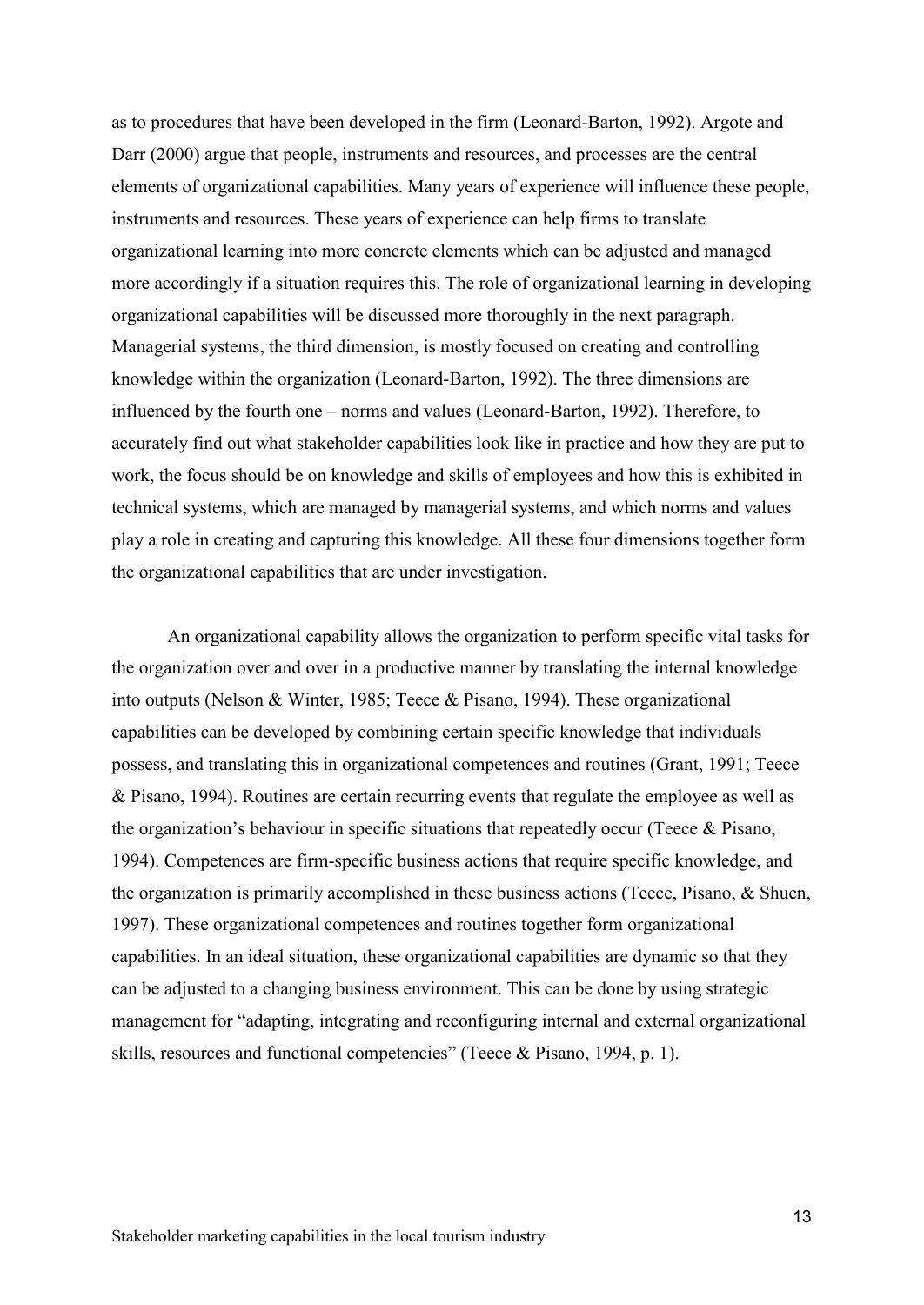### <span id="page-14-0"></span>§2.3 - Organizational learning

In discussing the various dimensions of organizational capabilities, it has become clear that knowledge and learning play a big role in developing organizational capabilities. Especially in the second dimension, where the expertise exhibited in technical systems is the consequence of a long period in which an individual's knowledge is made more concrete and codified for the entire organization, organizational learning plays a considerable role. Therefore, it is essential to investigate organizational learning to find out how an organization learns, acquires knowledge, and codifies this for future use to gain a better understanding of these technical systems. Organizational learning can be seen as a change in the knowledge of an organization which occurs because of experience (Fiol & Lyles, 1985). This knowledge that is gathered throughout the years, can become noticeable by, for example, modifications in behaviours, routines, or cognitions (Fiol & Lyles, 1985). Organizational learning has been focused on developing the organizational capabilities that are in line with the objectives of an organization (Klein, 2009). The term individual learning is sometimes used to contrast with organizational learning, but in order to understand the latter, we must begin by exploring the former. The idea of an existing link between the two types of learning is that primarily an organization is comprised of individuals. Therefore the learning of these individual employees affects the learning of an entire organization. This is why, within the scope of this research, it could be assumed that organizations acquire and implement various capabilities through the individuals within their firm, and later on through the use of organizational capabilities, learn as an organization.

However, if only individuals in an organization learn from their experiences, organizational learning does not take place because the organization as a whole does not learn (Argote, 2011). The knowledge gathered by individuals within a firm should be stored by the firm so that other employees also have access to this knowledge, only then can the experiences of individuals in the firm result in organizational learning and technical systems can be formed. This knowledge can be stored in a diversity of knowledge depositories, for example in tools, routines, social networks and transactive memory systems (Argote & Ingram, 2000; Walsh & Ungson, 1991). Three different sub-processes can be distinguished within the overall process of organizational learning, creating, retaining and transferring knowledge. When, due to experience, the individuals within an organization learn something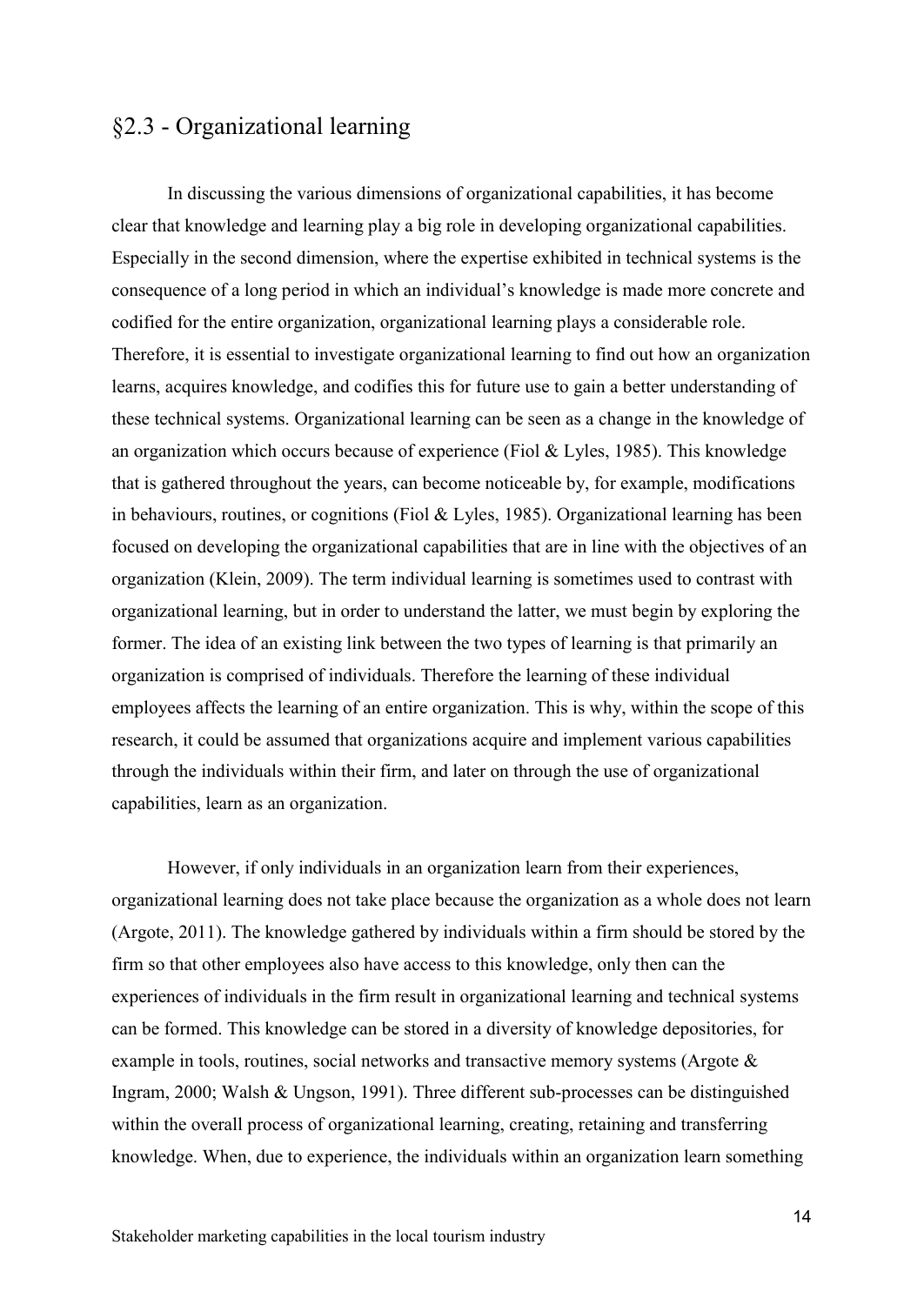new, this creates new knowledge for the organization; therefore this is the creation of knowledge. This knowledge can then be saved so that it can endure over time; this is retaining the knowledge. When this knowledge has been acquired by experience, and the organization has managed to store this knowledge, it can also be sent from one part of an organization to another part; this is the transferring of knowledge. Transferring knowledge means that one department of an organization is influenced by the experiences of other departments, which allows departments to learn from each other (Argote & Ingram, 2000). When looking at the technical systems dimension that is part of an organizational capability, it is thus not enough to merely look at how the knowledge and learning is retained in the organization, but how this knowledge is created and transferred should also be addressed in this research in order to get an accurate overview of acquiring and implementing organizational capabilities.

### <span id="page-15-0"></span>§2.4 - Stakeholder marketing

Hult et al. (2011) show that the majority of marketing research in the period between 1985 and 2009 had focused primarily on a single stakeholder, instead of taking a multistakeholder approach. The articles that were investigated by Hult et al. (2011) showed a pattern of confirmation that involving customers in the decision making processes of a firm could have positive influences for the firm's financial performance (e.g. Deshpandé, Farley, & Webster, 1993; Han, Kim & Srivastava, 1998; Slater & Narver, 1994). The considerable focus on the customers, however, could lead to missing out on other relevant stakeholders that can also have a tremendous impact on the performance of the business. In order to avoid that a firm places itself at a disadvantage compared to its competitors by only focusing on customers, the concept of stakeholder marketing has been introduced (Hult et al., 2011).

As previously mentioned, the definition of stakeholder marketing is "activities within a system of social institutions and processes for facilitating and maintaining value through exchange relationships with multiple stakeholders" (Hult et al., 2011, p. 57). The definition of stakeholder marketing already suggests that for firms to optimally engage in stakeholder marketing, it is required to develop relationships and shared values with multiple other stakeholders besides only the customers. A firm takes part in a system of social exchanges with other firms, requiring firms to focus on creating value so they can reach their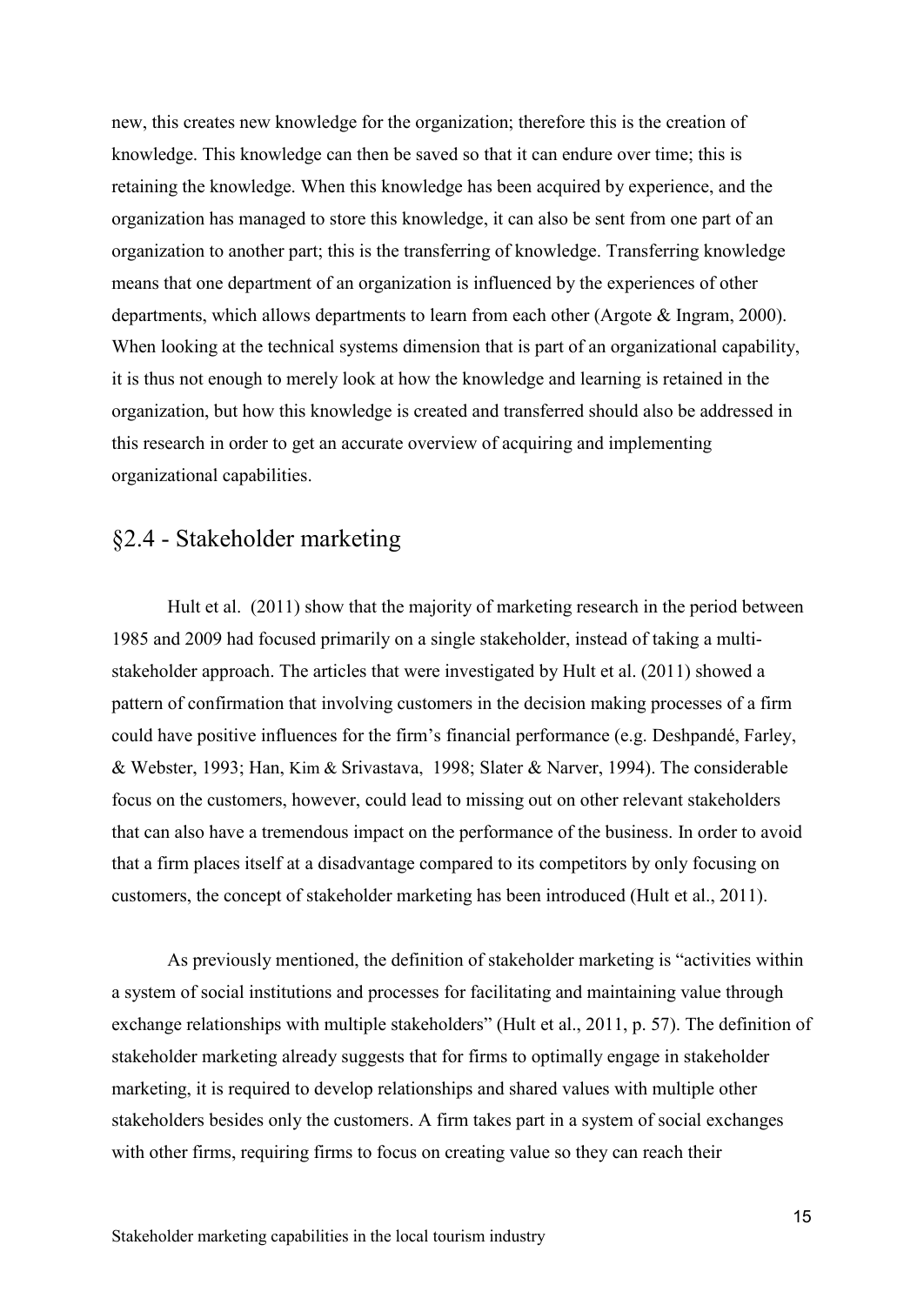performance objectives (Hult et al., 2011). The other stakeholders in this system of interdependent stakeholders could be positively influenced by this diverse network of stakeholders (Gummesson, 2007). However, they are themselves also involved in the cocreation of value (Sheth & Uslay, 2007; Lusch & Vargo, 2006). As previously mentioned, research on stakeholder importance up until now has primarily viewed a firm as maintaining relationships with each stakeholder separately. This is why a new perspective on managing stakeholders, transitioning from traditional marketing to stakeholder marketing, was required.

Firstly, traditional marketing views the interests of stakeholders as independent of other stakeholders' interests (Hillebrand et al., 2015). For stakeholder marketing this is no longer the case, since it addresses the interests of various stakeholders to be interrelated. This also means that stakeholders have more interactions, both directly and indirectly, with each other than assumed by the traditional marketing practice (Rowley, 1997; Neville & Menguc, 2006). Therefore, actions related to one specific stakeholder could also have an influence on the relationship with other stakeholders. Secondly, the traditional marketing practice has assumed that various stakeholders differ in their importance to the firm, with customers taking the role of most important stakeholder, sort of a "customer-is-king" perspective. Stakeholder marketing practice takes the perspective that it is not always customers' interests that should be addressed to generate the most income, but that other stakeholders, and the combination of other stakeholders, also plays an important role. Finally, the traditional marketing practice argued that "value is created by the firm offering something of value to the customer" (Hillebrand et al., 2015, p. 414). Stakeholder marketing, on the other hand, argues that the cocreation of value happens with more stakeholders besides the customers. The entire system of stakeholders is involved in creating value, and should thus be the focus of research.

A central premise from stakeholder marketing is that it is necessary to try to align the various interests and purposes in the web of stakeholders, even when these interests may be conflicting with each other. In case that conflicts arise, the firm should aim for resolution and make sure that potential clashes in stakeholder interests are appropriately dealt with. In order to achieve this, a firm might need a very distinct set of organizational capabilities, namely stakeholder marketing capabilities.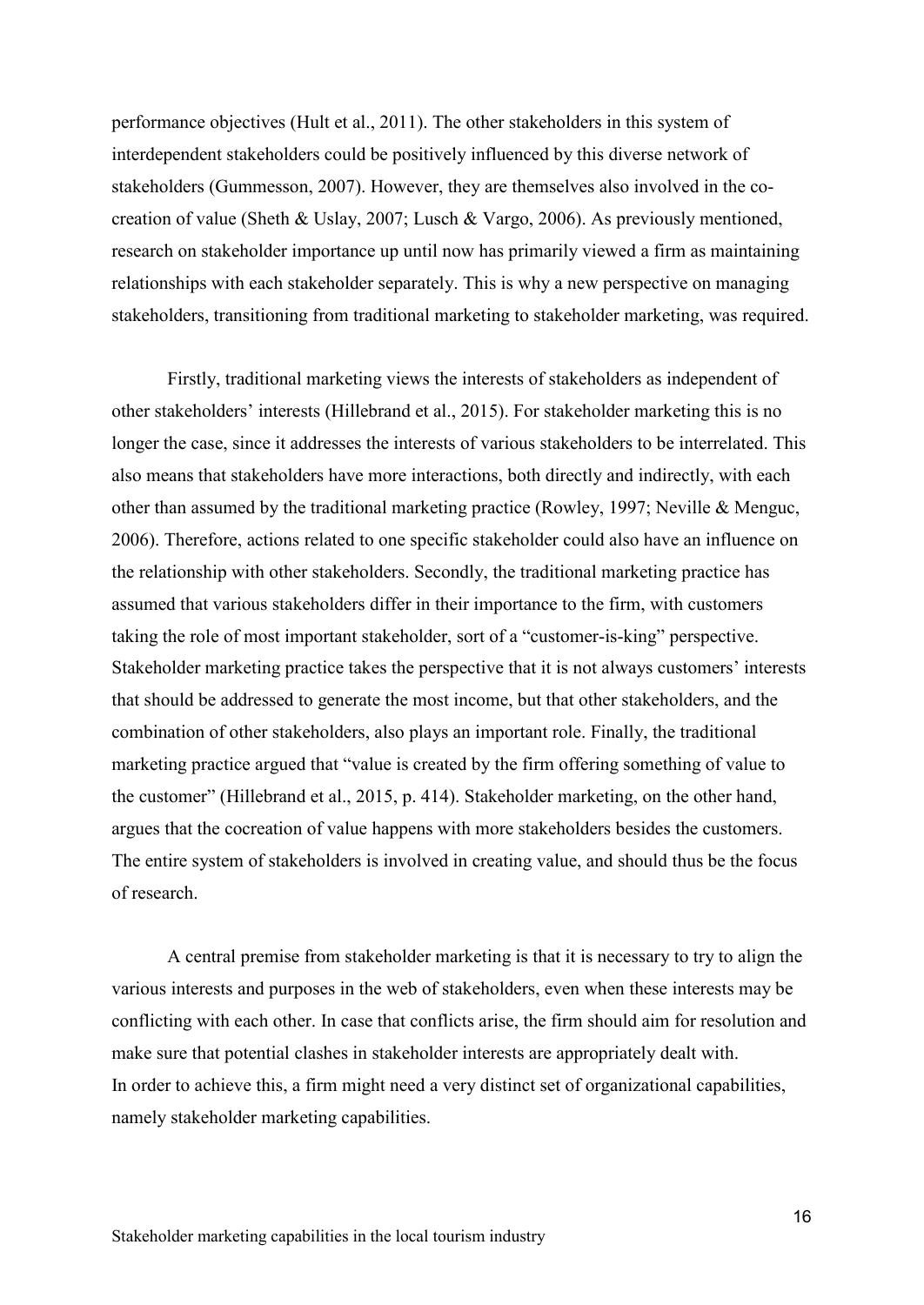#### **Stakeholder marketing capabilities**

Currently, it is still unknown which organizational capabilities are required to engage in stakeholder marketing properly, how these stakeholder capabilities look like and how they can be put to use, given that it is a relatively new development in the academic environment. However, Hillebrand et al. (2015) have proposed three stakeholder marketing capabilities which might potentially have been acquired by firms that seem to do well when it comes to stakeholder marketing. These three stakeholder marketing capabilities are systems thinking, paradoxical thinking, and democratic thinking (Hillebrand et al., 2015).

Systems thinking has originated from the identified transition in the marketing practice, namely from traditional marketing to stakeholder marketing, from one way relationships between a firm and a stakeholder to exchange relationships where the complexity of value creation is higher (Hillebrand et al., 2015). Complex exchange has been one of the key elements of social network theory and is particularly involved with how the different participants in a stakeholder network are interrelated (Emerson, 1981; Granovetter, 1985). The complexity of value exchange is influenced by the role that other stakeholder play in the value exchange relationship. If more other stakeholders are required in order to achieve a certain balance in the overall stakeholder network, this means that the complexity of value exchange is higher. If this complexity of value exchange is high, looking at the exchange relationship between only two stakeholders at a time, which was and still is the case in the traditional marketing practice, is too limiting. This is where stakeholder marketing and systems thinking as a stakeholder capability come into place.

Systems thinking facilitates firms in getting a thorough understanding of these complex exchange relationships within a network of stakeholders that surrounds the firm, which is the essential requirement for strengthening the relationship with its stakeholders (Hillebrand et al., 2015). More and more organizations find themselves in a value exchange with a high complexity. However, these connections with other stakeholders in the stakeholder network are required to co-create value with stakeholders. Therefore, firms in the case of a more complex exchange for value creation, need to understand that value is created more indirectly. This process can be supported if a firm is able to take into account all of the stakeholders that affect the firm and realize that these stakeholders are related to each other (Bhattacharya & Korschun, 2008). This is the primary purpose of systems thinking, understanding the whole stakeholder value system. Stakeholder capabilities cannot be useful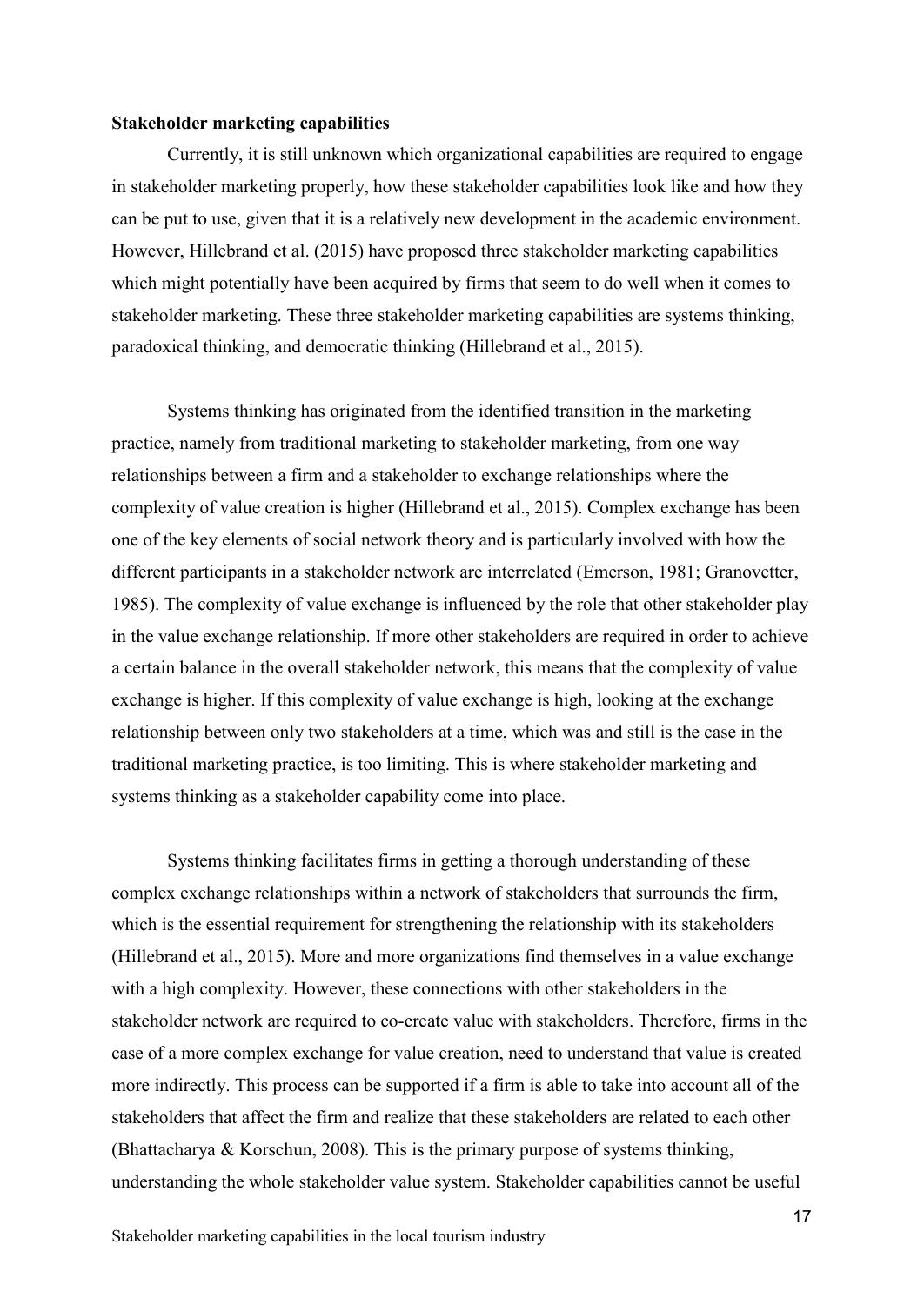before all the stakeholders that play a role have been identified. Therefore this should be the start of systems thinking (Hillebrand et al., 2015). The stakeholder power grid can facilitate in identifying the stakeholders of a firm. This model identifies stakeholders in the categories of urgency, influence, and authority (Mitchell, Agle, & Wood, 1997). However, systems thinking does not stop at merely identifying the stakeholders, how various stakeholders are related to each other also plays a role in systems thinking (Hillebrand et al., 2015).

The second proposed stakeholder capability, paradoxical thinking, originated from the identified transition in the marketing practice that tension within a network of stakeholders is increasingly explicit instead of implicit (Hillebrand et al., 2015). Each stakeholder in a stakeholder network has different norms and values, culture, and ways of doing business. This in return will create tension in a network (Oliver, 1991; Neville & Menguc, 2006). Whether this tension is implicit or explicit depends on the extent to which the stakeholders in a stakeholder network make their conflicting interests known to other stakeholders in the network. In the current, digital age companies have more possibilities to express their interests than in the past, making the tensions more explicit (Laszlo, Sherman, Whalen, & Ellison, 2005). Focusing on only one stakeholder at a time, as is the case in traditional marketing, does not allow firms to deal with the described explicit tension. In order to manage the tension between various stakeholders, paradoxical thinking has been proposed as a stakeholder marketing capability.

Paradoxical thinking can facilitate firms in adequately assessing the interests that the other stakeholders in the network of stakeholders have, and being able to respond accordingly to these interests, even when they are not aligned with other stakeholders' interests and thus cause tension (Hillebrand et al., 2015). The fact that these stakeholder interests are not aligned at all times may lead to conflicts between various stakeholders. Hillebrand et al. (2015) discuss two different approaches when it comes to firms dealing with conflicts. The first one is for firms to use logical thinking, the purpose of which is to arrive at a single result to resolve the conflict (Westenholz, 1993). However, this approach has its limitations because it is assumed that there is one ideal solution, which leads in many cases of traditional marketing to the voice of the customer as being favoured (Hillebrand et al., 2015). Another option is paradox theory. Paradox theory suggests that conflicts may be resolved more efficiently by addressing multiple interests at the same time (Smith & Lewis, 2011). Paradox theory accepts that there might not be one superior solution to resolve a conflict, contrary to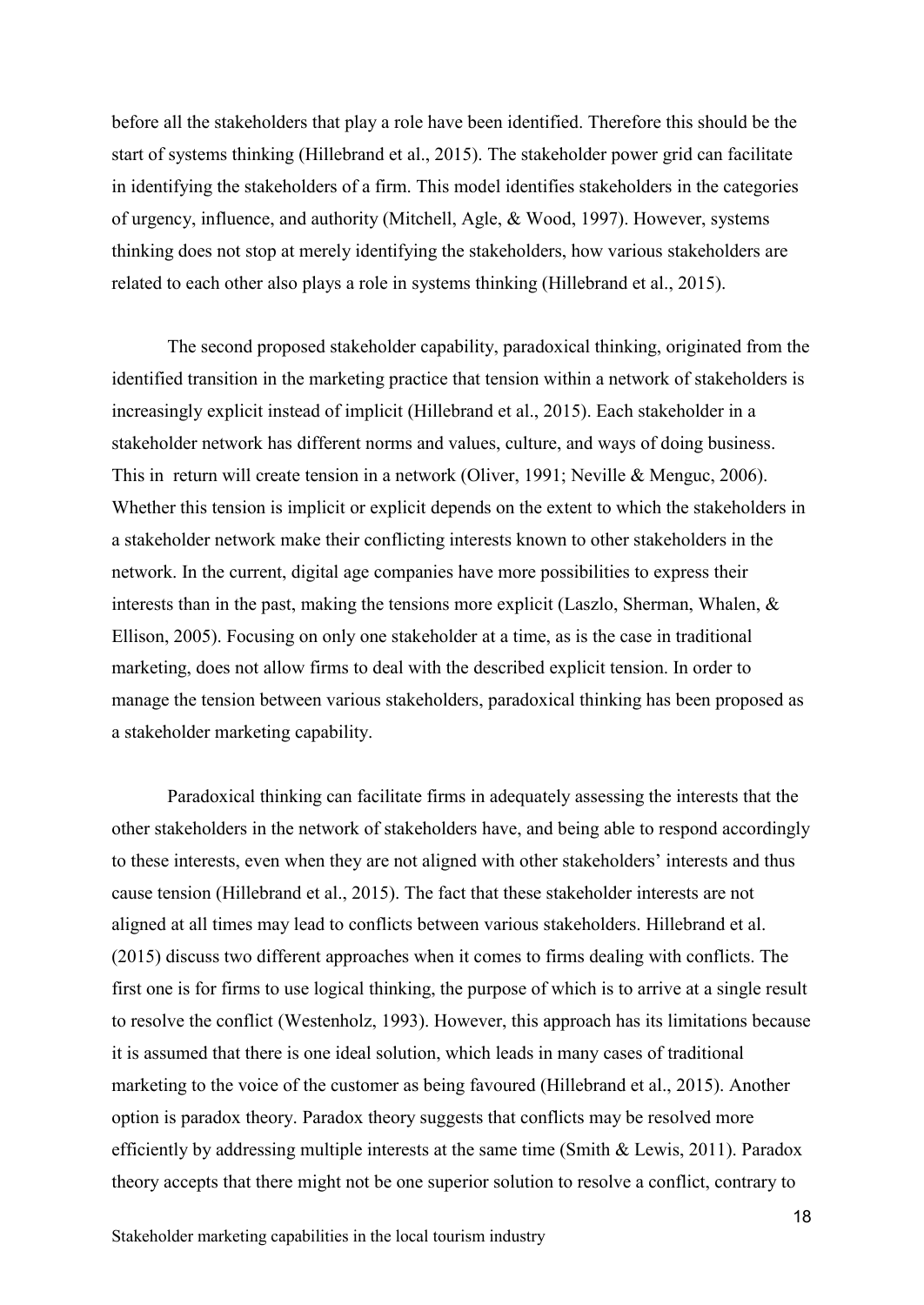the assumption of logical thinking. These various tensions might provide opportunities to learn from conflicts between stakeholders.

Paradoxical thinking could facilitate in the process of learning from conflicts between stakeholders because this capability is focused on competing stakeholder interests and learning from the conflicts that these competing interests bring (Hillebrand et al., 2015). Hillebrand et al. (2015) suggest that "by embracing stakeholder tension, firms become more receptive to new ideas, obtain a deeper understanding of opposing viewpoints, and question long-held assumptions, which results in better decisions that are understood and accepted by stakeholders" (Hillebrand et al., 2015, p. 418). This does require firms to reflect on the conflict together and negotiate a solution in which all stakeholders perceive some benefit. However, for a firm to accept and learn from tension with other stakeholders, paradoxical thinking requires the firm to have the practices, constructions, and mechanisms in place to be able to find out and process this conflicting information (Smith & Lewis, 2011). For paradoxical thinking, it is required that a firm is able to remain calm when tension arises and avoid negative emotional responses toward the tension (Huy, 1999). Hillebrand et al. (2015) argue that in doing so, firms will be more open to new ideas, gain more understanding for stakeholders' views in the stakeholder network, and allows them to reflect on their own long held presumptions. In taking this approach the main purpose of paradoxical thinking can be accomplished, having all the stakeholders in a stakeholder network understand and recognize the interests of other stakeholders in the network, and turning conflict in a situation where every stakeholders advances at least a little bit compared to the situation of conflict.

The third and final transition in the marketing practice that Hillebrand et al. (2015) identified and lead to proposing the three stakeholder marketing capabilities, is the transition from centralized to dispersed control. Centralized control is the situation in which the firm on its own controls the marketing decisions entirely. However, with an increased understanding of the influence of multiple stakeholders in the process of value creation, came the realisation that a multiplicity of stakeholders often need to work together to co-create value (Adner, 2012). Control over marketing decisions becomes more dispersed when other stakeholders in the system of stakeholders can exert more influence on marketing decisions. If the amount of dispersion in a network of stakeholders is high, this leads to a situation where it becomes increasingly less clear where the boundaries between different stakeholders can be drawn (Ashkenas, 1999). Firms that find themselves in a stakeholder network with a high dispersion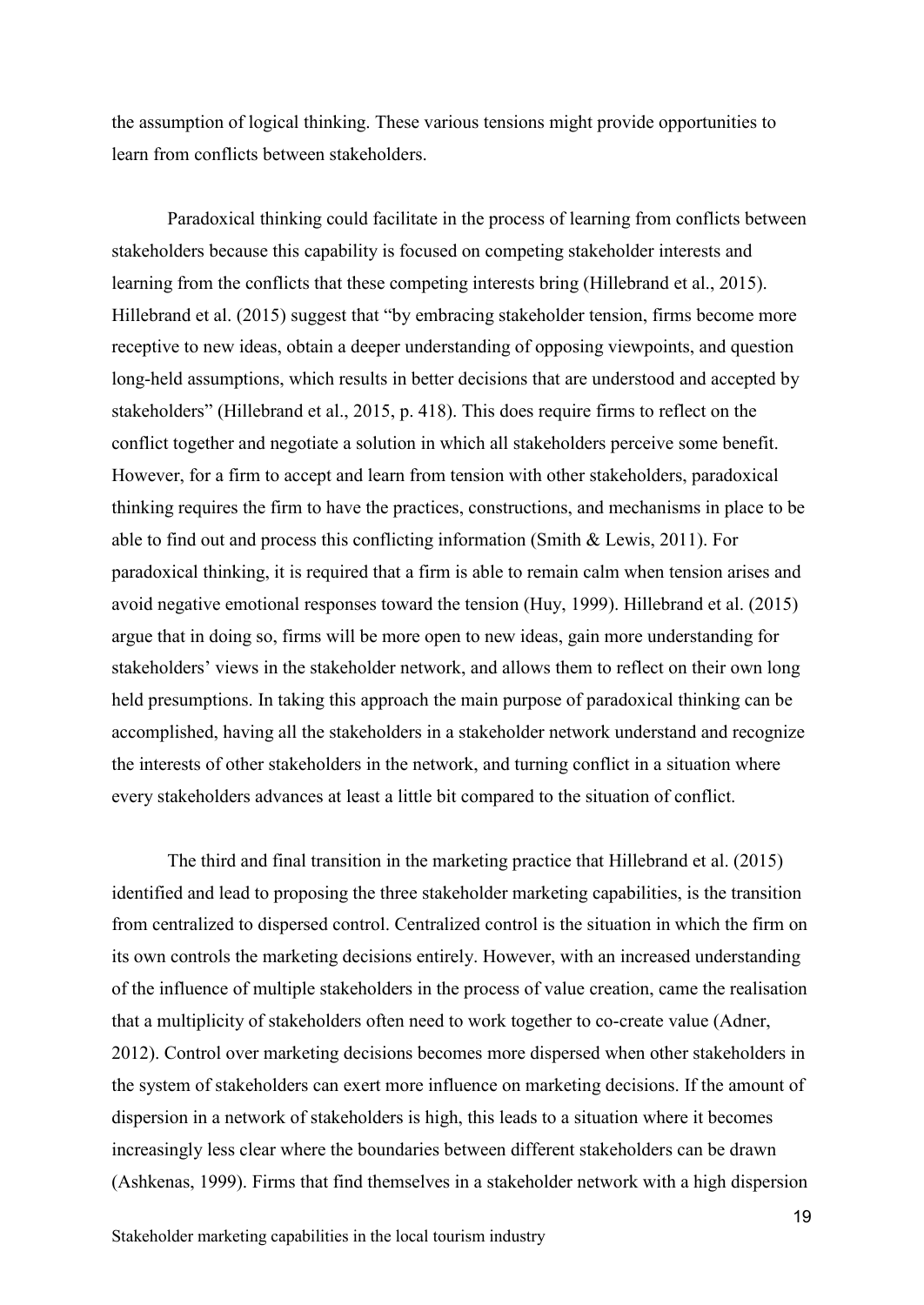of control, need to understand that they might no longer have full control over marketing decisions being made and that they need to engage other stakeholders in this process. This is where democratic thinking comes into place.

Democratic thinking is a stakeholder marketing capability that could help firms in managing a stakeholder network with a higher dispersion of control. Democratic thinking is focused on involving stakeholders in the decision making processes in order to boost the relationships with stakeholders, leading to an increase in the achieved support from the firm's stakeholders (Hillebrand et al., 2015). In recent years, more stakeholders have been able to influence the marketing decisions of other organizations (Chakravorti, 2010; Day, 2011). The capability of democratic thinking refers to the sharing of marketing choices with multiple other stakeholders. Sharing control over important marketing decisions might not come naturally to some firms; democracy theory could facilitate in smoothening this transition (Dahl, 1989). Democratic thinking could primarily facilitate in distinguishing which subjects should be decided democratically. Therefore, a firm should know which stakeholders have a genuine interest and should be included in the decision making process. In order for stakeholders to participate in marketing decisions, they should also have access to relevant information (Dahl, 1989). However, this does not mean that all information should be shared without prior thought, only information that allows stakeholders to co-create value (Hillebrand et al., 2015). Firms need to find out themselves which level of democracy is required in a specific situation and develop their own systems to assess the required level of democracy for certain decisions (Hillebrand et al., 2015).

In this paragraph, an overview have been provided in the transitions that have been identified in the marketing practice and the proposed stakeholder capabilities to deal with and benefit from these transitions. However, these stakeholder capabilities have been a theoretical concept up until now. Hence, many questions relating to stakeholder capabilities remain and should be explored thoroughly. Therefore, this research aims to investigate how these stakeholder capabilities look like and how do they work in the local tourism industry.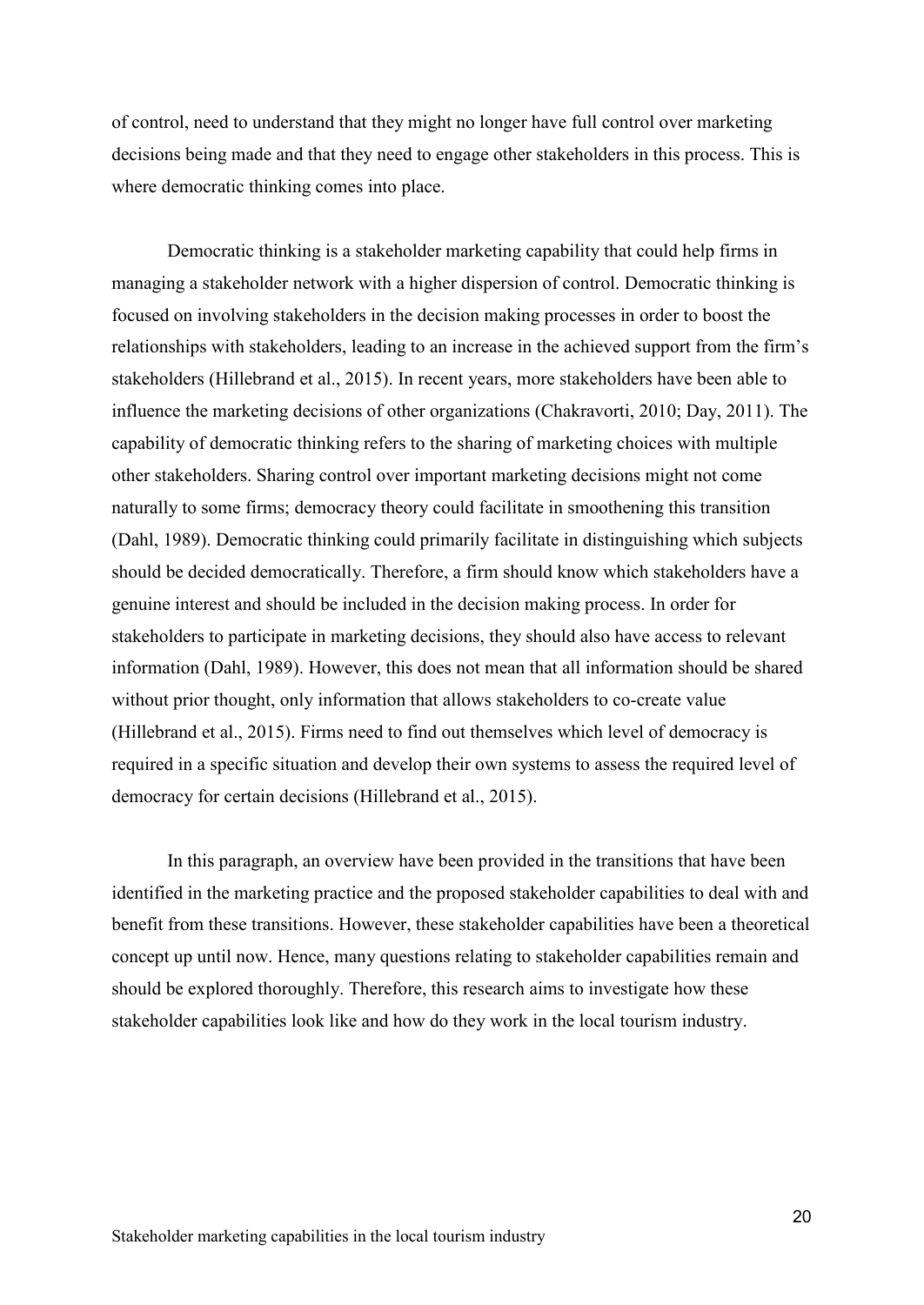# <span id="page-21-0"></span>Chapter 3: Methods

This research set out to investigate stakeholder capabilities in practice empirically, to explore what these capabilities look like and how these capabilities work in the local tourism industry. This research took an exploratory approach (Stebbins, 2001). Given the explorative nature of the research question, it would not have been possible to come up with standardized procedures and specific variables used in quantitative research since not enough was known about stakeholder capabilities yet. Therefore, a qualitative methodology was a better fit for the current study (Strauss & Corbin, 1990).

In order to obtain a deeper insight into a complex social issue that is managing stakeholders, a case study in cooperation with the Driving Force was conducted (Yin, 2014). The Driving Force provided the researcher with a list of organizations that could be interviewed and facilitated the scheduling of interviews with employees of these organizations. The two stakeholder networks from which the organizations were chosen were Vinkeveen and Texel, both of which were targeted by the Driving Force to implement the Linda. This meant that the Driving Force was indeed able to provide the researcher with a list of organizations for interviews since they were already in contact with the organizations of both stakeholder networks. Because stakeholder capabilities were relatively new in the academic literature, interviews were used to discover how and why specific decisions related to managing stakeholders are taken and in which context this takes place (Noor, 2008). Interviews allow for the researcher to analyse participants thoroughly. Investigating stakeholder capabilities via in-depth interviews can provide a basis for future theory testing (Saunders & Thornhill, 2009).

Qualitative research allows for gathering in-depth knowledge about a specific topic (Mayring, 2010). A qualitative approach is appropriate when investigating smaller samples and focusing on newer topics, about which less data and knowledge is available (Hammarberg, Kirkman & de Lacey, 2016). This method was therefore well applicable to the topic of this research. Interviewing individual employees from the organizations allowed for the gathering of insight into the stakeholder capabilities that can be found within the investigated organizations. The inductive nature of qualitative research leads to studies that are driven by the data, instead of by theory (Taylor & Bogdan, 1998). Allowing this research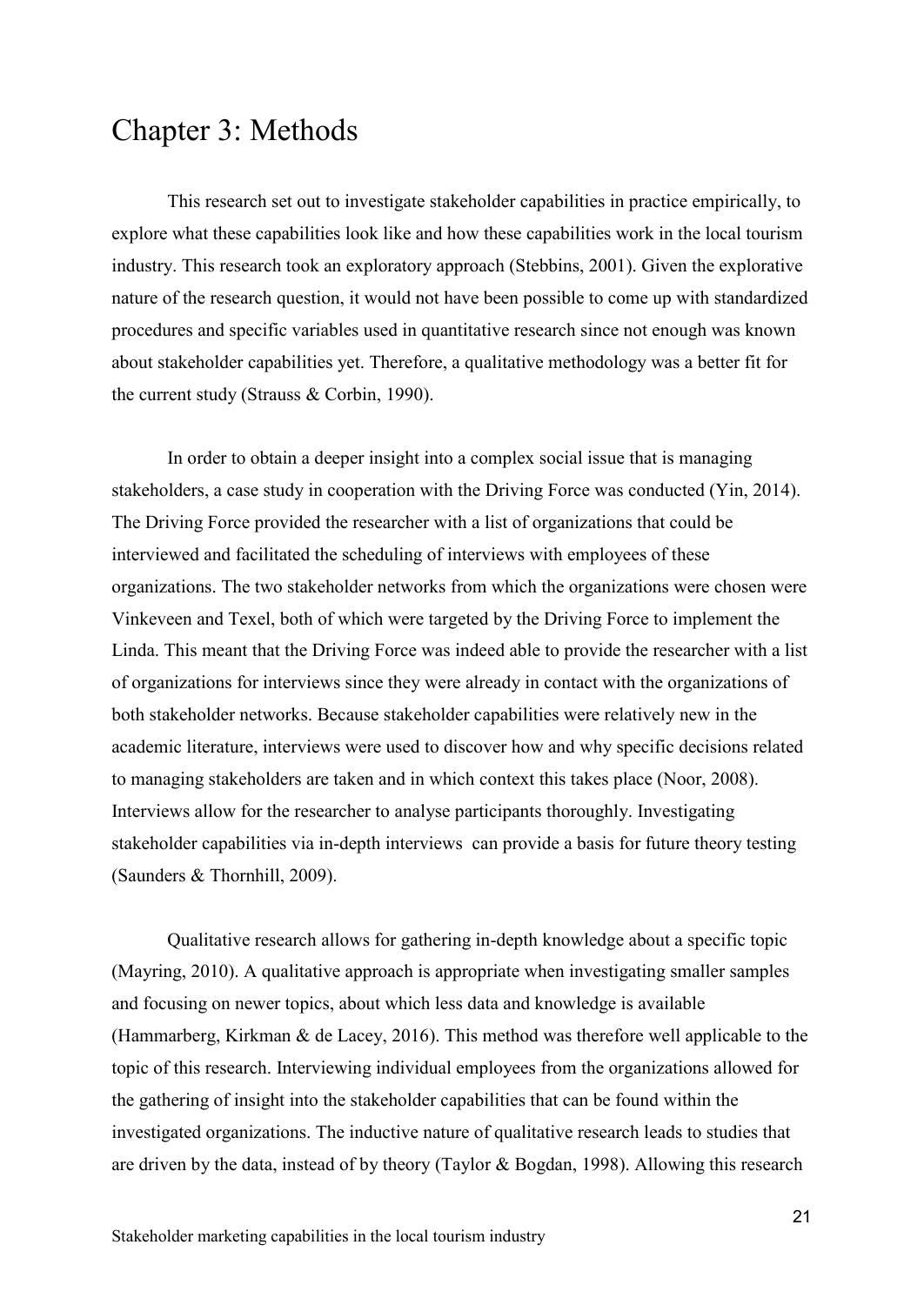to be mainly driven by data, made it a good fit with the explorative research question at hand. However, a theoretical framework still had to be provided, as has been done in the previous chapter of this paper. This theoretical framework could then be translated into an interview protocol to make sure that the relevant subjects were discussed during the interviews.

#### **Respondent selection**

The focus of this research was on organizations within the local tourism industry. Some criteria for the respondents was required beforehand to make sure that adequate data was gathered. The organizations in the cases had to be geographically close to each other, so that they were part of the same stakeholder network. This created the possibility for a stakeholder network to benefit from a network innovation such as the Linda, to spread tourism more evenly throughout the local stakeholder network and prevent mass tourism. Moreover, the local tourism stakeholder network where the interviews were conducted, had to consist of at least 4-5 actors so that tan adequate amount of data could be gathered. Furthermore, it was important that not all organizations were part of the same branch of business. In a local stakeholder network a variety of organizations can be found such as museums, restaurants, activity planners etc. If all organizations had been for example restaurants, the focus of the research could have switched from a local stakeholder network, to a restaurant environment. This could have implications for the research since the Linda is a product for all organizations within an entire stakeholder network, not just for restaurants.

In order to investigate the stakeholder marketing capabilities, interviews were conducted with managers/directors/other employees of the organisations within the two stakeholder networks of Vinkeveen and Texel. These interviews had to be conducted with employees with sufficient knowledge about the stakeholder capabilities used within the companies, employees who had experience with interacting with and managing stakeholders. By taking this condition into account, it improved the likelihood that the interviewee had enough knowledge about the organizational capabilities within the company when it comes to stakeholder marketing.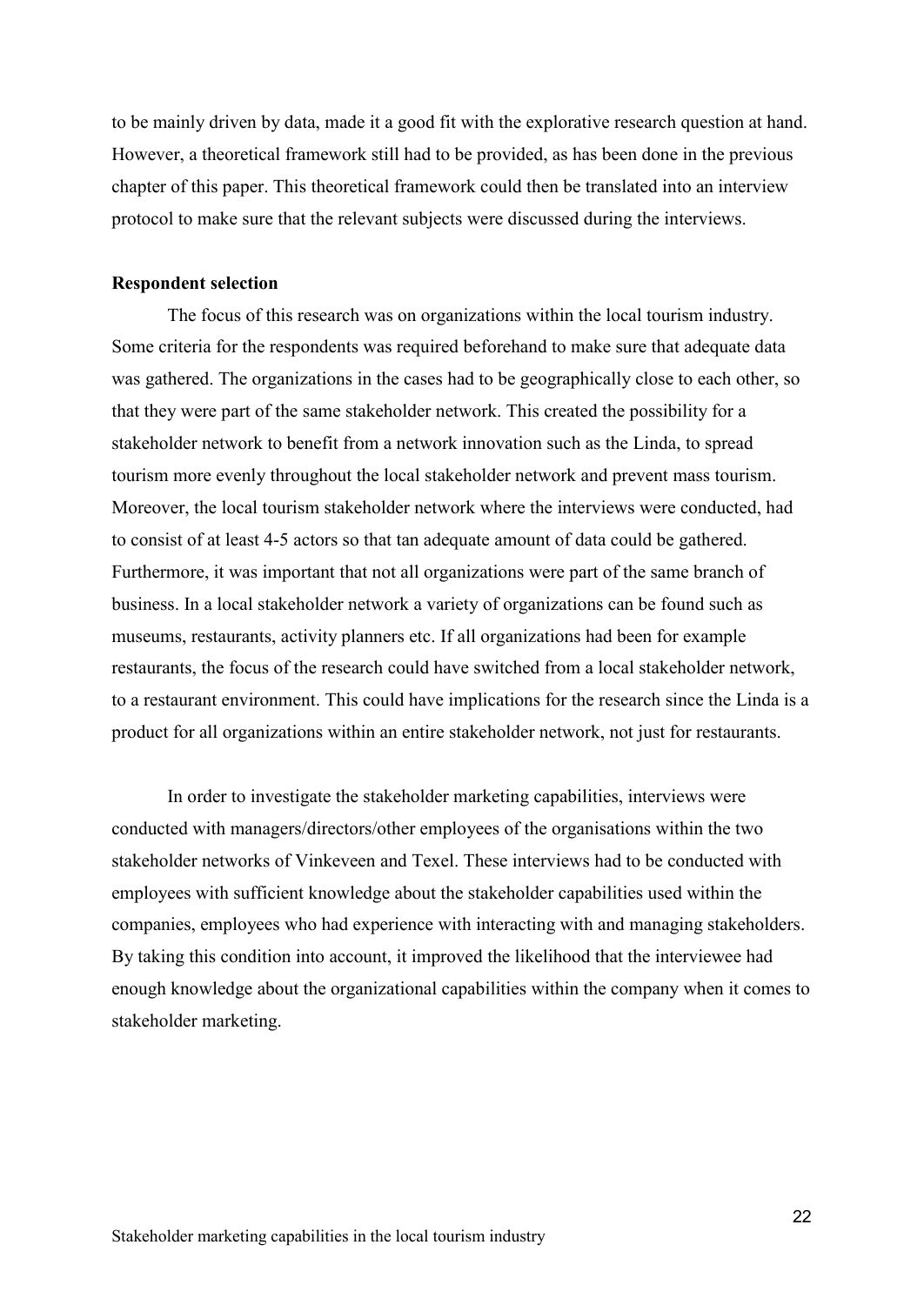#### **Data collection**

This research gathered data via interviews with organisations that are active in the local tourism industry in one of the two stakeholder networks. Due to the COVID-19 crisis, these interviews had to be conducted via Skype or Zoom. Additionally, secondary data was gathered by making observations within the Driving Force, listening in on phone calls of the Driving Force with members of the stakeholder network, and by receiving e-mails of members of the stakeholder networks. This secondary data concerned additional information about cooperating with stakeholders. Gathering data from multiple sources about the same subject, allowed for triangulation of the data, both insights from the interviews as well as from the secondary data can be combined (Flick, 2009).

To support the explorative nature of the research question and to make the voices of the organizations heard with thorough qualitative data, interviews were an adequate way to get insight into the stakeholder capabilities that have been developed within the organizations. In-depth interviews have taken place with employees, board members, and owners of organizations within the two stakeholder networks. In total, five interviews were conducted with organizations in Texel, and two with organizations in Vinkeveen. To prevent overlooking specific stakeholders and eventually stakeholder capabilities, it was essential to get rich and in-depth data (Bryman, 2012). Since the research question is explorative, the interview protocol had to be flexible (Silverman, 2006). Therefore, completely determining the questions and possible answers in advance could have been too limiting, calling for an unstructured or semi-structured interview protocol. This research required an interview approach which sets some predetermined subjects that necessarily needed to be discussed together with some leading questions, but also required an approach which was still flexible enough to allow the interviewer to go more in-depth in certain aspects of the interview and allowed for follow up questions to clarify answers. Therefore, a semi-structured interview approach seemed to be the most appropriate interview style (Lampard, 2001). Following a semi-structured interview allowed the researcher to define guiding questions beforehand, but still provided the flexibility that was required to acquire in-depth data about a relatively new concept. The interview protocol can be found in Appendix 1.

The interview protocol facilitated in the above-mentioned guiding of the interview. Focusing on the specific network innovation, the Linda, brought focus to the interview protocol, it made the questions more concrete for the respondents. The interview protocol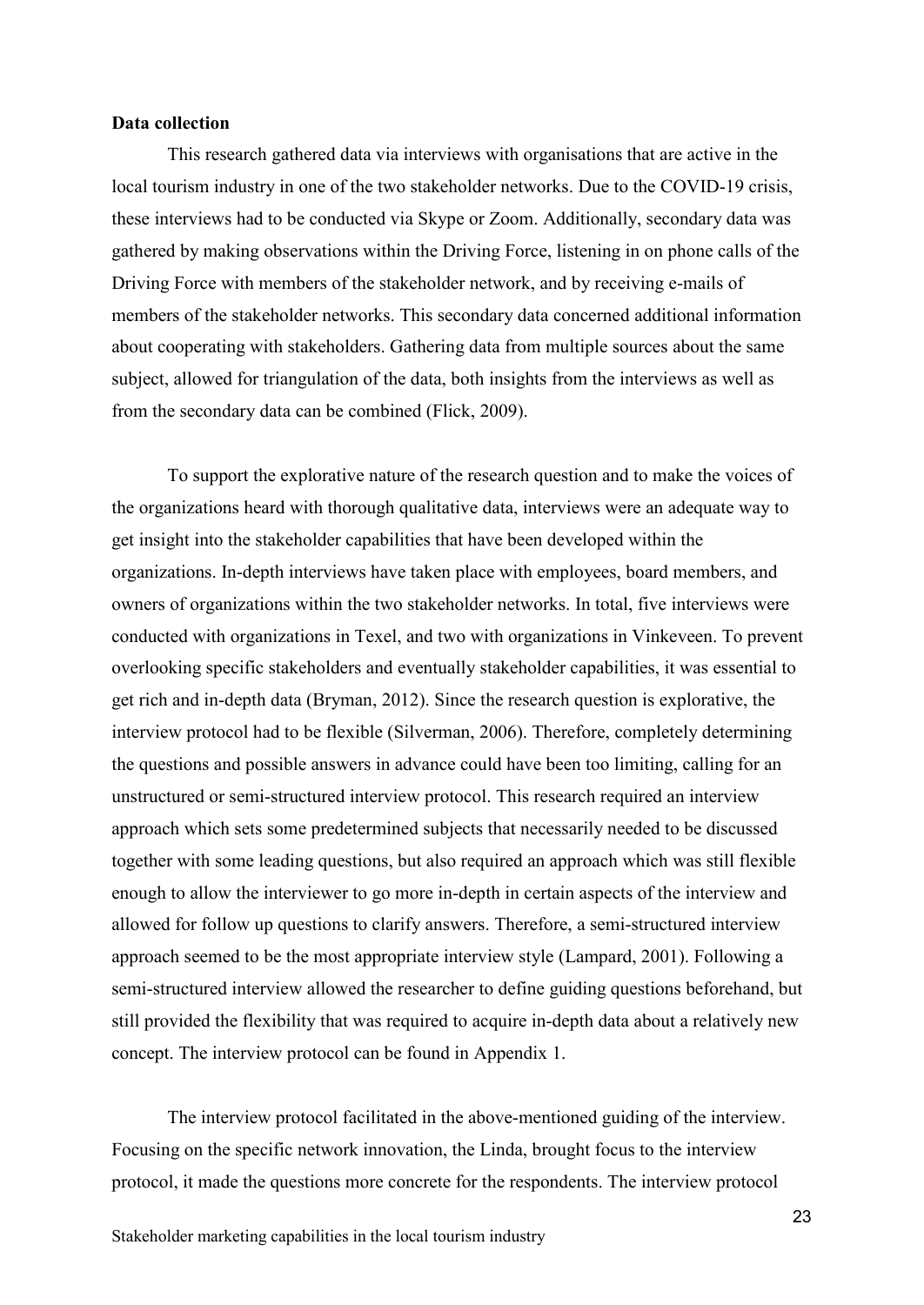aimed to get sufficient insight into the employee knowledge and skills, the technical systems, the managerial systems, and the norms and value that constitute an organizational capability. These four dimensions of an organizational capability were investigated by focusing on the identification of stakeholders by an organisation, managing these identified stakeholders, and involving the stakeholders in the decision making processes. The interview protocol started with a general introduction to understand the position of the employee within the organization. After the introduction, each of the four dimensions of an organizational capability were discussed separately. By focusing on these four dimensions the organizational capabilities could be thoroughly investigated. For example to find out more about systems thinking, which is the understanding of the stakeholder value system, a starting question was asked about the awareness of the organization about which other stakeholders played a role in the decision of the organization to implement the Linda or not. If the organization showed to have an understanding of other stakeholders that played a role in this decision, follow up subquestions would be asked about how this particular knowledge was created, retained, and transferred within the organization. This process took place for all dimensions of an organizational capability and for all three stakeholder capabilities. In total, seven interviews were conducted with organizations from the stakeholder networks of Texel and Vinkeveen. This amount of interviews is lower than originally set out for this research. Unfortunately the Covid-19 pandemic of 2020 negatively impacted the possibility to gather data via interviews in both of the stakeholder networks. The data-gathering process of the research directly coincided with the busiest period for the organizations within both stakeholder networks after having been forced to close down for an extensive period due to Covid-19. Therefore, it took a lot of time and effort to find organizations that were willing and had the time to participate in an interview.

Additionally, secondary data in the form of e-mails, observations at the Driving Force, and phone calls between the Driving Force and members of the stakeholder networks were gathered (see Table 2). The e-mails that were gathered in the process of data gathering were related to reasons why actors within the stakeholder network were not willing to implement the Linda. Insight from these e-mails helped the researcher in understanding the underlying dynamics within the stakeholder network and what reasons might also have played a role in the decision to implement the network innovation or not. Observations were gathered by the researcher himself. The researcher spent a total of three and a half days at the office of the Driving Force, in which he made observations for three whole days and the other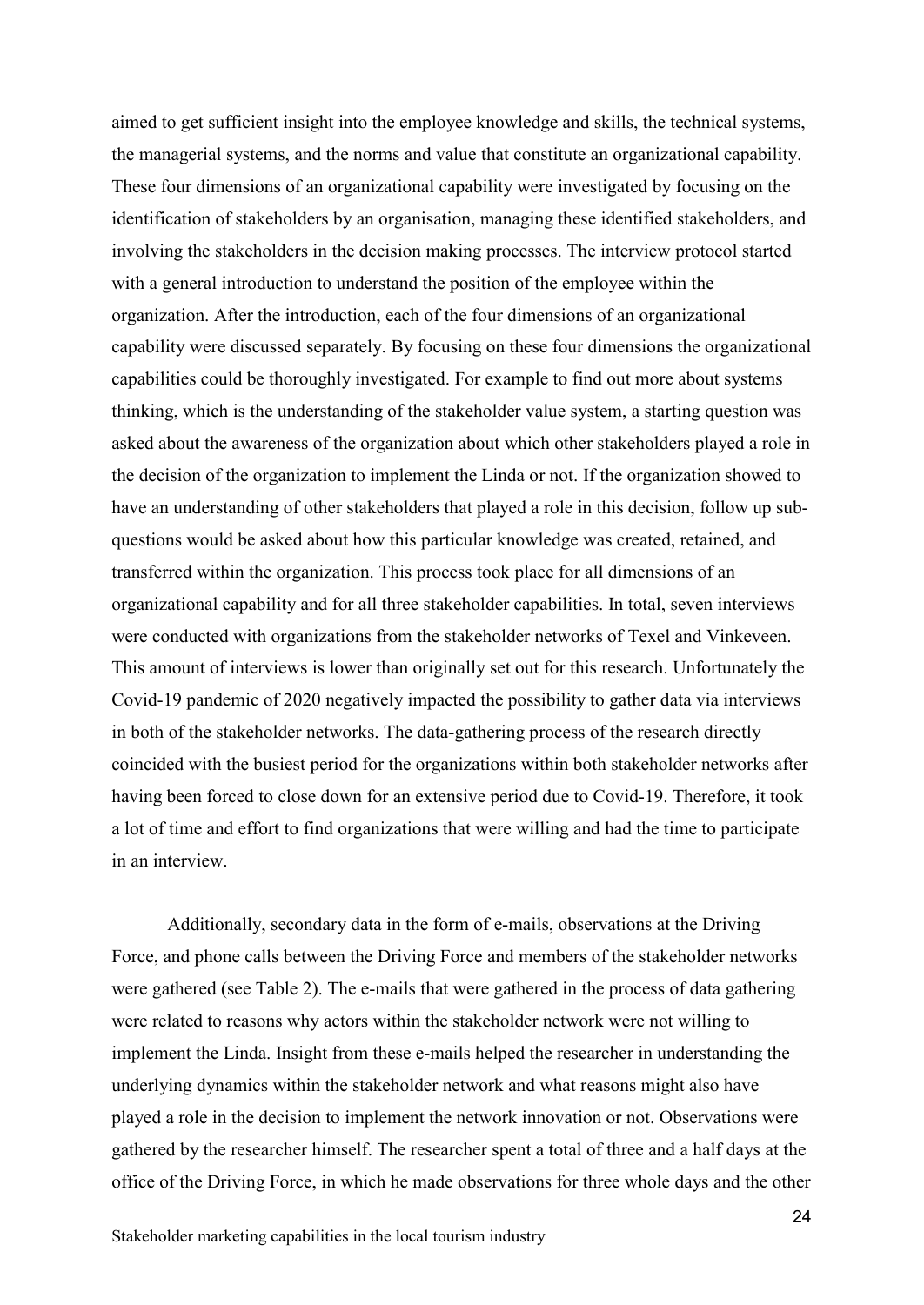half day was purely for interviews with employees. The observations were made by spending three entire days at the same desks as three employees of the Driving Force that were responsible for bringing the network innovation into the stakeholder networks. This meant that the researcher could get close to people that were very involved in both stakeholder networks and stood in regular contact with actors in these stakeholder networks. The researcher made notes of almost everything that was discussed during the day, and asked additional questions about certain interesting things to the employees in an informal manner. During the period in which the observations were gathered, the researcher also had the chance to listen in on phone calls between employees of the Driving Force and actors of the stakeholder networks. Transcripts of these phone calls are also provided. The following data were collected:

| Primary data: |  |
|---------------|--|
|---------------|--|

| Respondent     | Vinkeveen/   | <b>Name</b>            | Name        | Length of       | <b>Currently</b> |
|----------------|--------------|------------------------|-------------|-----------------|------------------|
| ID             | <b>Texel</b> | organisation           | interviewee | the             | participating    |
|                |              |                        |             | interview       | in app           |
|                |              |                        |             | (in             |                  |
|                |              |                        |             | minutes)        |                  |
| D1             | Texel        | Ecomare                | Anneke      | 48              | Yes              |
|                |              |                        | Schrama     |                 |                  |
| D2             | Texel        | <b>Beachclub Texel</b> | Koen Witte  | 32              | Yes              |
| D <sub>3</sub> | Texel        | Café De Slock          | Sita        | 23              | Yes              |
|                |              |                        | Mijwaard    |                 |                  |
| D <sub>4</sub> | Texel        | <b>VVV Texel</b>       | Frank       | $\overline{58}$ | Yes              |
|                |              |                        | Spooren     |                 |                  |
| D <sub>5</sub> | Texel        | Walvisvaardersh        | Erwin       | 32              | N <sub>o</sub>   |
|                |              | uisje                  | Capitain    |                 |                  |
| D <sub>6</sub> | Vinkeveen    | Scuba Academie         | Cees den    | 29              | Yes              |
|                |              |                        | Toom        |                 |                  |
| D7             | Vinkeveen    | Eetcafé De             | Peter Otten | 55              | N <sub>o</sub>   |
|                |              | Schans                 |             |                 |                  |
| D <sub>8</sub> | Texel        | The Driving            | Maarten de  | 32              | ۰                |
|                |              | Force                  | Haas &      |                 |                  |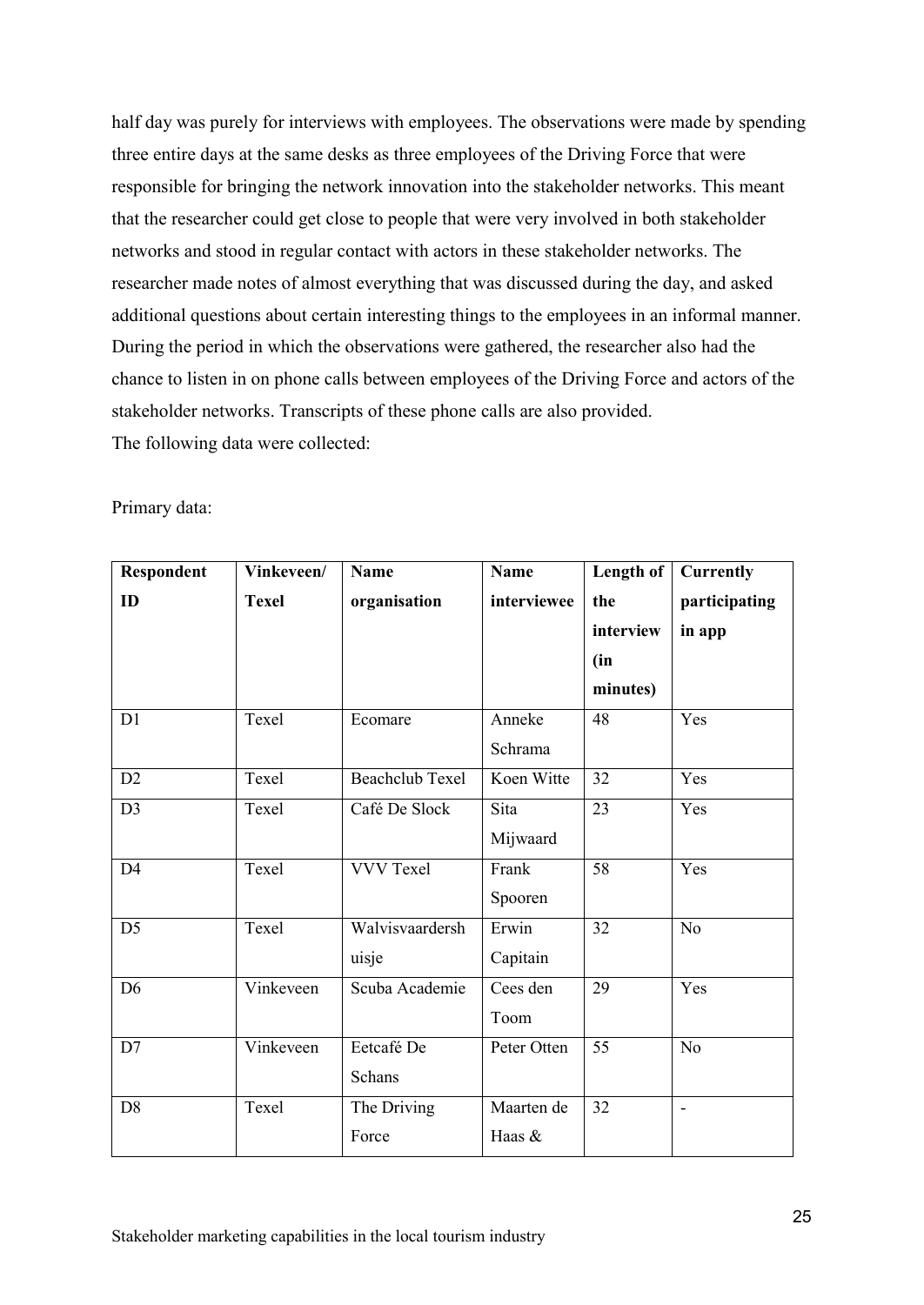|                |           |             | Stijn      |    |                          |
|----------------|-----------|-------------|------------|----|--------------------------|
|                |           |             | Sprenkels  |    |                          |
| D <sub>9</sub> | Vinkeveen | The Driving | Maarten de | 24 | $\overline{\phantom{0}}$ |
|                |           | Force       | Haas &     |    |                          |
|                |           |             | Stijn      |    |                          |
|                |           |             | Sprenkels  |    |                          |
| D10            | Vinkeveen | The Driving | Oscar van  | 57 | $\overline{\phantom{0}}$ |
|                |           | Force       | Dormalen   |    |                          |

*Table 1: Overview of the direct data gathered during the research.*

#### Secondary data:

| <b>Respondent ID</b> | <b>Vinkeveen/Texel</b> | <b>Type of data</b> | Data provided             | Length of  |
|----------------------|------------------------|---------------------|---------------------------|------------|
|                      |                        |                     | by                        | data       |
| Ι1                   | Texel                  | E-mail              | <b>VVV Texel</b>          | 1 page     |
| 12                   | Texel                  | E-mail              | Zeilschool de<br>Eilander | 1 page     |
| I <sub>3</sub>       | <b>Both</b>            | Observations        | Researcher                | 5 pages    |
| I4                   | Texel                  | Phone call          | Oscar                     | 14 minutes |
| I5                   | Vinkeveen              | Phone call          | Oscar                     | 23 minutes |

*Table 2: Overview of the indirect data gathered during the research.*

#### **Data analysis**

All the interviews were recorded and fully transcribed for which the permission of the respondents was asked beforehand. To analyse the transcribed interviews the qualitative data analysis software Atlas.ti was used. Assigning codes to the transcribed interviews was done manually. Coding was based upon the literature about organizational capabilities, organizational learning, and stakeholder marketing capabilities. The purpose was to give all relevant information a useful code. However, if this was not possible, a memo was assigned to this particular piece of information so that this could later still be assigned to a code or translated into a new code. The coding procedure was an iterative process, going back and forth various times to make sure that all relevant information was extracted from the data and that the categories of codes were exhaustive and mutually exclusive (Bailey, 1994). The emerging theoretical concepts were then linked and compared to the proposed stakeholder marketing capabilities. An overview of all the open codes can be found in Appendix 2.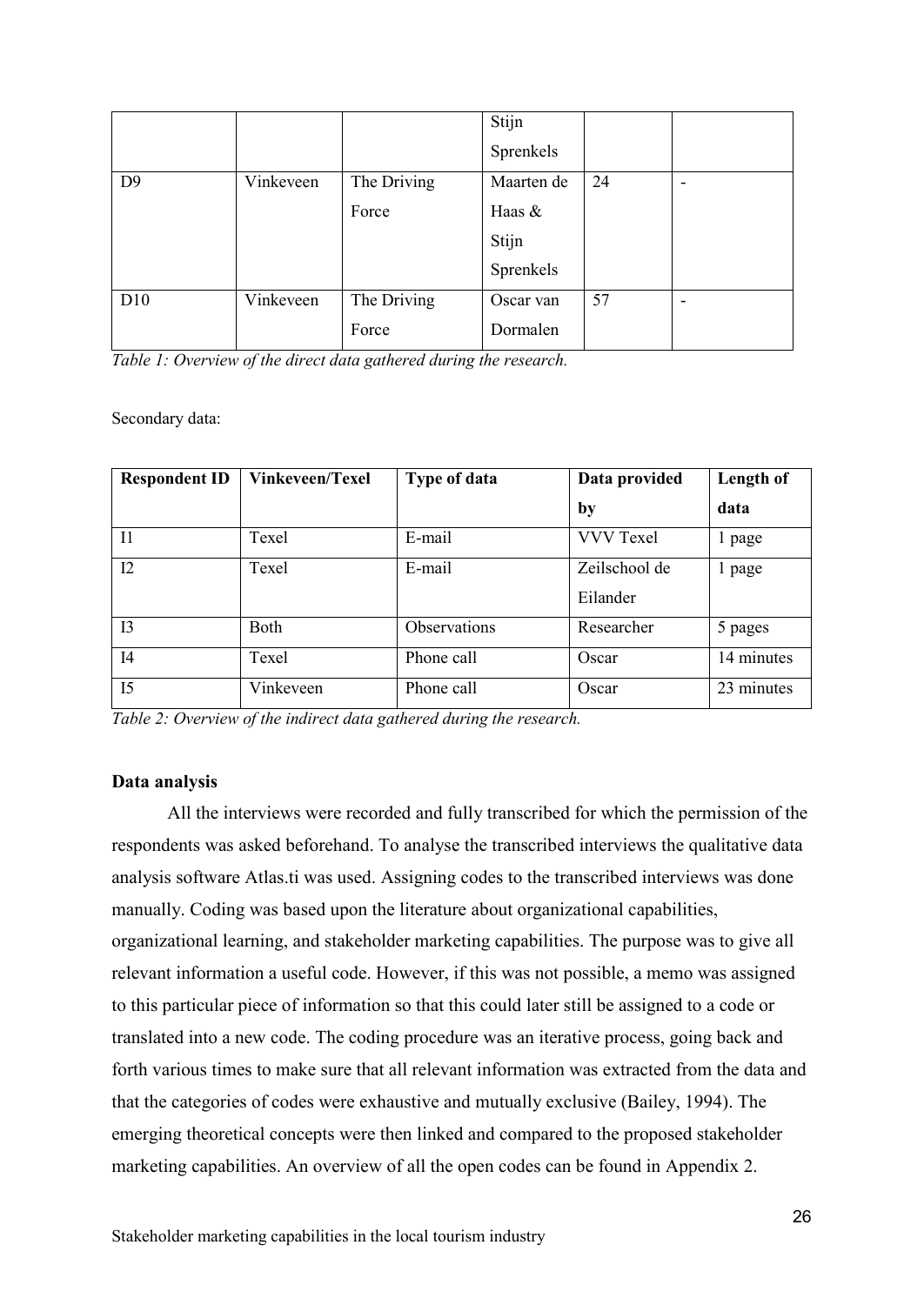# <span id="page-27-0"></span>Chapter 4: Results

In the upcoming chapter the results that follow from the gathered data will be discussed. For each capability a table will be provided in which the constructs per dimension of the stakeholder capabilities can be found. For all of these constructs it will be discussed after the table how these constructs are defined, how they look like in practice and were possible, an example will be given.

# <span id="page-27-1"></span>§4.1 – Systems thinking

| Employee knowledge &     | <b>Technical systems</b> | <b>Managerial systems</b> | Norms & values         |
|--------------------------|--------------------------|---------------------------|------------------------|
| skills                   |                          |                           |                        |
| Knowledge about          | Online stakeholder       | Membership in             | Social responsibility  |
| identifying stakeholders | platform (D1, D3, D4)    | stakeholder               | (D1)                   |
| (D1, D3, D4, D5)         |                          | networks/associations     |                        |
|                          |                          | (D1, D2, D3, D4, D7)      |                        |
|                          |                          |                           |                        |
| Networking skills (D1,   |                          |                           | Importance of          |
| D7)                      |                          |                           | stakeholder engagement |
|                          |                          |                           | (D1)                   |
|                          |                          |                           |                        |
|                          |                          |                           | Customer-friendliness  |
|                          |                          |                           | (D1)                   |
|                          |                          |                           |                        |
|                          |                          |                           | Importance of          |
|                          |                          |                           | networking and         |
|                          |                          |                           | collaborating with     |
|                          |                          |                           | stakeholders (D6)      |
|                          |                          |                           |                        |
|                          |                          |                           | Importance of the big  |
|                          |                          |                           | picture (D4, D7)       |
|                          |                          |                           |                        |

*Table 3: Identified constructs related to each of the dimensions of an organizational capability for systems thinking.*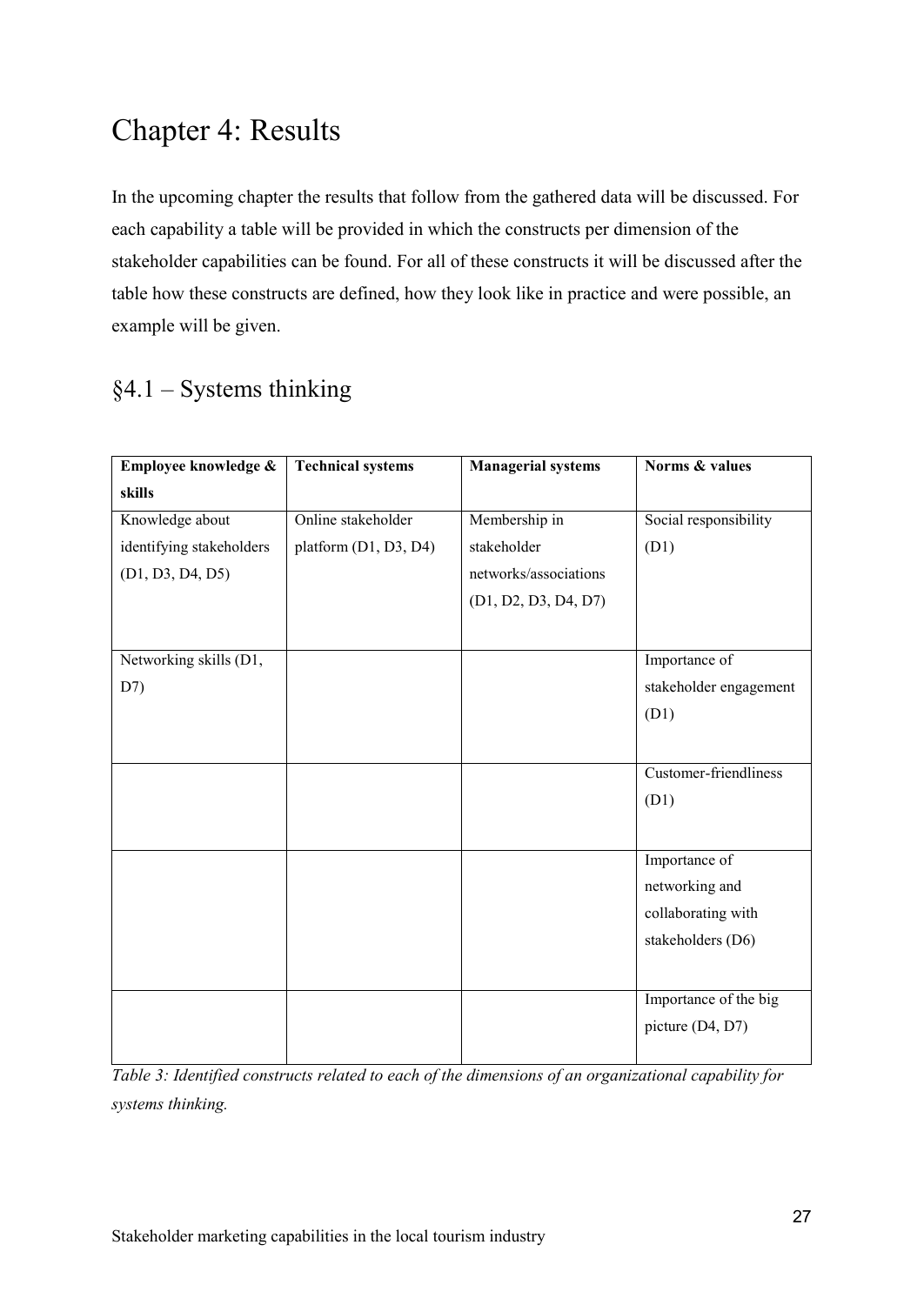Employee knowledge and skills

- Knowledge about identifying stakeholders

This construct refers to the employees' knowledge in the area of stakeholder identification. It is used by employees when deciding which stakeholders are relevant for the organization. This knowledge has been developed through years of experience in the local tourism industry and through examining the different areas for which stakeholders can be relevant (e.g. cooperation). In turn, this helps the employees with identifying stakeholders. A clarification of this construct was provided by organization D4:

"*What is nice about Texel is that it is easy to have a clear overview. Most people know each other relatively well. In general, I know who I am dealing with. Depending on the subject I can make an estimation which organizations will have trouble with something. The communication lines are very short. We have developed a lot of experience with this*." (D4, p. 108)

- Networking skills

Another employee knowledge and skill for systems thinking that was identified was a networking skill. This meant that the employees possess the right skills to network with stakeholders in the stakeholder network, which provides the organization with relevant knowledge about developments related to stakeholders within the network, which in turn is relevant for the identification of stakeholders A specific example of this is the maintaining of a close connection with the municipality. By being able to keep in close touch with the municipality, employees within organization D7 were able to profit from knowledge about stakeholders that was acquired by the municipality. This skill meant that a lot of the work of identifying stakeholders was taken care of purely by having the skill to acquire this knowledge from the municipality. Therefore, being able to approach the municipality and extract this information was useful for systems thinking.

#### Technical systems

- Online stakeholder platform

An online stakeholder platform refers to a technical system which facilitates storing and codifying knowledge about stakeholders where employees of the organizations can find information which facilitates the identification of relevant stakeholders. Via this online system, organizations are able to acquire knowledge about new and existing stakeholders in the stakeholder network. One way in which an organization such as organization D1 had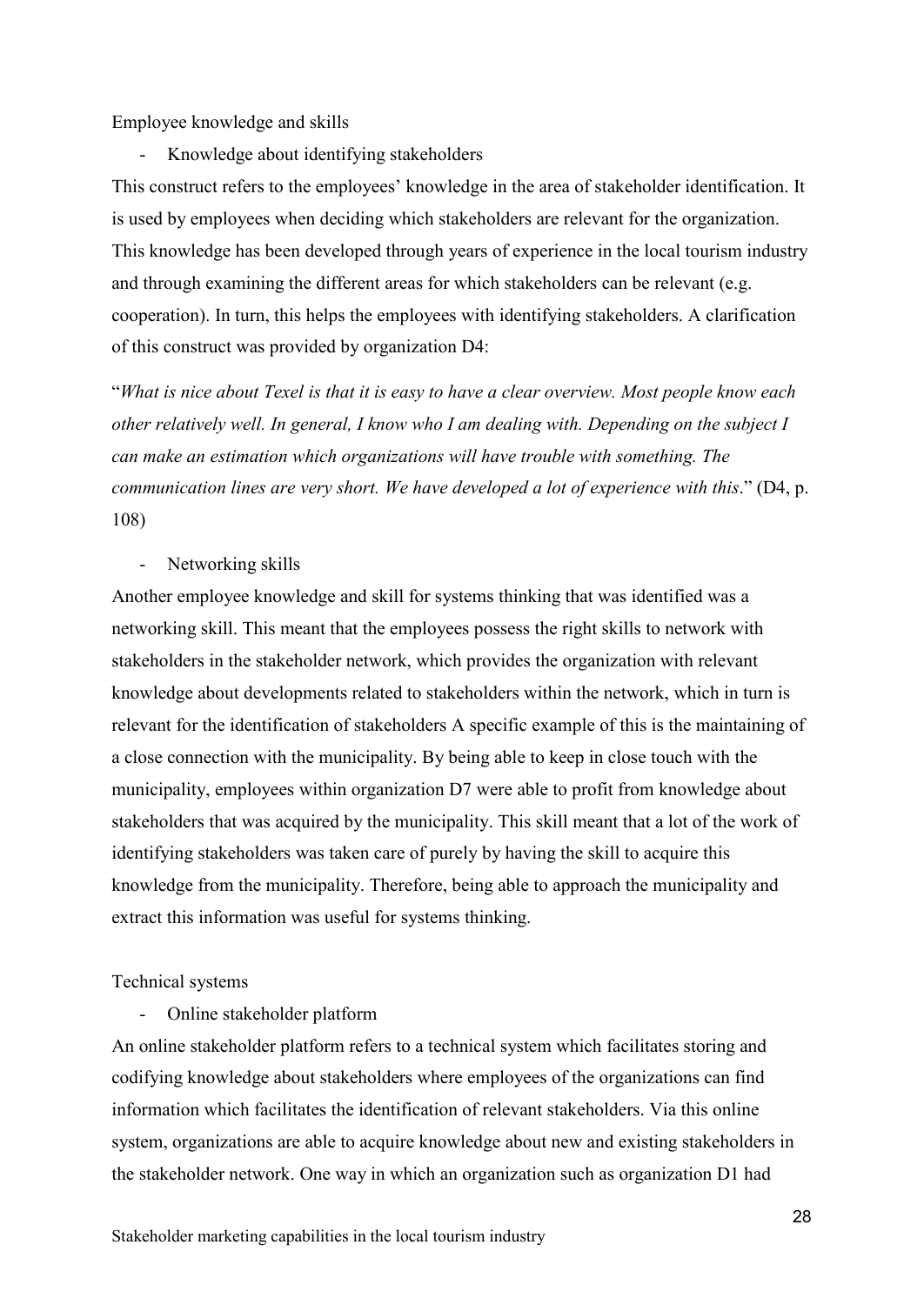access to relevant information about stakeholders in the stakeholder network, is via an online system. In this particular case this online system was from the TOP, which is the Texel entrepreneur association. So even though this system was not necessarily owned by organization D1 themselves, D1 had access to it and was provided with a lot of relevant knowledge about stakeholders in this way. This platform provided information about stakeholders from various business branches. Another example of an online stakeholder platform which an organization such as D3 made use of to gather insight into stakeholders in the stakeholder network is the Linda application of the Driving Force itself. This is also a codified system in which it is easy to gain insight in which organization joins the application and therefore could be a relevant new stakeholder. However, this is a bit more limited than the previously discussed system since the application consists of far less stakeholders than the online system of the TOP. Therefore, the online system of the TOP seems to be a more thorough technical system to gain insight in stakeholders.

#### Managerial systems

- Membership in stakeholder networks/associations

Membership in different stakeholder networks and associations is a central managerial system for reaching stakeholders. Being active in these various associations allows the organizations to easily gather new knowledge about stakeholders in the local stakeholder network. A lot of the organizations that have been interviewed indicated to be in some form involved in networking organizations. This varied from entrepreneurial associations to local networking organizations. Membership in such organizations helped with the identification of stakeholders via regular one on one meetings with members of such association as is the case for example for organization D4, or simply attending networking events that are organized for the local stakeholder network. During such events the organizations focus on identifying new stakeholders by means of networking and information exchange.

#### Norms and values

- Social responsibility

Being socially responsible is a value that was related to providing a service in which society's interests were taken into account. That includes providing information with a societally and scientifically relevant content to customers. In order to acquire this information, the employees are expected to identify and connect with various stakeholders that could facilitate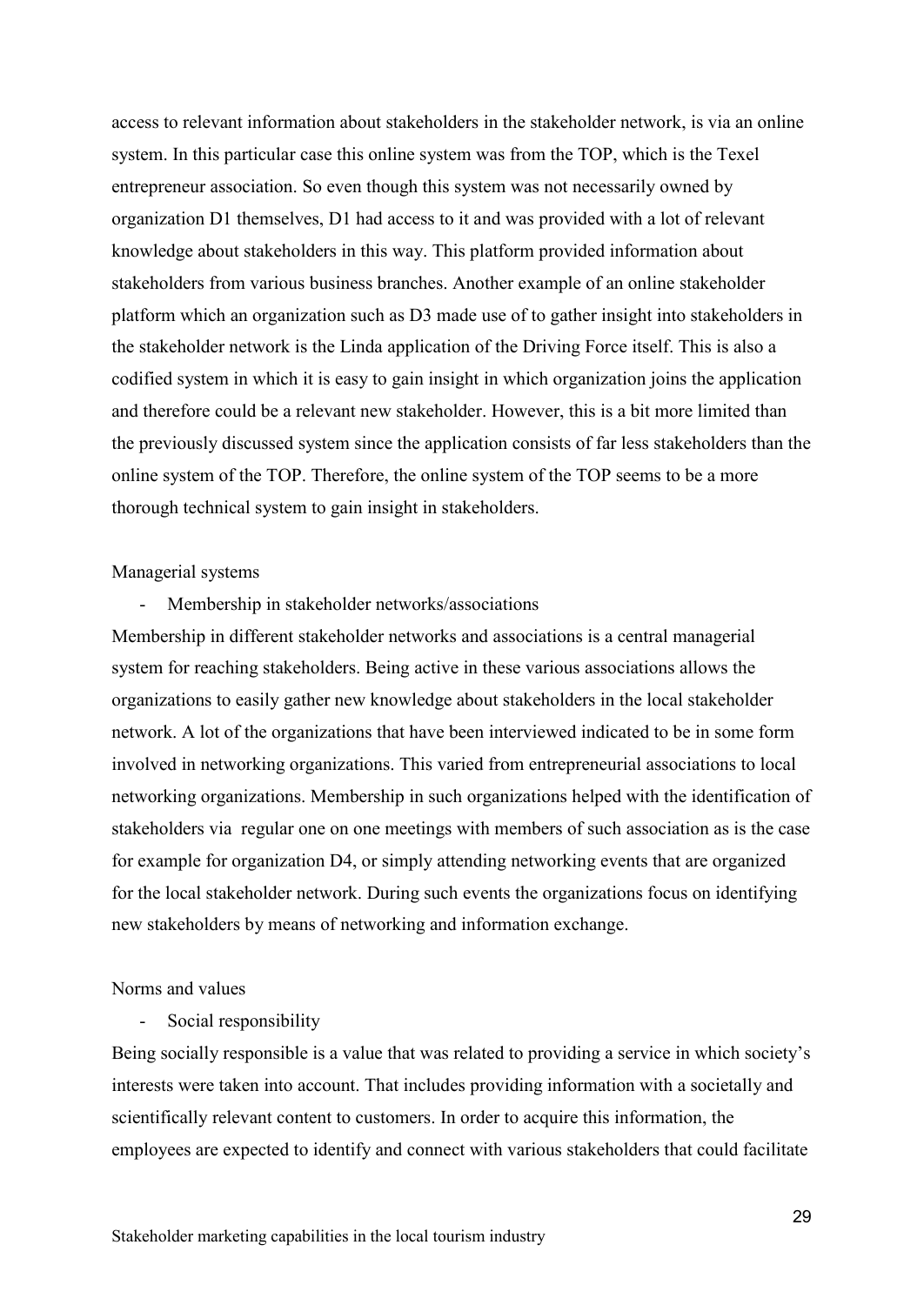obtaining this information, which in turn is relevant for systems thinking because it encourages employees to identify new stakeholders.

Importance of stakeholder engagement

The importance of stakeholder engagement refers to keeping close and active contact with stakeholders. This is useful for systems thinking because organizations which have this value are better able to understand that stakeholders need to be included, which can lead to the identification of new stakeholders. For instance, organization D1 had been able to identify multiple relevant stakeholders and for them it was important to keep a close contact with them on topics relevant for the organization's day to day business. More specifically, the organization realized that for them it was important to have information about tourism numbers on the island (e.g. how many visitors were expected on a given day). This led them to seek contact with relevant stakeholders, in this case the VVV and Teso, who could provide them with the necessary knowledge. This collaboration developed in an exchange relationship where the parties were able to benefit from each other's knowledge. Therefore, the value of stakeholder engagement facilitated their ability to identify stakeholders.

#### Customer-friendliness

Being customer-friendly refers to assuring that the customers are getting the most satisfactory experience that the company can provide. The organizations which scored high on this norm, wanted to make sure that their tourists were getting the most of their services and in order to achieve that, the companies concluded that collaboration with other stakeholders is essential. These organizations were able to understand that value creation for customers requires a collaboration with a multitude of stakeholders. Therefore, it was important to be able to identify relevant stakeholders with whom they could collaborate in order to improve the touristic experience of their clients. This meant that they were able to consider both their own as well as the needs of their clients in order to make the decision with which companies on the island a collaboration could be developed. In turn, the need of creating connections for collaboration created the need for identification of new stakeholders. This is how the norm client-friendliness aided the companies with the identification of stakeholders.

Importance of networking and collaborating with stakeholders The importance of networking and collaborating with stakeholders refers to a company's philosophy that creating a good network and opportunities for a collaboration is essential for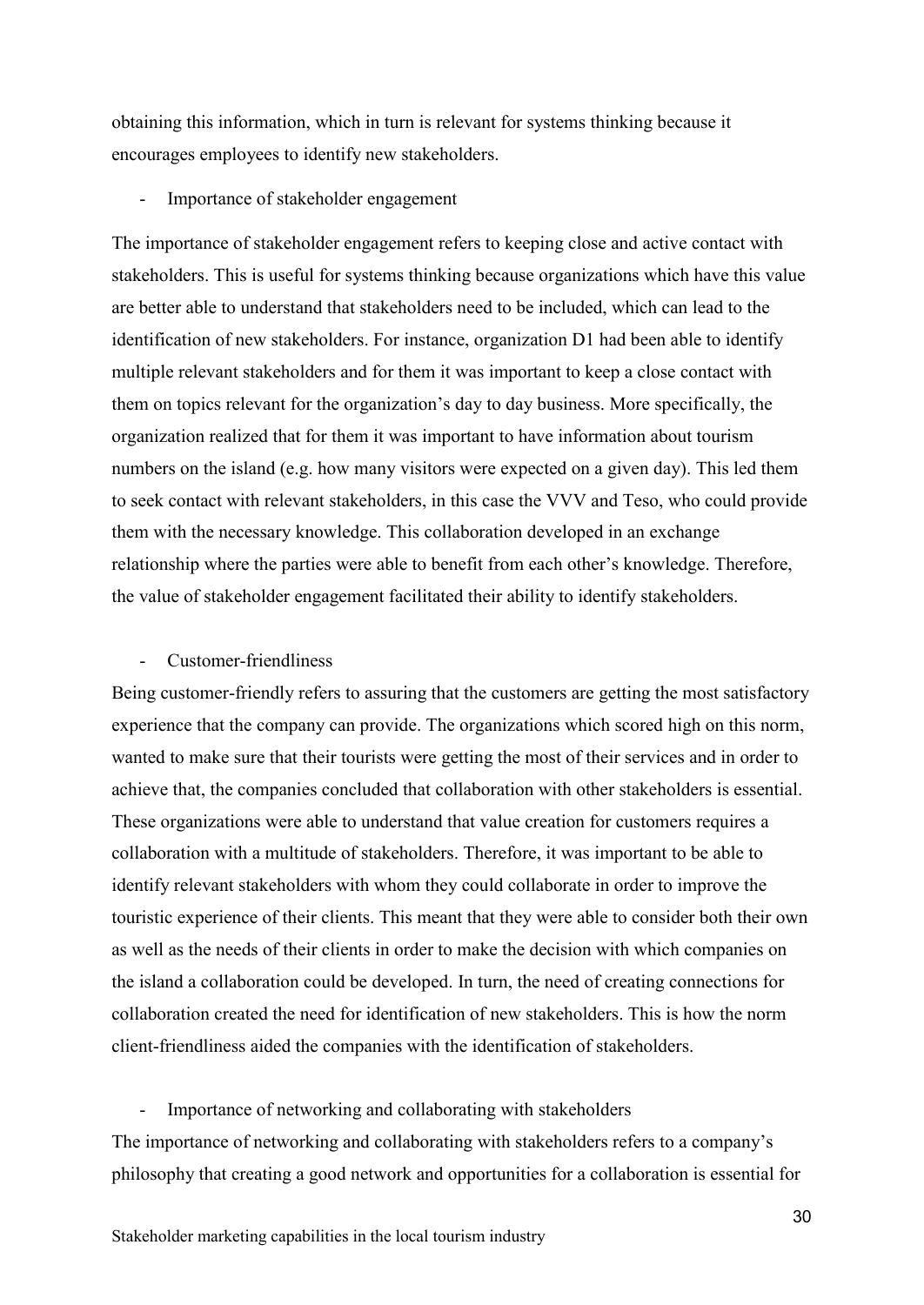a successful business. This central value stimulates the companies to identify relevant stakeholders with whom they are able to build meaningful collaborative relationships. For instance, organization D6 placed the importance of networking and collaborating with stakeholders as central to their company's value system. In order to meet this norm, they expanded their search for relevant stakeholders beyond the borders of the local stakeholder network, and included nationally positioned organizations. Organization D6 emphasized the importance of networking and collaborating as follows:

"*It is important. Without the help of other organizations you will need to build a very extensive network by yourself and you can horribly overestimate yourself in this."* (D6, p. 130)

#### - Importance of the big picture

The importance of the big picture means that the companies are focused on value creation for the whole region and not only for their own business. These companies are able to realize that if the region thrives as a touristic attraction, this will bring their own business more customers. This value is related to the realization that the whole is bigger than the sum of its parts and therefore if the whole region does well, this will bring more profit to the independent businesses. This led the companies which recognized this value to realize that there was another stakeholder that needed to be included, which they had previously overlooked, namely the locals on the island. Due to the organizations' focus on the big picture, they were able to identify Texel's inhabitants as a new stakeholder. Similar to D4, organization D7 was also able to look beyond merely their own interests and recognized the importance of improving the stakeholder network as a whole. This helped them with identifying other parties within the stakeholder network as a relevant stakeholder, with whom they aim to achieve this collective goal.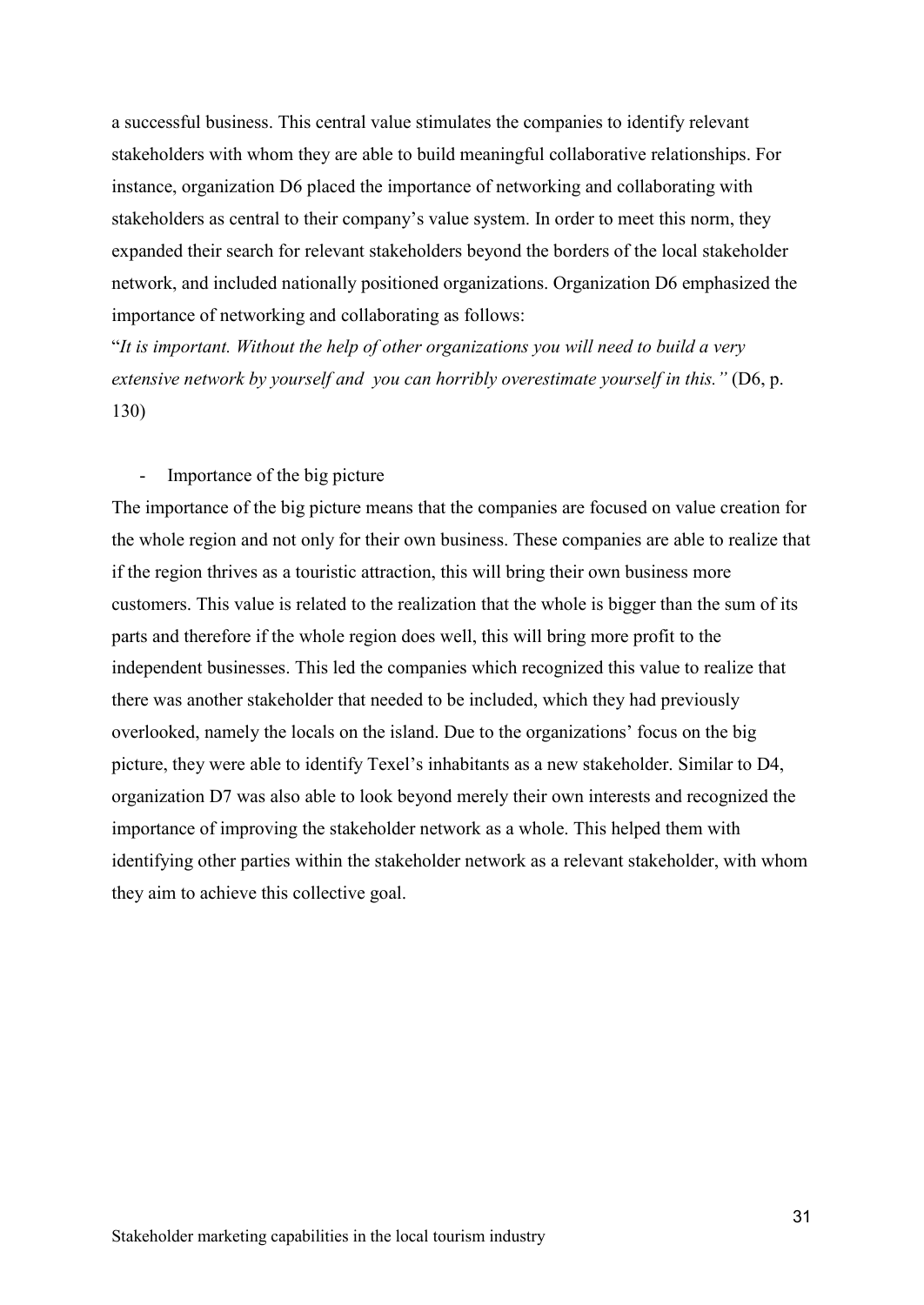| Organization   | <b>Employee</b> | <b>Technical</b>             | Managerial               | Norms &                  | <b>Overall score</b> |
|----------------|-----------------|------------------------------|--------------------------|--------------------------|----------------------|
|                | knowledge &     | systems                      | systems                  | values                   |                      |
|                | skills          |                              |                          |                          |                      |
| D1             | High            | Medium                       | Medium                   | High                     | High                 |
| D <sub>2</sub> |                 |                              | Medium                   |                          | Low                  |
| D <sub>3</sub> | Medium          | Medium                       | Medium                   |                          | Medium               |
| D <sub>4</sub> | Medium          | Medium                       | Medium                   | Medium                   | Medium               |
| D <sub>5</sub> | Medium          | $\qquad \qquad \blacksquare$ | $\overline{\phantom{a}}$ | $\overline{\phantom{0}}$ | Low                  |
| D <sub>6</sub> |                 | $\overline{\phantom{0}}$     | $\overline{\phantom{a}}$ | Low                      | Low                  |
| D7             | Low             | $\qquad \qquad \blacksquare$ | Medium                   | Medium                   | Medium               |

*Table 4: The extent to which a specific dimension of an organizational capability has been identified within an organization for the capability of systems thinking.*

For the capability of systems thinking, it can be concluded that it was formed by all four dimensions of an organizational capability. However, the technical systems in which knowledge about this capability could be stored, were not particularly well developed within the investigated organizations. Only a few of the organizations had a certain technical system which was used by employees to store knowledge about the capability of systems thinking. Moreover, only in one of these cases was a system developed and maintained by the organization itself. In the other cases the organizations had access to the system of another organization, namely the TOP. Therefore, even though the relevant knowledge might be found within the organization for now, most of the organizations are not involved with storing this knowledge in technical systems for future use.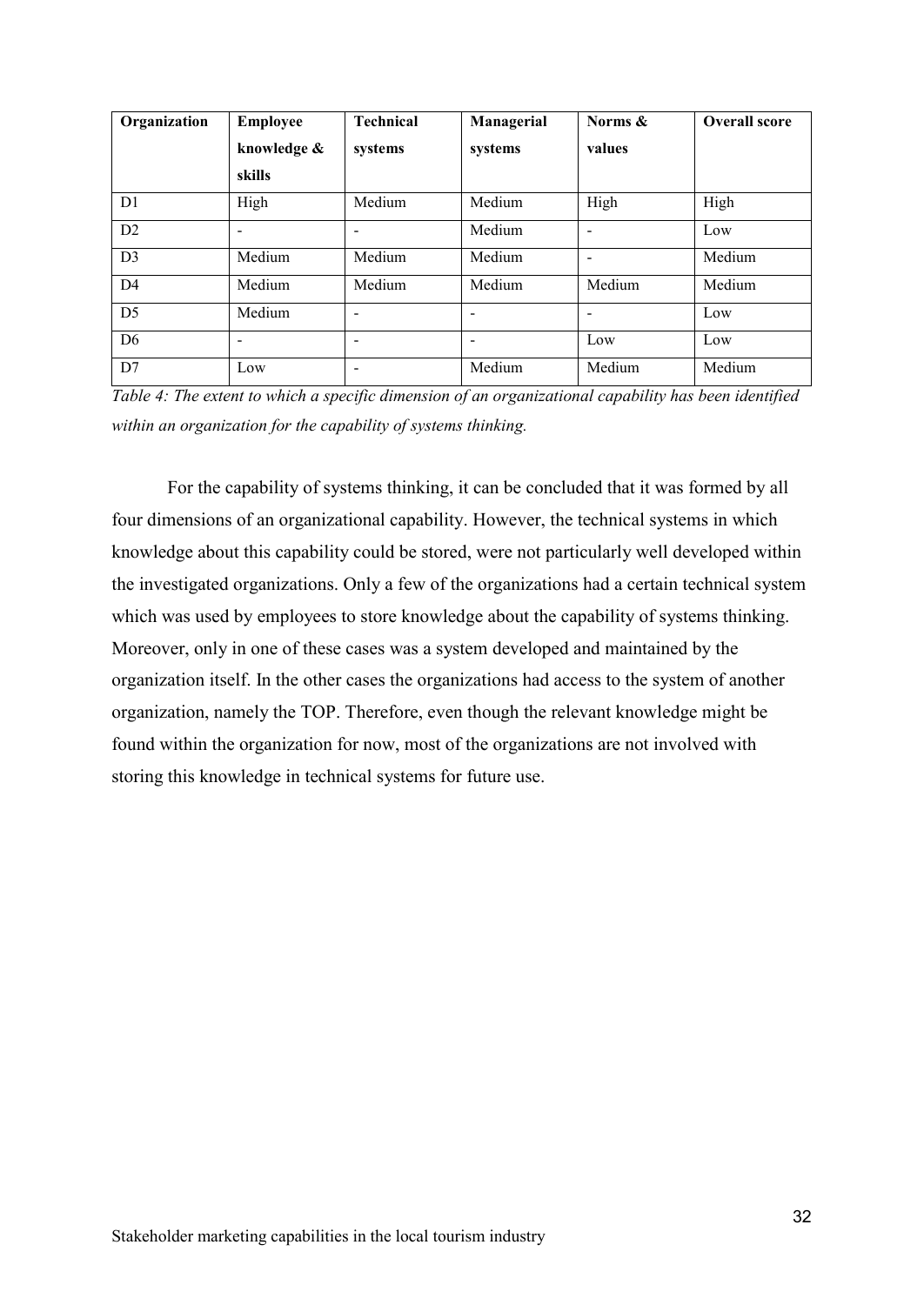### <span id="page-33-0"></span>§4.2 – Paradoxical thinking

| Employee knowledge &      | <b>Technical systems</b> | <b>Managerial systems</b> | Norms & values            |
|---------------------------|--------------------------|---------------------------|---------------------------|
| skills                    |                          |                           |                           |
| Knowledge about           |                          | Stakeholder meetings      | Importance of a           |
| identifying tensions      |                          | (D1, D2, D4)              | harmonic relationship     |
| within the stakeholder    |                          |                           | with stakeholders (D2,    |
| network $(D1, D3, D4,$    |                          |                           | D3, D5, D6)               |
| D5, D6, D7)               |                          |                           |                           |
|                           |                          |                           |                           |
| Tension-resolution skills |                          | Advisory role within the  |                           |
| (D1)                      |                          | stakeholder network       |                           |
|                           |                          | (D4)                      |                           |
|                           |                          |                           |                           |
|                           |                          |                           | Employee autonomy<br>(D4) |

*Table 5: Identified constructs related to each of the dimensions of an organizational capability for paradoxical thinking.*

Employee Knowledge and Skills

- Knowledge about identifying tensions within the stakeholder network Knowledge about tensions within the stakeholder network refers to the knowledge that employees have acquired with regards to the identification of tensions. In order to be able to identify potential tensions within the stakeholder network, the employees require insight into the problems the stakeholder network has to deal with. Almost every company in the stakeholder network of Texel was able to identify a source of tension that concerned most of their important stakeholders (e.g. shareholders, employees, other entrepreneurs, the locals on the island). They all identified over-tourism as a source of tension and an existing paradox. On one hand, tourists were essential for the thriving economy of the island, on the other hand too much tourism led to discontent within the locals and reduced the satisfaction of clients.

Tension-resolution skills

This refers to the employees' abilities to deal with the tension. The employees are flexible and creative in their solutions and are able to make good use of the company's resources in order to achieve efficient and efficacious tension-resolution. For instance, in the case of D1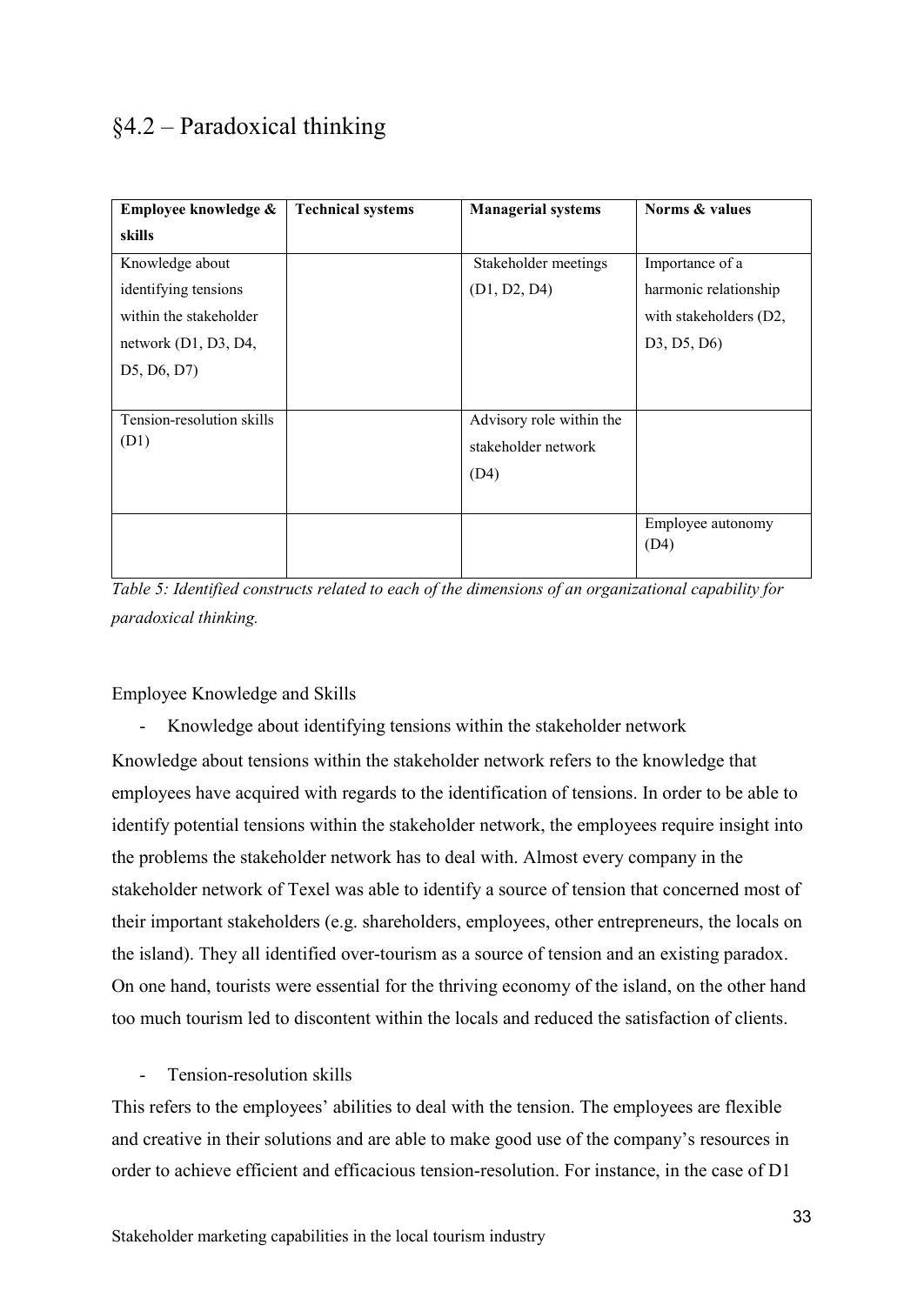the employees were able to take the perspective of the local people on the island (previously identified as an important stakeholder) in order to understand their point of view on the issue of over-tourism. Additionally, they made use of negotiation in order to agree on a strategy to tackle the tension. Moreover, their good communication capabilities led them to strategically use their connections within the municipality in order to achieve tension resolution.

*"We have good contacts with the councillor and the mayor, for us these are the parties where we need to lobby. They need to say that this is enough and we have enough houses on Texel. For us this will be the way to achieve it, via the politics".* (D1, p. 86).

#### Technical systems

- No technical systems were found related to paradoxical thinking

#### Managerial systems

Stakeholders meetings

Stakeholder meetings refer to regular meetings held with stakeholders as a way to manage information about tensions within the stakeholder network. Organizing regular meetings with stakeholders helps organizations in their paradoxical thinking by gaining information about tensions and it offers an opportunity to explain to others how the organization feels about the tension and thus to manage the tension at least to some degree. The exchange of visions on the tension provides a tool for learning about the tension. For example, D1 had regular meetings with the policy makers on the island, the mayor and councillors, which helped D1 to identify the tension that played a considerable role on the island and allowed D1 to voice its own perspective on the tension.

#### - Advisory role within the stakeholder network

An advisory role within the stakeholder network refers to an organization assuming a central position within the stakeholder network, which involves providing other companies with information and knowledge about existing tensions and giving useful advice on how to deal with and learn from tensions. Through this managerial system the organization is able to keep a close contact with stakeholders within the network, which in turn enhances the process of forming knowledge about the tension and learning from the opposing points of view that cause it. For instance, organization D4 took on a sort of advisory role within the stakeholder network which greatly influenced the way in which knowledge about the tension of overtourism on the island and the resolving of the tension was formed. Moreover, this knowledge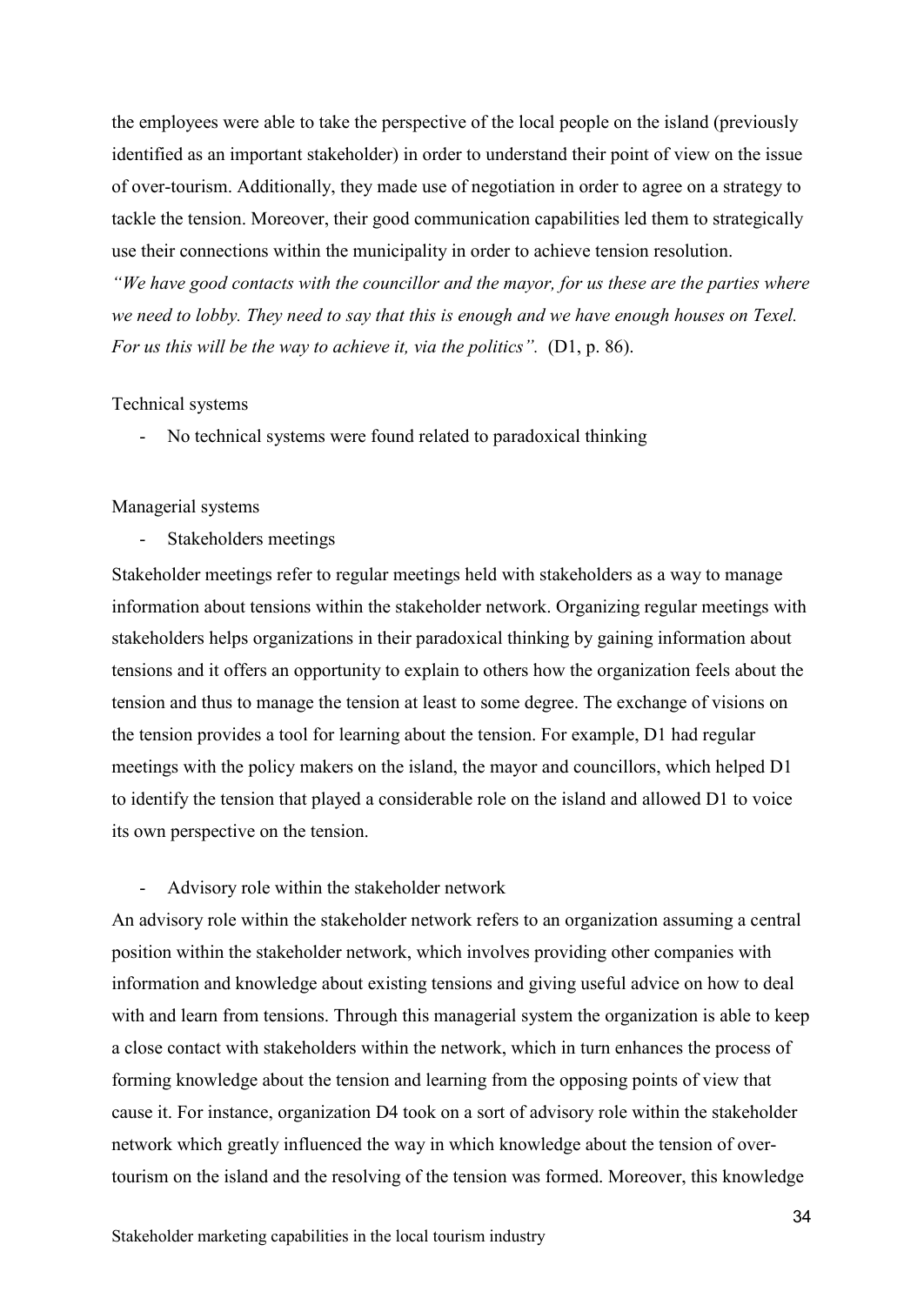that was formed was used to share with other stakeholders in the stakeholder network which were not yet aware of the tension. This advisory role not only helped with developing and sharing knowledge about the tension, but also allowed the organization to exert influence on other stakeholders to take certain actions to resolve the tension.

#### Norms & values

- Importance of a harmonic relationship with stakeholders

The importance of a harmonic relationship with stakeholders refers to appreciating the significance of keeping a good relationship with stakeholders within the network. This comes from a belief that in order to improve the stakeholder network, it is necessary to cooperate with fellow entrepreneurs. This norm in turn influences how organizations accept and learn from tensions. For instance, organizations which associated with this norm found it important to keep a good atmosphere between the different stakeholders on the island. This meant that in order to achieve this, it was important to take their interests in account. For instance, organization D5 had deliberately chosen for a policy of always hiring local Texel entrepreneurs if they needed something within the company done (e.g. reconstruction) and provided a free pass for locals to their museum. In this way they contribute to a harmonic relationship between locals and entrepreneurs which sometimes suffers under the pressure of over tourism. This norm and value is similar to the importance of the bigger picture, but differs in the way that the bigger picture is more concerned about improving the stakeholder network to give tourists a better experience and the importance of a harmonic stakeholder network is more concerned with the fact that the whole stakeholder network should be able to live with each other. This norm and value led organization D3 to take concrete action to resolve the tension of over tourism for example by cooperating in the application to help spreading tourists more evenly.

#### Employee autonomy

Providing employees with autonomy consists of giving employees freedom and responsibility about decisions. Giving freedom to employees in the area of tension identification means that the employees are stimulated to autonomously gather knowledge about tensions within the stakeholder network that were not previously identified by the company. For instance, within organization D4 employees were given a maximum amount of freedom to be the manager of their own project. This also was the case when it came to identifying tensions within the stakeholder network, which resulted in employees being able to identify new sources of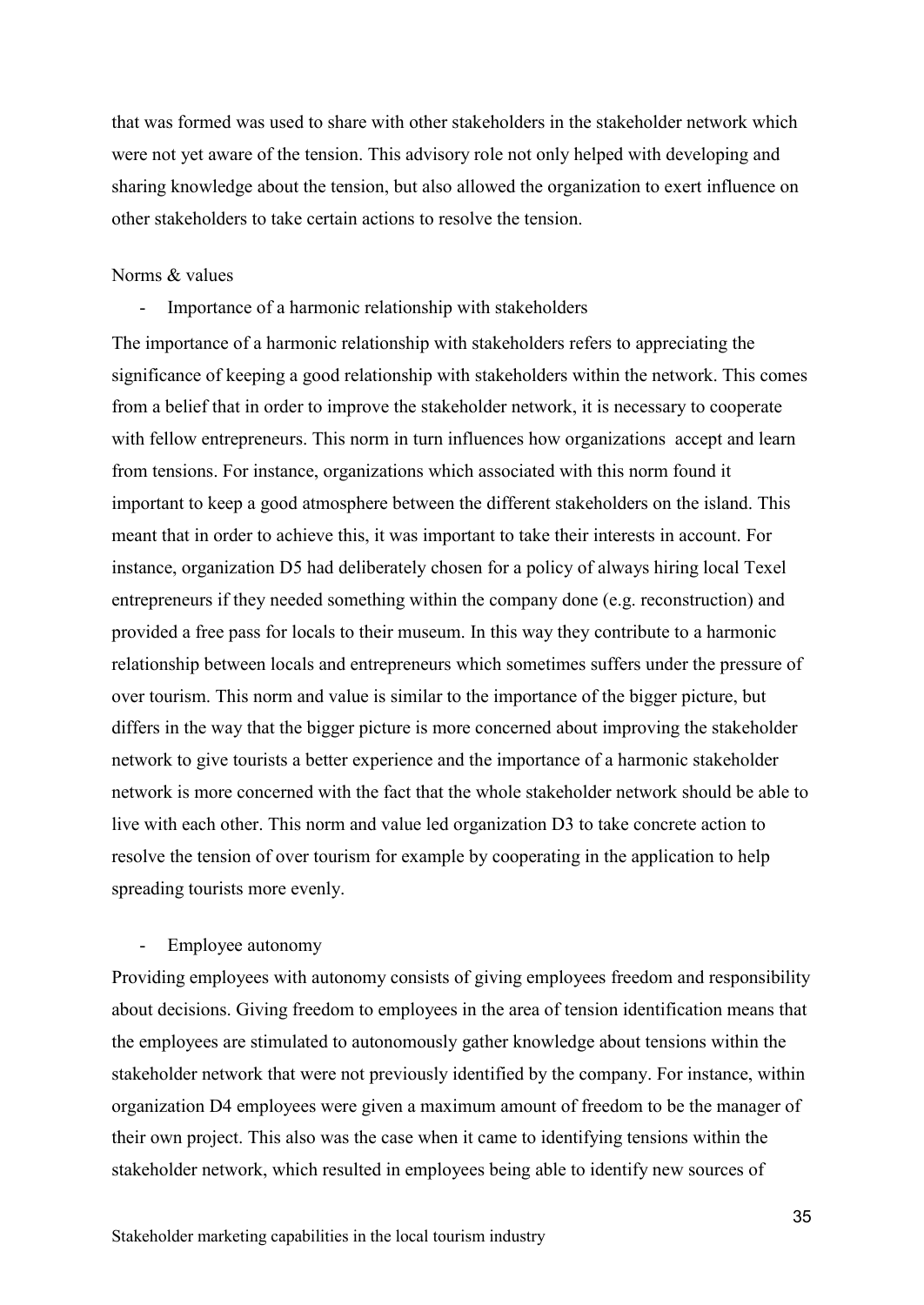tension. Therefore, this norm and value of employee autonomy greatly influenced the process of tension identification by the organization. This was also discussed in the following quote: "*Absolutely, you force them a little bit in a position that if they do not have this knowledge yet, they will focus more on it. That works very well.*" (D4, p. 113)

| Organization   | <b>Employee</b> | <b>Technical</b>         | Managerial               | Norms & | <b>Overall score</b> |
|----------------|-----------------|--------------------------|--------------------------|---------|----------------------|
|                | knowledge &     | systems                  | systems                  | values  |                      |
|                | skills          |                          |                          |         |                      |
| D1             | High            | $\overline{\phantom{0}}$ | Medium                   |         | Medium               |
| D <sub>2</sub> |                 | $\overline{\phantom{0}}$ | Medium                   | High    | Medium               |
| D <sub>3</sub> | Medium          | $\overline{\phantom{a}}$ | $\overline{\phantom{a}}$ | Medium  | Low                  |
| D <sub>4</sub> | High            | -                        | High                     | Low     | Medium               |
| D <sub>5</sub> | High            | $\overline{\phantom{0}}$ | $\overline{\phantom{0}}$ | Medium  | Medium               |
| D <sub>6</sub> | Medium          | -                        | $\overline{\phantom{0}}$ | Medium  | Low                  |
| D7             | Medium          |                          |                          |         | Low                  |

*Table 6: The extent to which a specific dimension of an organizational capability has been identified within an organization for the capability of paradoxical thinking.*

As for the capability of paradoxical thinking, it cannot be said that all dimensions of an organizational capability could be observed. Not a single technical system was found within the organization when it came to the capability of paradoxical thinking. Moreover, for this capability, the managerial systems that were put in place in order for the organizations to develop knowledge related to paradoxical thinking, were also less established. For paradoxical thinking, it was clear that the dominant dimensions of an organizational capability were both employee knowledge and skills as well as the norms and values. These dimensions both allowed organizations to identify tensions in the stakeholder network (via knowledge and skills), and assess their own position in this tension (via norms and values).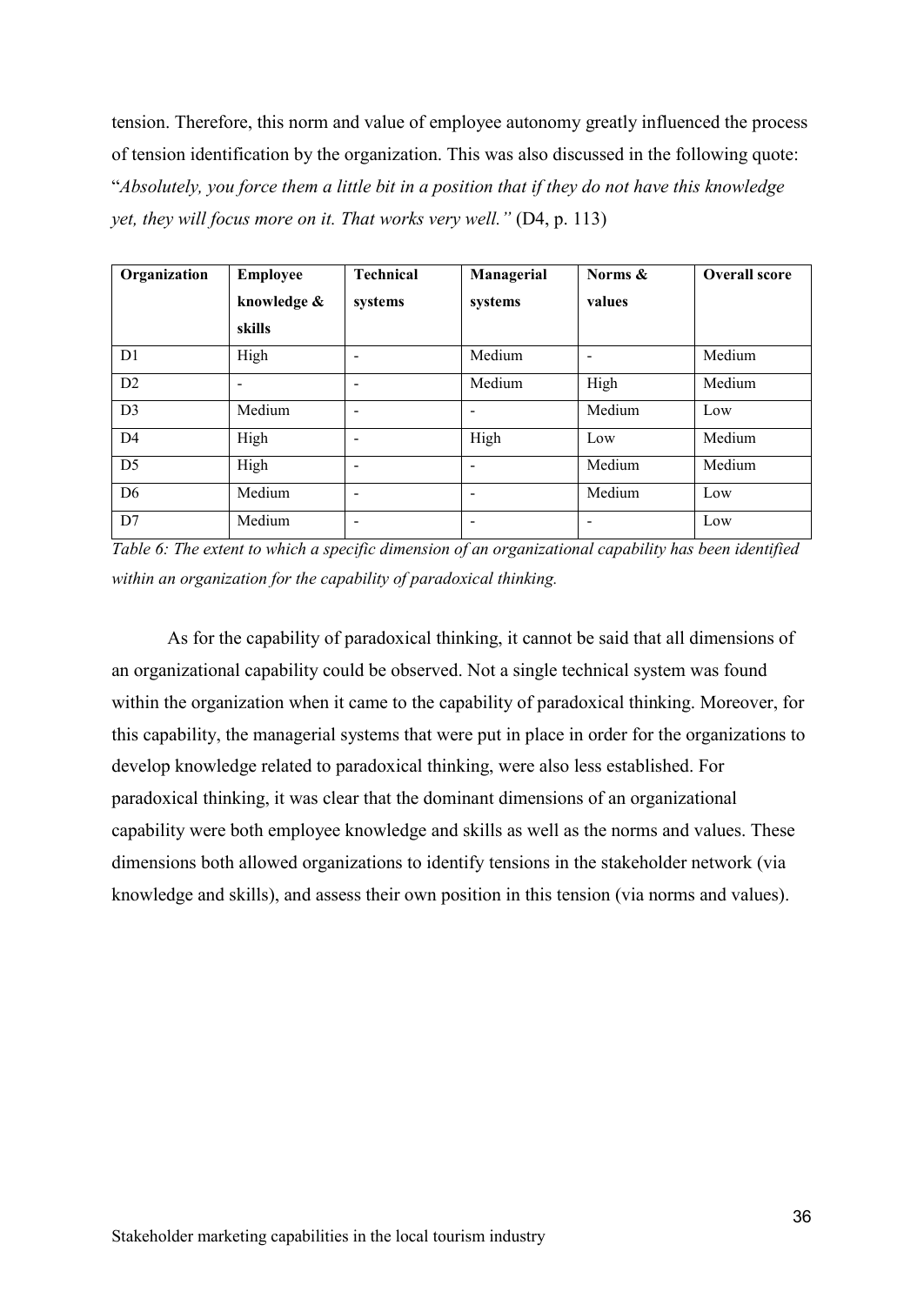# §4.3 – Democratic thinking

| Employee knowledge &      | <b>Technical systems</b> | <b>Managerial systems</b> | Norms & values          |
|---------------------------|--------------------------|---------------------------|-------------------------|
| skills                    |                          |                           |                         |
| Knowledge about the       |                          | Stakeholder council (D4)  | Importance of aligned   |
| impact of stakeholders    |                          |                           | principles (D2, D4, D5) |
| (D1, D3, D4, D6)          |                          |                           |                         |
|                           |                          |                           |                         |
| Knowledge about which     |                          |                           | Transparency (D4)       |
| information to share with |                          |                           |                         |
| whom $(D4)$               |                          |                           |                         |
|                           |                          |                           |                         |
|                           |                          |                           |                         |

*Table 7: Identified constructs related to each of the dimensions of an organizational capability for democratic thinking.*

Employee knowledge & skills

- Knowledge about the impact of stakeholders

This knowledge refers to the employees considering the impact of different stakeholders on various marketing decisions. This in turn can be helpful when deciding to include a particular stakeholder in a marketing decision. For instance, employees within organization D4 were well aware of the more important stakeholders in the stakeholder network. Employees within this organization knew that in this case the VVV, the municipality and TOP were important stakeholders. Because this knowledge existed within the organization, they were able to decide whether or not these more important stakeholders should have an influence on the marketing decisions of the organizations, in this case the introduction of the Linda application of the Driving Force. Therefore, the knowledge of which stakeholders were more important to the organization, allowed the organization to determine who should have an influence on its marketing decisions. This was similar within organizations D3, D4 and D6. For organization D1, this became clear from the following statement:

"*The TOP is of course also participating, we found this important and also the municipality itself. Because it was put forward by the municipality, we found it more trustworthy. VVV, municipality and TOP were decisive for us to participate."* (D1, p. 84)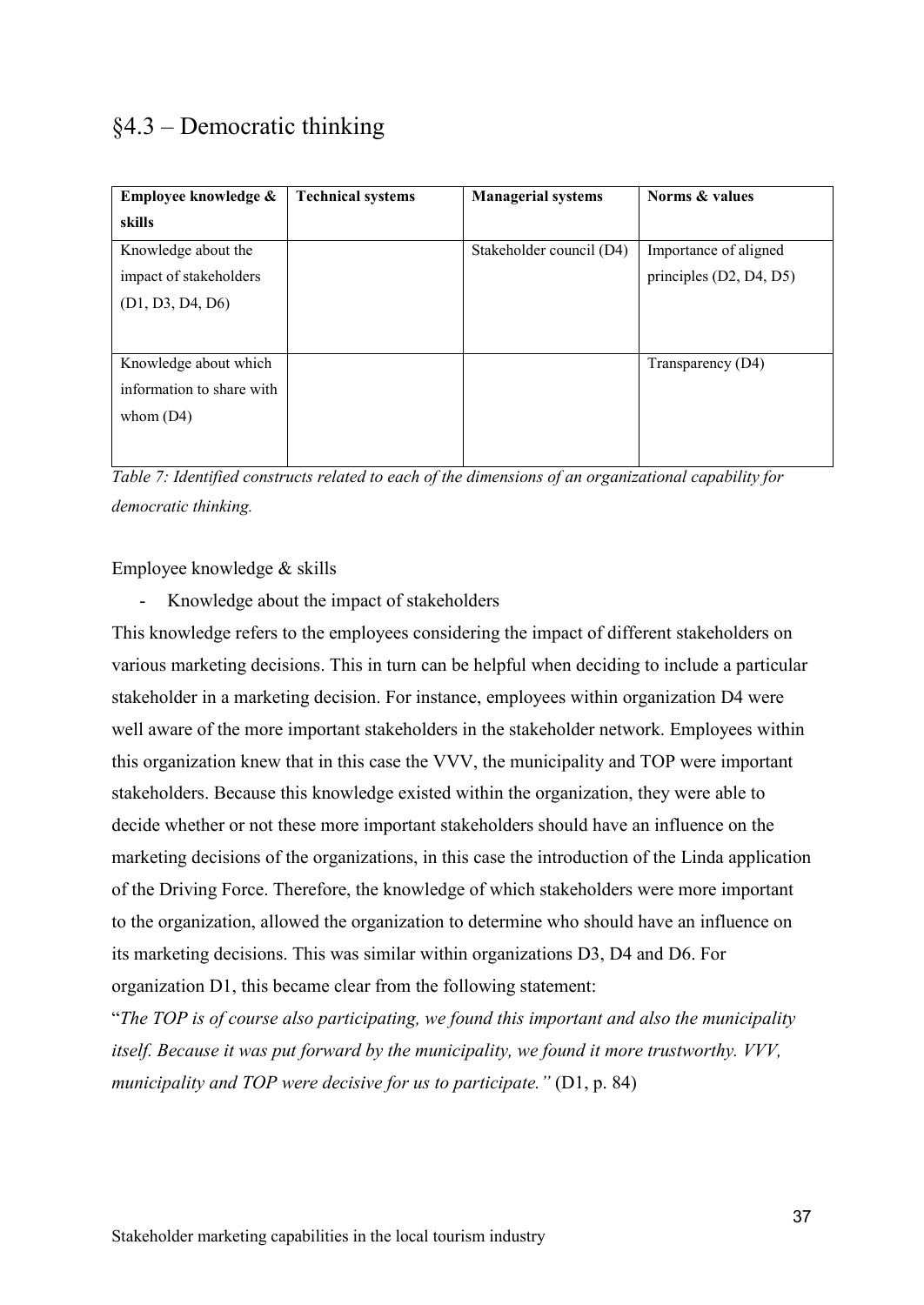Knowledge about which information to share with whom

This knowledge refers to the employees comprehension of which information is relevant to share with a specific stakeholder. This means that when marketing decisions are to be made, which could affect the entire stakeholder network or certain specific stakeholders, this organization has the knowledge to determine which stakeholders should be made aware and should be involved in this decision. This knowledge has been gathered by employees through experience in working with the different stakeholders, getting to know them and their areas of expertise, and understanding how to make the decision whether certain information is relevant for them. For example, in the case of D4, information about the upcoming marketing decision by organization D4 was shared with these stakeholders, but, in return, insights of these stakeholders were also gathered by the organization so that organization D4 could use the insights of these stakeholders.

"*Often we test new ideas with our supervisory board, but sometimes I also call an entrepreneur from who I know that he will have his own opinion and also has an opinion about it. That kind of input we take with us in our own plan of action.*" (D4, p. 112)

#### Technical systems

- No technical systems were found related to democratic thinking.

#### Managerial systems

Stakeholder council

A stakeholder council is a managerial system that refers to a council comprised of important stakeholders for the organization. This council allows for information and knowledge exchange about upcoming marketing decisions between the organization and its most important stakeholders. For instance, organization D1 had formed such council with whom they not only shared important information about marketing decisions but also included them when making the decisions. For instance, the municipality and the VVV formed an essential part of this council. Therefore, when it came to making marketing decisions like for example implementing a network innovation, the municipality was able to exert influence on the decision whether or not to do so. Additionally, the director of the VVV was consulted for his opinion on the matter before taking the final decision. Another example is the stakeholder council of organization D4 which was comprised of their three most important stakeholders the municipality, TOP (the island's entrepreneurial platform) and TESO (a transportation company). These stakeholders from different branches were involved in the making of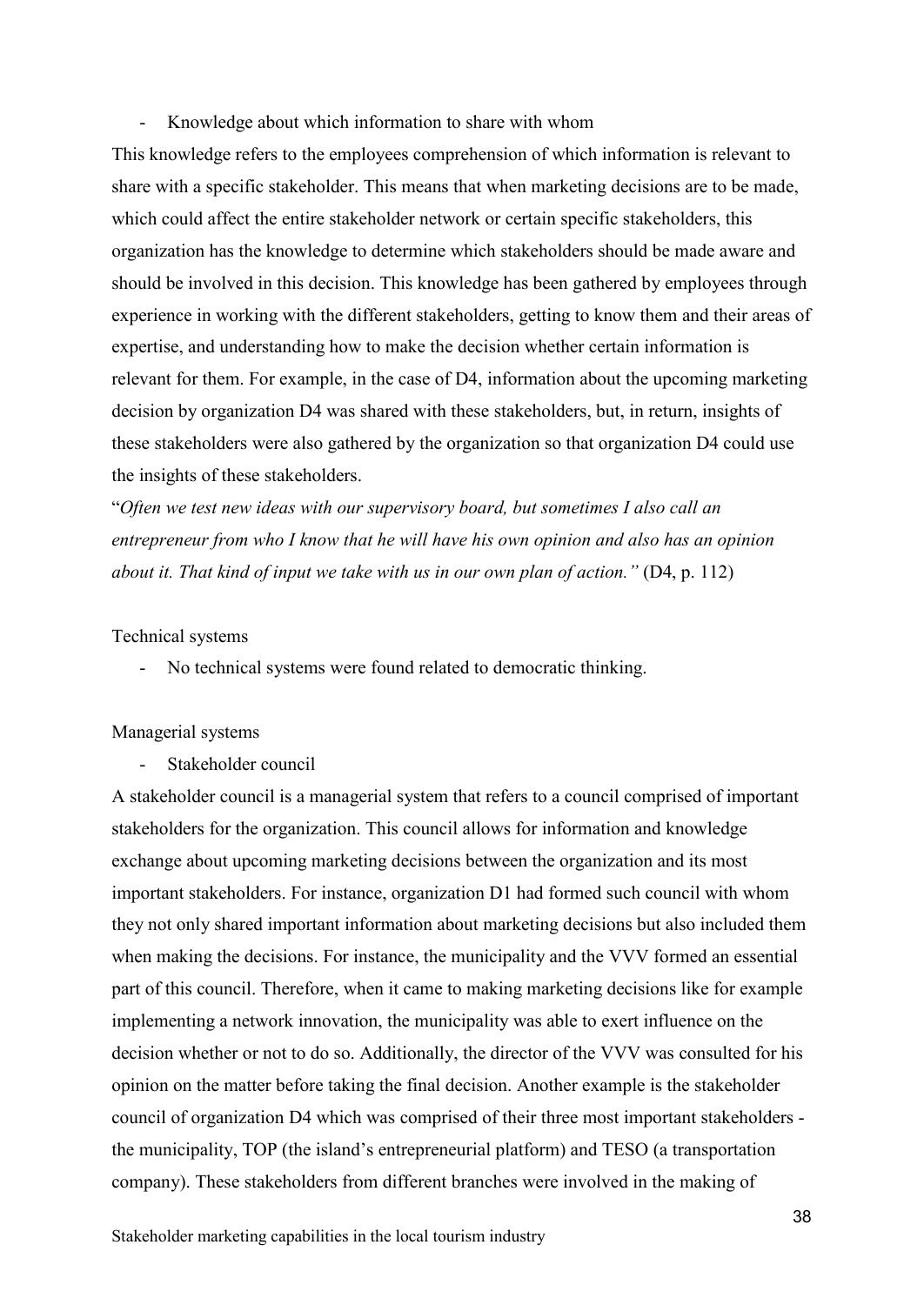different decisions. They fulfilled an essential supervisory function for D4 and their insights were vital when making decisions about the stakeholder network, such as implementing a network innovation. Additionally, D4 shared important information with them which could impact the marketing decisions of the company. This was summed up in the following quote: *"These three stakeholders are involved in everything that we do as VVV. These organizations are also represented in the Supervisory Board to which I periodically report."* (D4, p. 108)

#### Norms and values

Importance of aligned principles

This value refers to the fact that when making the decision about sharing control with third parties, an organization finds it essential to have their principles aligned with the principles of these third parties. This means that when deciding on whether or not to include a third party into a marketing decision, the company will first consider whether the principles of the external party are in accordance with the company's principles. If this is the case, the company is more likely to include the party into the marketing decision, and this is how this value facilitates democratic thinking. For instance, company D2 mentioned that having people with too many different principles and interests deciding on something would make it too difficult to reach a harmonious and unanimous decision. Therefore, it is important that external parties share values similar to these of the company.

#### **Transparency**

Transparency refers to being open and straightforward with stakeholders of an organization. This value stimulated the organizations to share important information with the stakeholders and to be open to receiving feedback and to including them in making decisions. Transparency should however not be blind, so this core value is also directly related to the ability of employees to decide with whom and how much information should be disclosed. Organization D4 indicated that being transparent about marketing decisions to its stakeholders was of the utmost importance.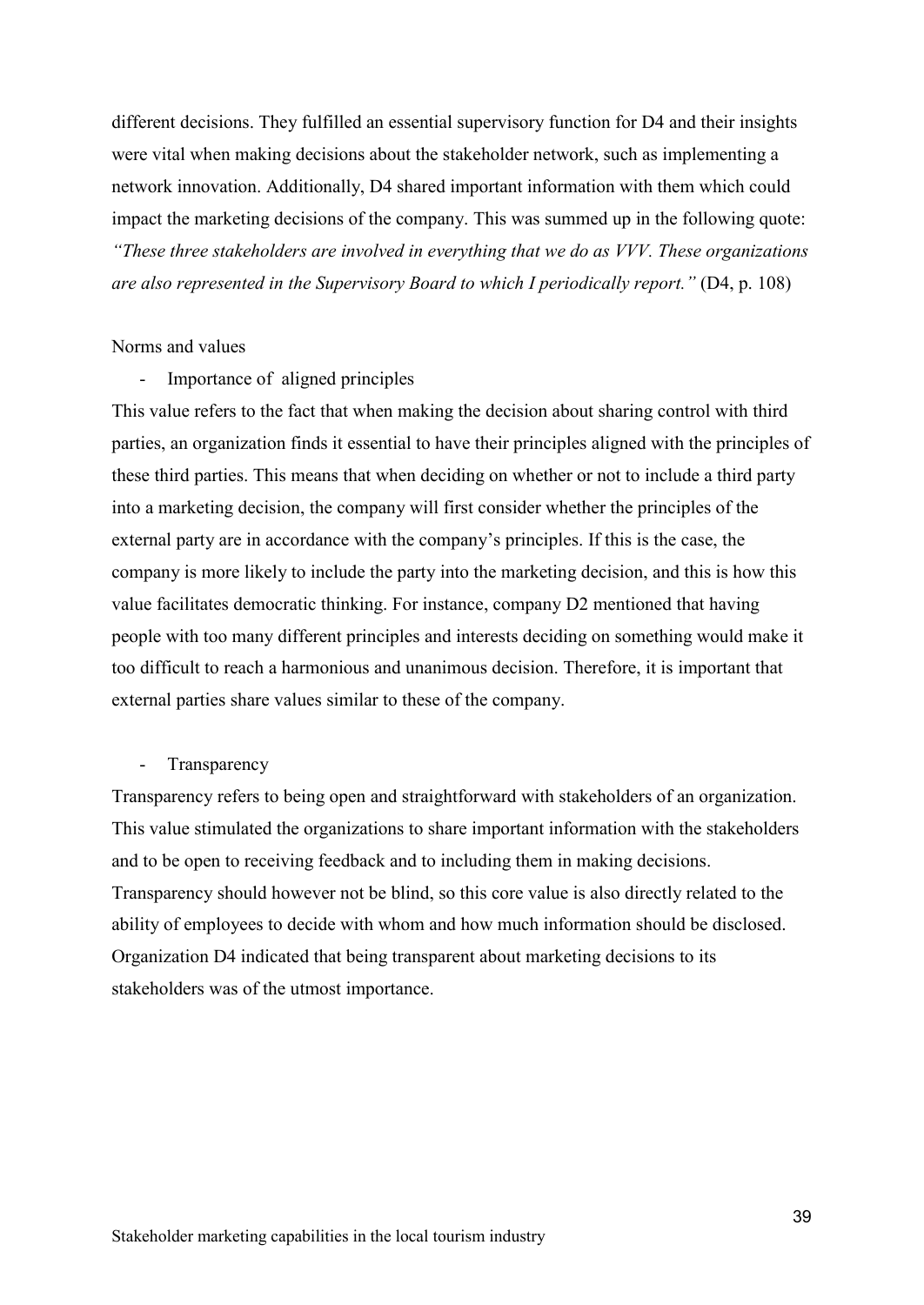| Organization   | <b>Employee</b><br>knowledge & | <b>Technical</b><br>systems  | Managerial<br>systems    | Norms &<br>values        | <b>Overall score</b> |
|----------------|--------------------------------|------------------------------|--------------------------|--------------------------|----------------------|
|                | skills                         |                              |                          |                          |                      |
| D1             | Medium                         | $\overline{\phantom{a}}$     | $\overline{\phantom{a}}$ | -                        | Low                  |
| D2             | -                              | $\qquad \qquad$              | $\overline{\phantom{a}}$ | Low                      | Low                  |
| D <sub>3</sub> | Medium                         | $\qquad \qquad \blacksquare$ | $\overline{\phantom{a}}$ | $\overline{\phantom{a}}$ | Low                  |
| D <sub>4</sub> | High                           | -                            | Medium                   | High                     | Medium               |
| D <sub>5</sub> | $\overline{\phantom{0}}$       | -                            | $\overline{\phantom{0}}$ | Low                      | Low                  |
| D <sub>6</sub> | Medium                         | $\overline{\phantom{a}}$     | $\overline{\phantom{a}}$ | -                        | Low                  |
| D7             |                                |                              |                          |                          |                      |

*Table 8: The extent to which a specific dimension of an organizational capability has been identified within an organization for the capability of democratic thinking.*

For the capability of democratic thinking it can be concluded that it was the least developed stakeholder marketing capability out of all three. Not only were there no technical systems to store knowledge about sharing control over marketing decisions, also the other three dimensions were not as prominent as was the case for the other two capabilities. Additionally there was less employee knowledge and skills related to democratic thinking and also less managerial systems put in place to gain this knowledge. Moreover, the norms and values that influenced the organizations in democratic thinking were more focused on why not to share control over marketing decisions, as opposed to sharing control over such decisions. For instance, some of the smaller companies feared that this could lead to them losing their independence to external parties.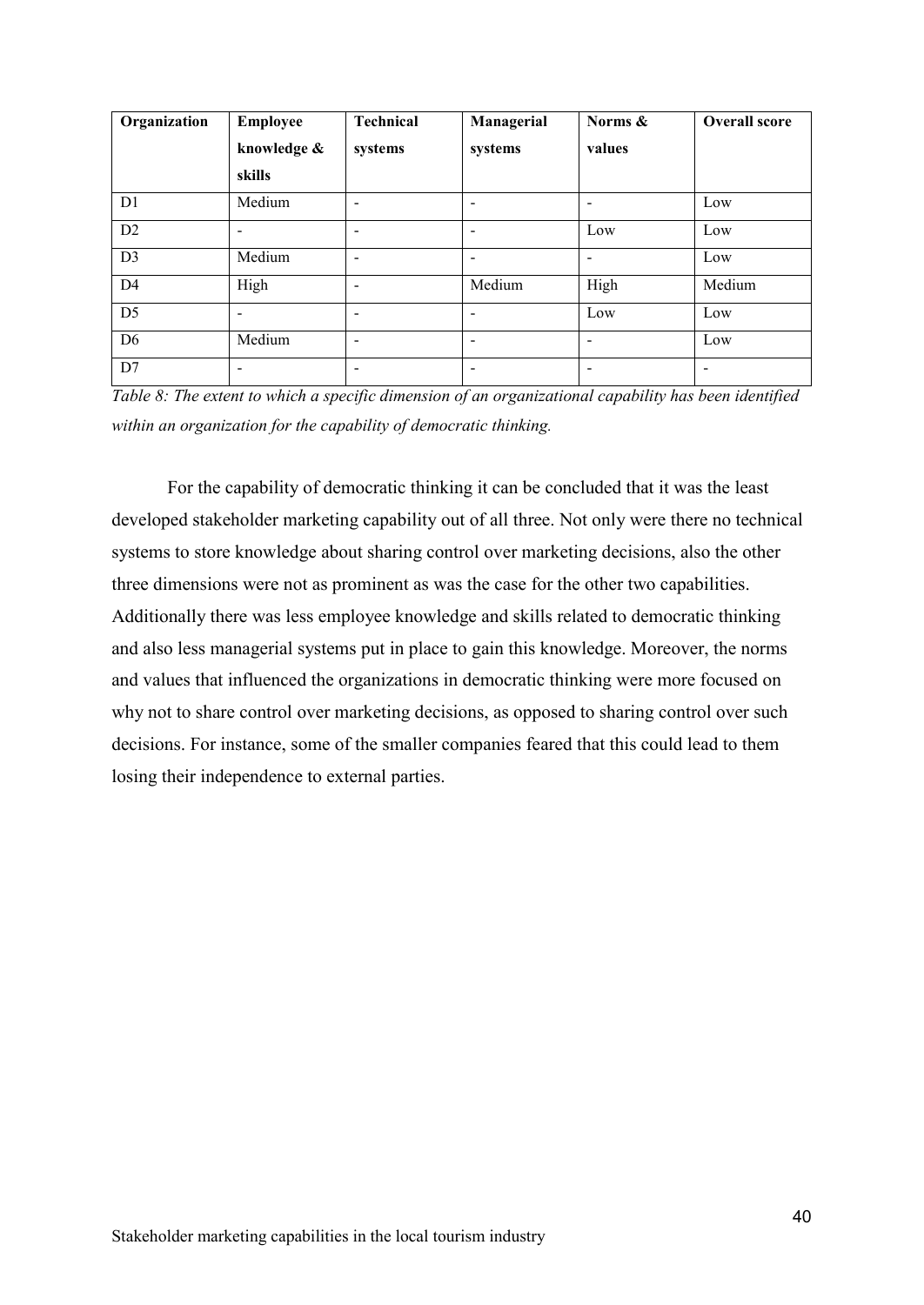# Chapter 5: Discussion

In the final chapter of this research, conclusions will be drawn and their implications for the field will be elaborated on. Thereafter, the limitations of the research will be discussed. The research will finish with providing some future research suggestions.

### §5.1 – Conclusions and implications

The research question of this thesis was:

*"What do stakeholder marketing capabilities look like in practice and how do they work in the local tourism industry?"* 

The research focused on investigating the four dimensions of an organizational capability, namely employee knowledge and skills, technical systems, managerial systems and norms and values. These dimensions were researched for all three proposed organizational capabilities – systems thinking, paradoxical thinking and democratic thinking.

A central problem for this research was the fact that the three capabilities have represented a theoretical concept but not a lot was known about how they look and how they work in practice. By empirically investigating the capabilities in a real-life context, the present study provides more clarity with regards to what the capabilities look like. Focusing on the different dimensions of a capability provided a wholesome insight into their formation and working mechanisms. In the following paragraphs, the conclusions and implications per capability will be presented.

### **Systems thinking**

As for systems thinking it can be concluded that most of the companies were able to identify relevant stakeholders and the influence that they exhibited on their company, which is the first stage of the capability. Different aspects of the capability dimensions were relevant for this process. For instance, most of the organizations had gathered relevant knowledge about essential stakeholders. This knowledge could for instance be cooperation-focused (e.g. examining the possibilities of creating meaningful cooperation opportunities with stakeholders). When it came to technical systems, few of the companies had access to a shared online system which provided them with information about relevant stakeholders.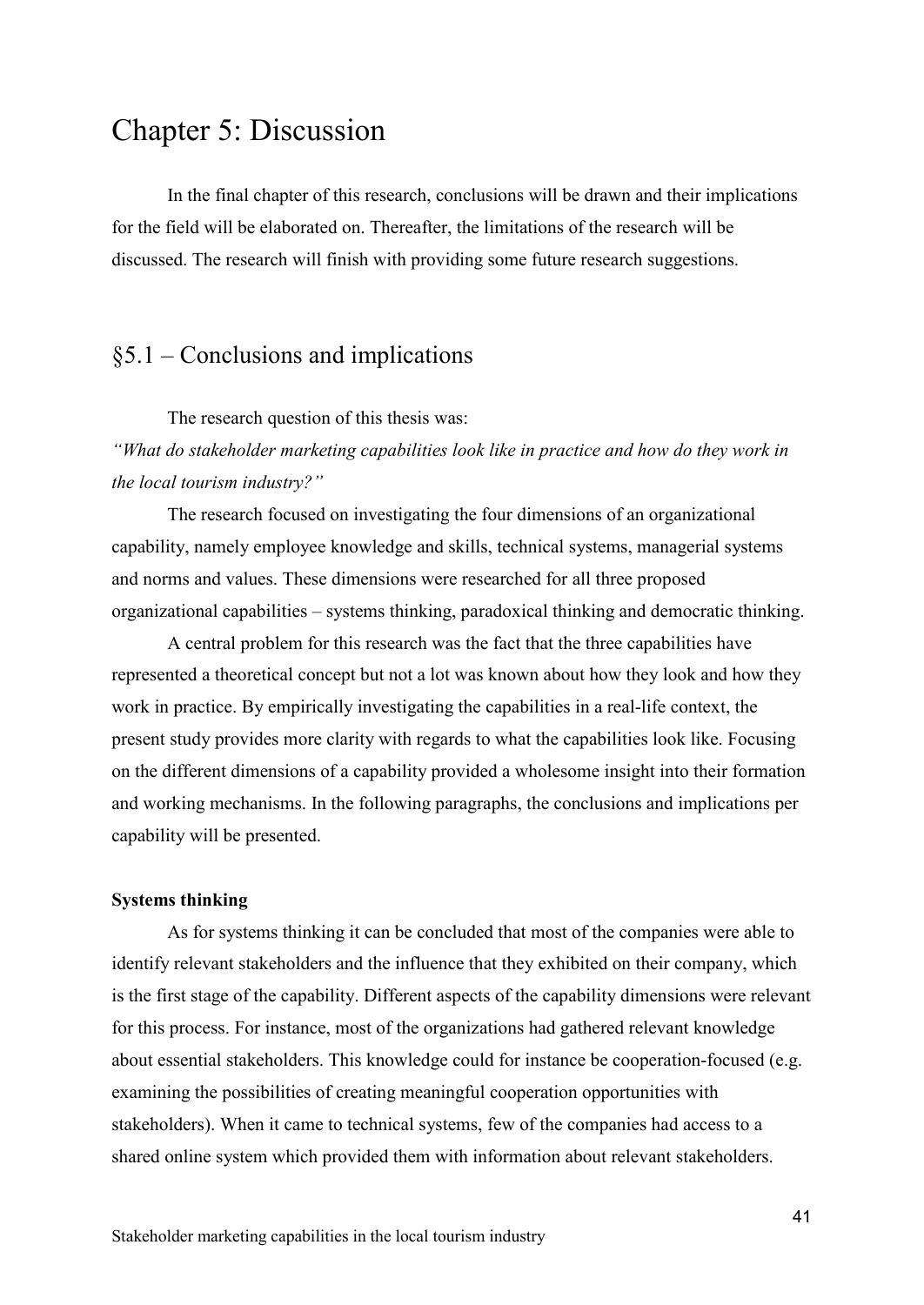When it comes to managerial systems, quite a few of the organizations were taking part in various stakeholder networks and associations. Finally, there were various norms and values relevant for the organizations which formed the basis of the other dimensions. Systems thinking was the only capability where all four dimensions of an organizational capability were observed. The findings suggest that it is possible that systems thinking may serve as the basic first capability that needs to be developed before the organizations can develop paradoxical and democratic thinking. Such pattern could be logical because systems thinking is concerned with identifying and linking stakeholders. Before companies can learn how to identify and learn from tensions or decide whether to include stakeholders in marketing decisions, it is necessary for them to first identify these stakeholders and learn how they are interrelated. Developing systems thinking to an extent may be a necessary first step for forming the basis for the other two capabilities. A possible chronological order in the development of the capabilities could have theoretical and practical implications. It could for instance be meaningful for managers interested in these concepts and their implementation in their own business. Meticulously investigating these relationships was however beyond the scope of this study.

#### **Paradoxical thinking**

The paradoxical thinking capability is concerned with identifying and solving tensions within the stakeholder network. Many of the companies on Texel possessed relevant knowledge and skills related to paradoxical thinking. A central paradox for the island was over-tourism. Attracting visitors to the island was vital for the industry's survival but it was also a source of discontent for locals. Therefore, the companies that had acquired various knowledge and skills related to managing this tension, were more accepting to this tension and were better able to learn from it. When it comes to technical systems however, none were identified for any of the companies. Managerial systems were better developed across respondents. Finally, all organizations had identified central norms and values related to paradoxical thinking. For instance, the companies found it important to build and preserve harmonic relationships with other stakeholders. These norms and values stimulated the entrepreneurs to work towards fulfilling them which in turn stimulated the development of the other dimensions. Smith and Lewis (2011) argued that more efficient conflict resolution can be achieved by addressing multiple interests at the same time. This idea was confirmed when investigating the paradoxical thinking capability. More specifically, when considering the issue with overcrowding, the interviewed entrepreneurs addressed the interests of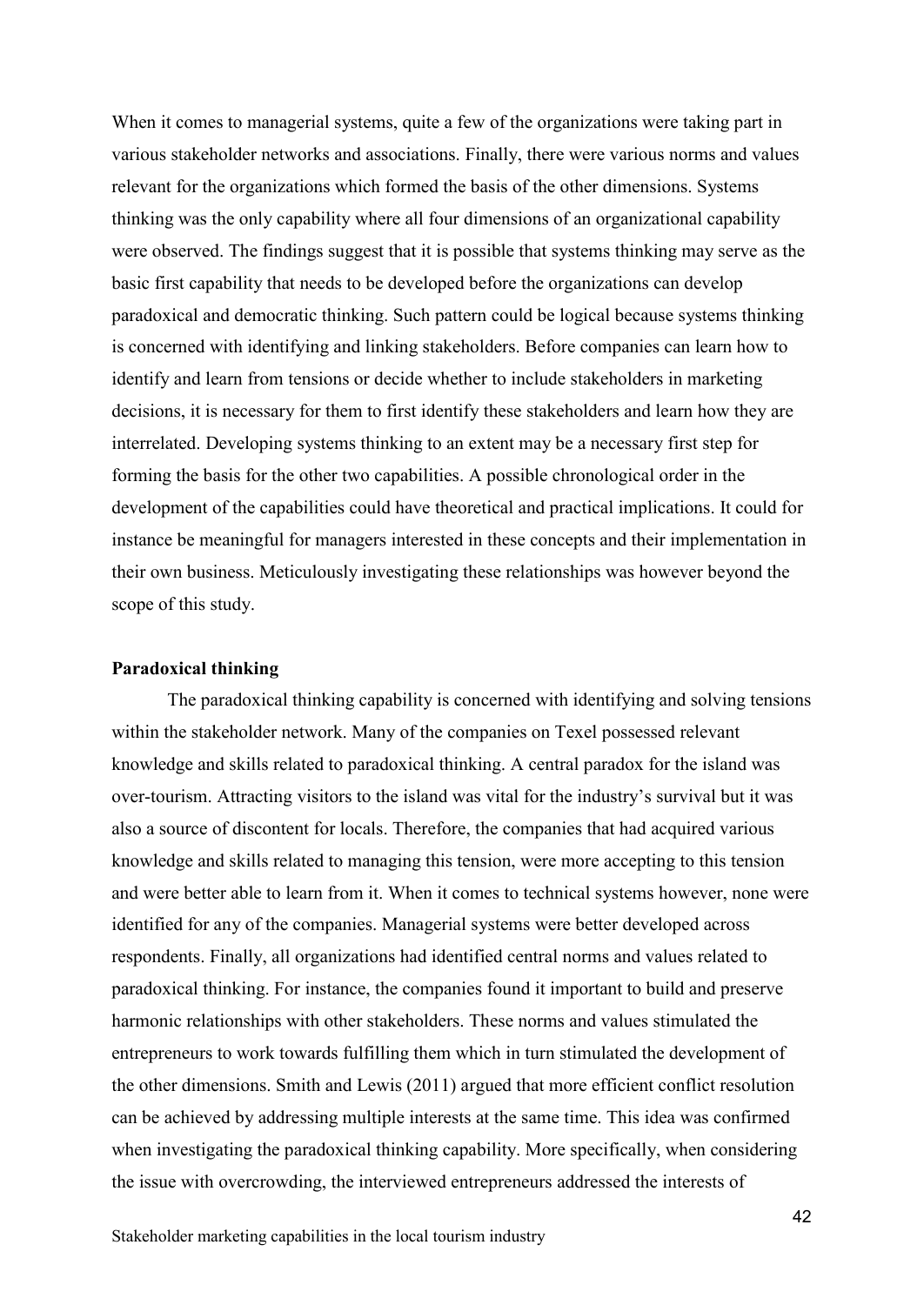customers, locals and shareholders. Additionally, by investigating the tensions within the stakeholder networks, it became clear that companies with a better developed paradoxical thinking capability were also more receptive to different viewpoints, which could in turn make them more accepting of innovative ideas, which according to Hillebrand et al. (2015) is an essential function of paradoxical thinking.

The results point to the idea that certain norms and values are strongly associated with the other elements of the capability. It became clear that companies which valued harmonic relationships with stakeholders, also had developed employee knowledge and skills or managerial systems related to these values. These findings suggest that there may be certain values that are more strongly associated with the development of the paradoxical thinking capability than other values. This would be a logical pattern which however requires further investigation in order to draw specific and practically and theoretically relevant conclusions. The concepts that were more strongly associated with the capability are the ones that are also directly drawn from its definition. For instance, valuing a harmonious network is related to the idea that in order for harmony to be achieved, different viewpoints may coexist and the actors need to learn to accept them and learn from them. Other concepts however such as employee autonomy, are more open to interpretation and their relation to paradoxical thinking is not as clear-cut.

#### **Democratic thinking**

Finally, the democratic thinking capability was investigated. This capability is concerned with the decision-making process of whether stakeholders should be included in making marketing decisions and provided with knowledge about such decisions. Shortly, what factors are taken into account when considering whether or not to include external parties in marketing decisions by for example giving them voting rights. From the analysis it was concluded that this was the least developed capability across the interviewed organizations. Possible reasons for this were briefly mentioned in the results section, and included the fear of companies to lose their independence to external parties. Another less explicit explanation could be that, as discussed by Hillebrand et al. (2015), democratic thinking is less relevant for some contexts. The companies that were interviewed were generally small, with centralized control, little staff, and strong involvement of the owners in the day-to-day business. It is possible that for companies of this scope developing democratic thinking could be too complex and not necessarily advantageous. On the other hand, it is possible that because the people in charge had their hands full with managing day-to-day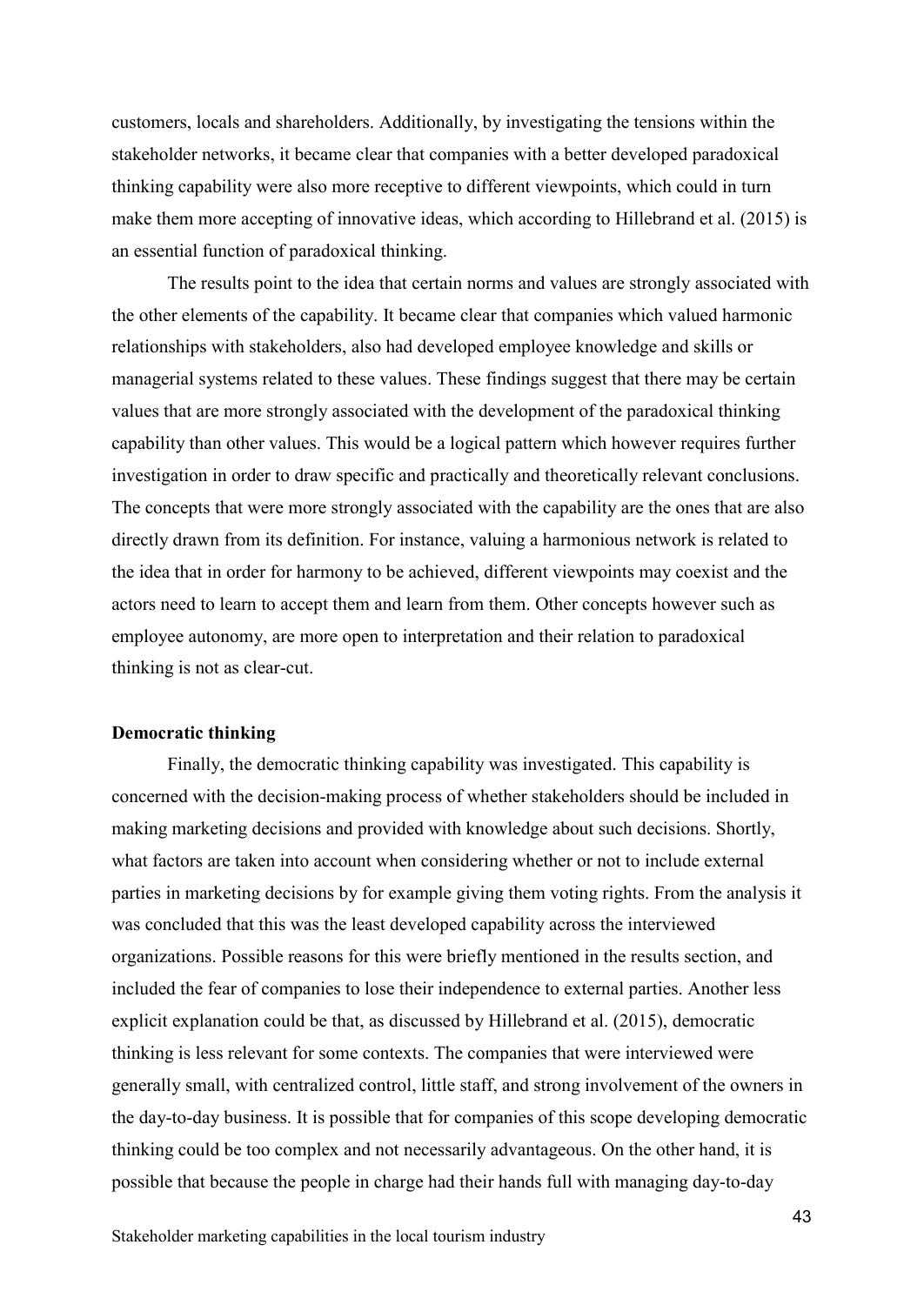tasks and activities, they simply had no time and resources to spend on the development of the capability of democratic thinking.

#### **Dimensions of an organizational capability**

An important conclusion can be drawn about the development and employment of technical systems across capabilities. It became clear that this was the least well developed dimension. Only one technical system was uncovered when examining the systems thinking capability. One possible explanation for this finding is that companies first develop the other three dimensions, starting with norms and values, and leave the technical systems for last. Norms and values can be a logical starting point because if a company does not see something as significant and of core importance in the first place, it would not make sense to invest time and resources into the development of knowledge, skills and systems for it. Technical systems may come last because companies first want to gather the knowledge and assess its value and utility before making the decision to codify and store it for further use. This explanation also relates to the results for the systems thinking capability. This was the only capability where development of all four dimensions was identified. However, for the other capabilities most companies had developed a maximum of two dimensions, none of which was technical systems. This brings us to the conclusion that technical systems is indeed the last dimension to be developed across the examined companies.

Moreover, the literature suggests that the different dimensions may be reflected in various proportions in the different capabilities (Leonard-Barton, 1992). This means that for some companies the technical systems dimension may be more important/better developed than for other companies that rely more on, for example, employee knowledge and have a better developed skills and knowledge dimension (Leonard-Barton, 1992). The results of this study do reflect a similar pattern. While the technical systems dimension was relatively underdeveloped, the examination of the knowledge and skills dimension showed that it was better developed. Which elements of a capability are prioritized by a company depends on the industry, the needs and the goals of the company. For instance, a better developed employee knowledge and skills dimension may be more important than the technical systems dimension for companies that have a lot of personal contact with customers and other stakeholders, because such companies use their employees as a central tool. This is also reflected in some of the central values that were identified for the different capabilities, such as the importance of harmonic relationships and the importance of networking and collaborating with stakeholders. The employee knowledge and skills dimension seems to be more related to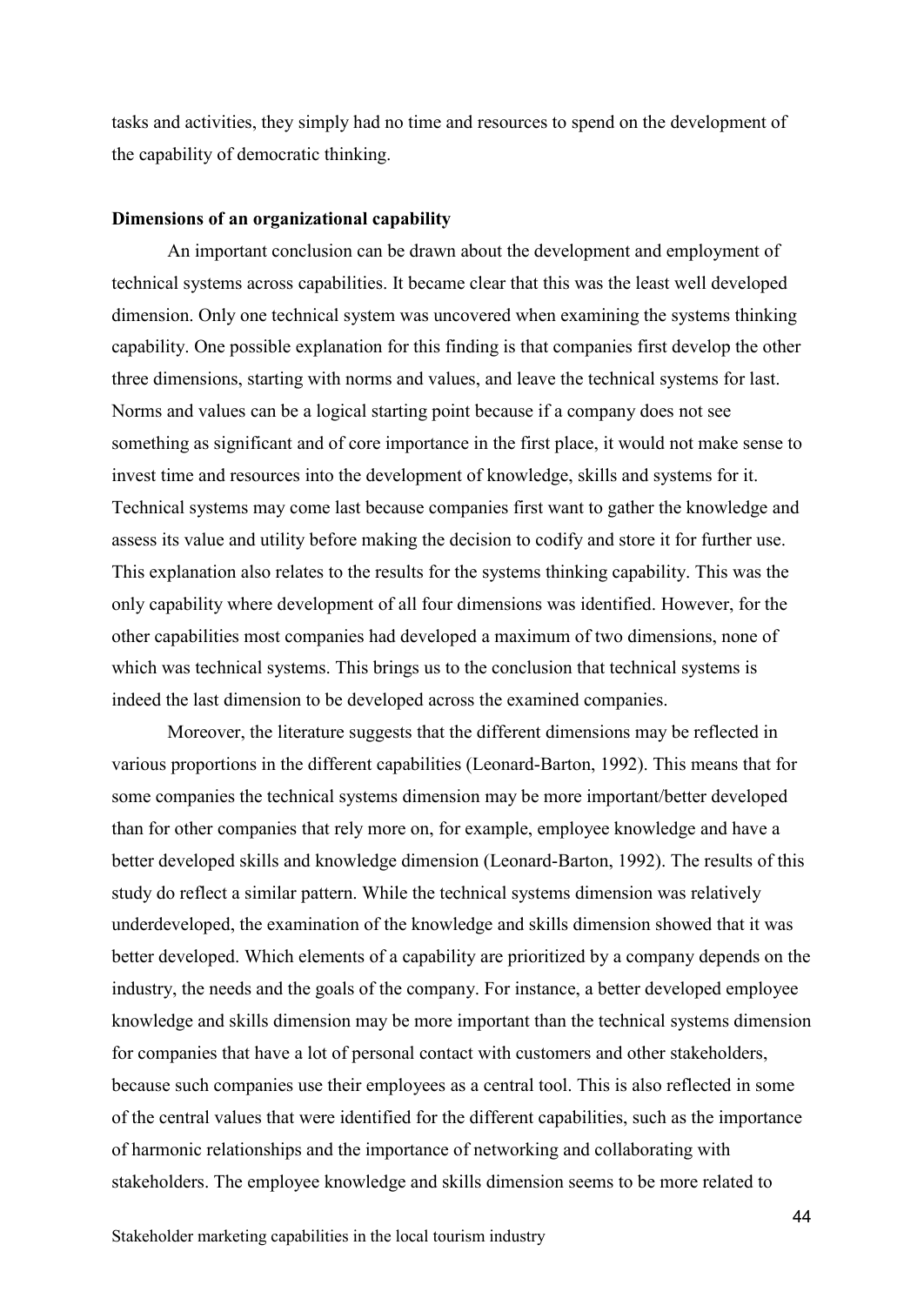these values than the technical systems dimension, which is relevant for the idea of Leonard-Barton (1992) that the norms and values dimension is manifested through the other dimensions. Therefore, giving priority to the development of employee knowledge and skills may be beneficial for companies that have a lot of personal contact with customers, such as companies from the tourism industry. However, developing a strong technical system may be essential for organizations within the technology sector that rely on properly stored and codified knowledge. Being able to distinguish which dimension to prioritize or develop first may be important for companies because it means that they have a clear insight into the needs of their business. This however does not mean that dimensions can be omitted nor neglected because a fully developed capability requires all four dimensions.

Finally, when investigating small companies it is sometimes difficult to disentangle capabilities from the competencies of individuals. This could also partially explain why it was easier to identify knowledge and skills, as well as norms and values, but more difficult to find systems.

### **General insights into stakeholder theory**

When relating the results of this study to stakeholder theory, it is important to note that it is a relatively abstract theory, which gives little practical and concrete insights to managers in how to implement it in practice. The current study provides better understanding of the building blocks of the capabilities and gives a starting point and basis for further studies.

Hult et al, 2011 claim that going beyond the dyadic firm-customer relationship can proof beneficial in the long-term. While supporting or denying this stance goes beyond the scope of this research, companies that showed an awareness for the importance of stakeholders other than clients, for instance companies that identified the value of the importance of the bigger picture, were also successful in finding collaboration partners and satisfying local people interests, as stated in the results.

According to Donaldson and Preston (1995) stakeholder theory serves three functions, namely a descriptive/empirical, an instrumental and a normative function. The current research served a descriptive/empirical function by investigating relevant stakeholders and how they were identified by the organizations. Additionally, this research showed that norms and values form the basis of a capability and are directly related to the other three dimensions, and therefore these capabilities are in their essence normative. The research lacks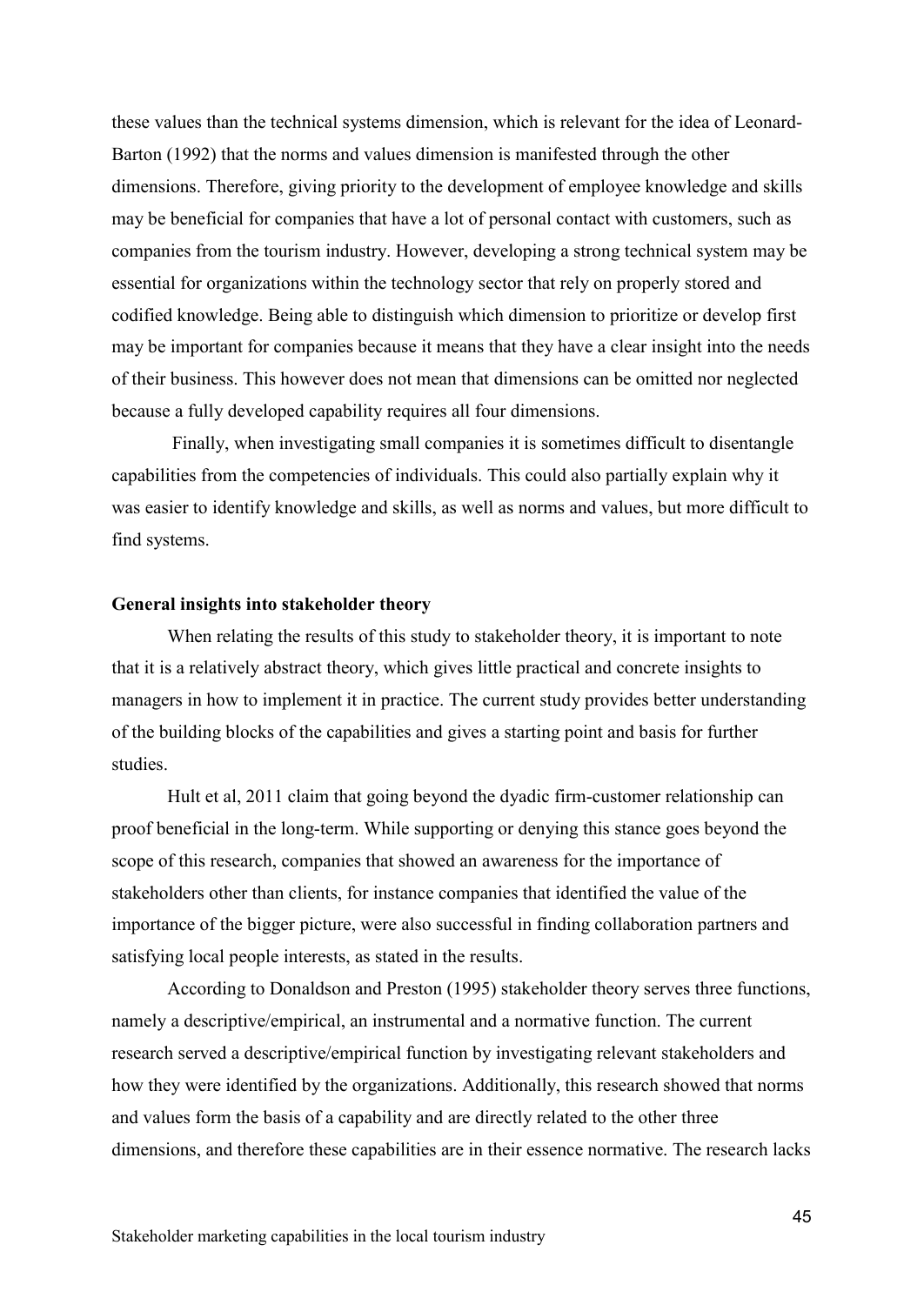information on the relationship and performance and therefore cannot conclude that the capabilities serve an instrumental function.

In conclusion, this study formed a starting point for the further investigating of stakeholder marketing's theoretical and practical implications in general and for the concretization for the three proposed capabilities formed by the four dimensions.

### §5.2 – Limitations

Although this research has been conducted as thoroughly as possible, it still has various limitations.

First of all, prior to conducting the research, the aim was to have interviews with more respondents from the local stakeholder networks, and therefore to be able to gather more direct data. However, given the fact that the research was of a qualitative nature, the 2020 coronavirus crisis has had a severe impact on the process of data collection. A lot of potential respondents were too busy with managing their business during the crisis and they were not able to provide an interview. Ideally, more direct data would have been gathered from more respondents and that would have increased the reliability and validity of the results. More data could have led to even more insights into what the capabilities look like, and how the organizations that were now not available for an interview made use of the capabilities that they had developed. Additionally, the period in which the data was gathered could have influenced the results. More specifically, if more companies and employees had been available for an interview, this could have uncovered more constructs relevant for the different capabilities, and could have revealed better developed constructs of the capabilities. For instance, analysing the results for the norms and values dimension of systems thinking uncovered a wide variety of different constructs, therefore additional interviews with more companies could have supplemented this knowledge and provided further insights into these constructs.

Secondly, knowledge about the particular ways in which the capabilities can benefit the relationship with stakeholders is still lacking. This refers to insights regarding the working mechanisms of the capabilities once they have been fully developed within a specific company. As most of the companies scored low or medium on the three capabilities,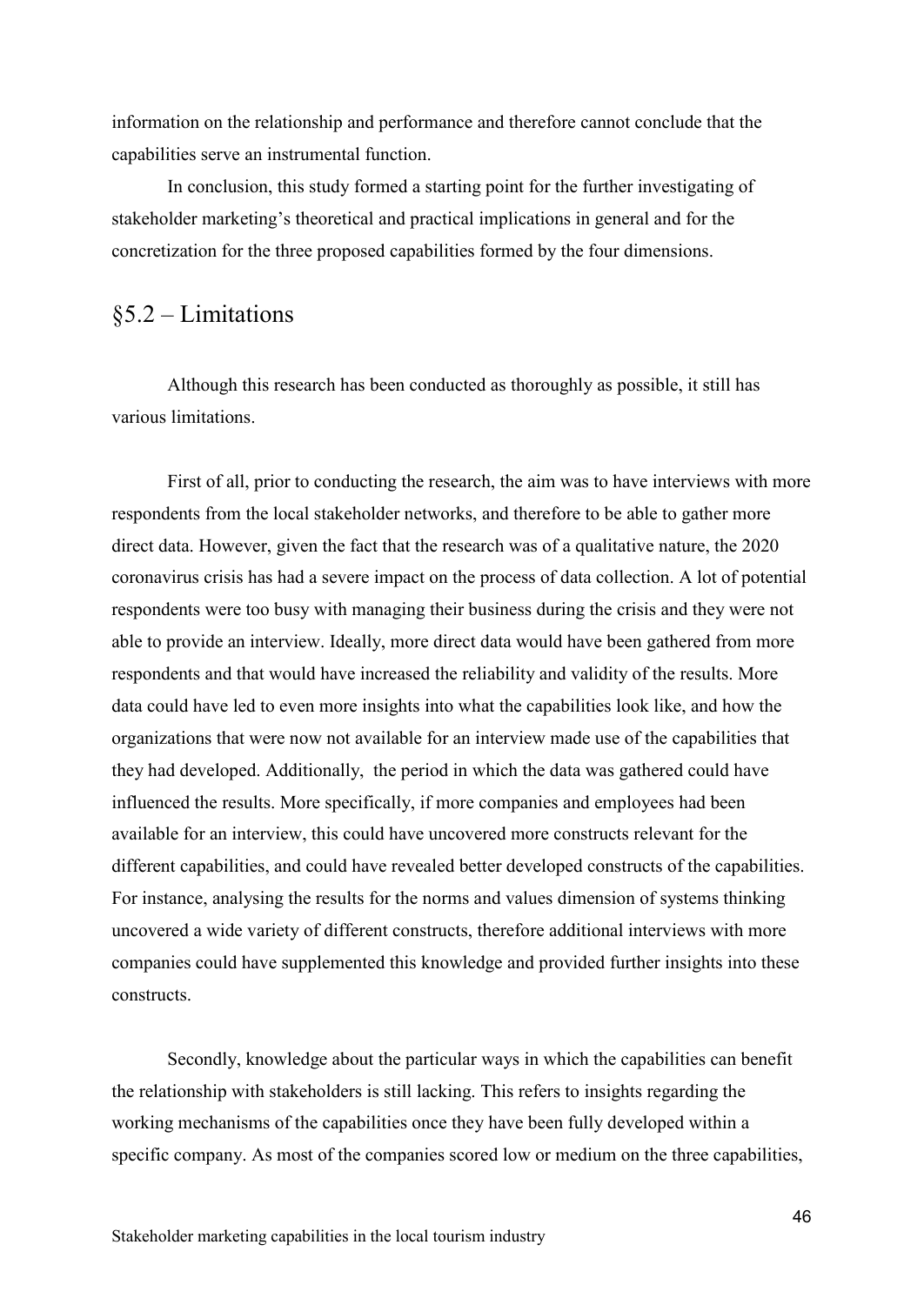it was not possible for the researcher to investigate how a fully developed capability could particularly contribute to the management of stakeholders. Therefore, even though it has been made clear what the capabilities look like, their precise contribution did not always become clear.

Thirdly, a limitation is also the fact that only one respondent per company could be interviewed. Employees may be biased and have different perspectives on as well as varying degrees of knowledge of a particular issue. Gathering insights from a single employee could potentially bias the results of the study.

Moreover, the size and structure of the organisations that were interviewed might be a limitation for the research. Almost all of the interviewed organisations were very small and local touristic organisations, being led by one individual who makes all the decisions. In these cases it became apparent that the extent to which a capability was developed or not, was dependent on whether the owner/director of the organization decided that it would be helpful to consider stakeholders when making decisions. Investigating how these processes look like within bigger multinationals with perhaps various teams that are responsible for managing certain specific stakeholders might provide further knowledge to supplement the knowledge gathered about stakeholder capabilities in this research. It is likely that bigger organizations have more opportunities for codifying and storing knowledge, which would mean that better developed technical systems could be found. Additionally, companies with more employees and departments could profit from better established managerial systems. Finally, such companies may have better opportunities for providing courses and trainings for their employees, which could in turn positively impact the employee knowledge and skills dimension.

Lastly, due to the Covid-19 pandemic all of the interviews were conducted online. Therefore, even though there was a well-prepared and clear interview protocol, the online interviews hindered the non-verbal communication and made it more difficult for the interviewer to interrupt the interviewee or ask spontaneous relevant questions.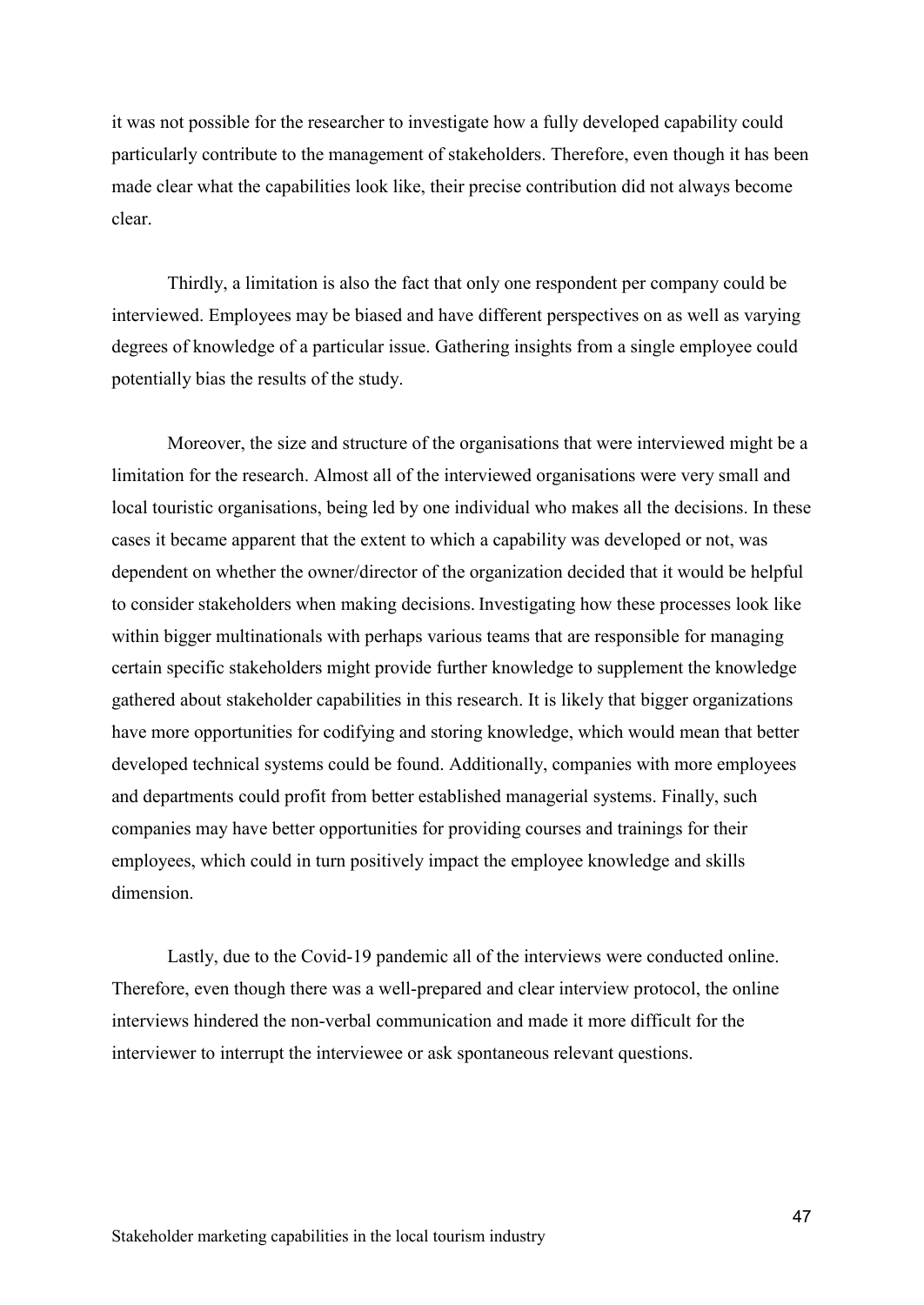### §5.3 – Research suggestions

The present study uncovers some interesting findings, which have implications for future research. Firstly, during the research it became clear that respondents believe that there is a unique culture within the stakeholder network of Texel, that uncovered itself in the organizations being more used to working together with stakeholders. This unique character of the local stakeholder network of Texel might be very interesting to research further. For example a quantitative research that investigates whether a variable such as "perceived bond with the local stakeholder network" has a significant correlation with developing stakeholder capabilities. It could also be interested to study which comes first, a strong bond or the developed capabilities. It is possible that being used to working together with stakeholders for many years could easily influence the development of stakeholder capabilities of an organization. Such a unique culture was not uncovered in the interviewed companies in Vinkeveen, which could either be due to the small sample or due to the actual absence of such working culture in this context. It could therefore be interesting to look at what the meaning of this absence is for the development of the capabilities. In the tables below some of the constructs from the results section that could be interesting for further investigation are presented with potential operationalization methods. The criteria for including constructs in the tables was that the construct had to be recognized by two or more of the organizations. This guideline was used because some constructs were only present in a single company, which could mean that they are less universal and only relevant to the specific organization, and therefore their further investigation could bring little generalizable insights. When a construct is recognized by multiple organizations this suggests that exploration could be especially relevant for providing deeper insight into the three capabilities. Moreover, further suggestions are provided about subjects that came forward during the interviews but were not related to a specific capability.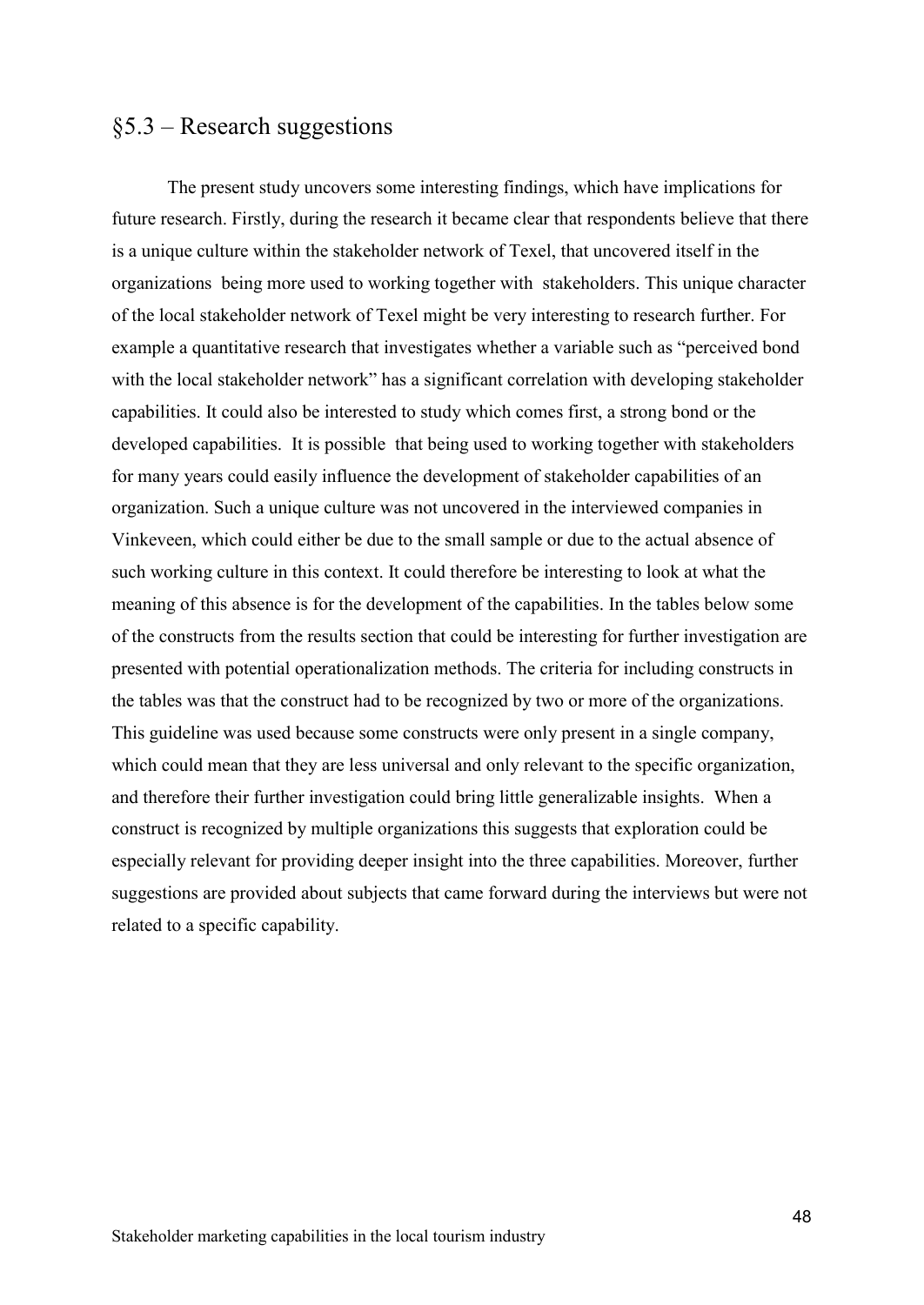# **Systems thinking**

| Main concept                                       | <b>Definition</b>                                                                                                   | <b>Potential operationalization</b>                                                                                                                                                                                                                                                                                                    |
|----------------------------------------------------|---------------------------------------------------------------------------------------------------------------------|----------------------------------------------------------------------------------------------------------------------------------------------------------------------------------------------------------------------------------------------------------------------------------------------------------------------------------------|
| Membership in stakeholder<br>networks/associations | The degree of involvement in<br>stakeholder networks/association                                                    | Questionnaires distributed<br>among employees investigating<br>their membership status (e.g.<br>"Are you a member of a specific<br>stakeholder<br>network/association")<br>5-point Likert scale: "How<br>helpful has your membership in<br>the association been for finding<br>collaboration partners?"                                |
| Knowledge about identifying<br>stakeholders        | The degree to which employees<br>possess knowledge in the area of<br>stakeholder identification                     | Quantitative survey investigating<br>the possessed knowledge on a 7-<br>point Likert scale. Examples of<br>items: "My knowledge in the<br>area of stakeholder identification<br>is extensive")                                                                                                                                         |
| Networking skills                                  | The extent to which employees<br>possess essential skills to network<br>within the stakeholder network              | Quantitatively investigating the<br>different types of skills on a 5-<br>point Likert scale (e.g. "I am<br>able to develop beneficial<br>connections with stakeholders")                                                                                                                                                               |
| Online stakeholder platform                        | Technical system which facilitates<br>storing and codifying knowledge<br>relevant for stakeholder<br>identification | A quantitative research, focused<br>on investigating the specific<br>knowledge stored within this<br>system and the degree to which<br>an organization makes use of this<br>knowledge;                                                                                                                                                 |
| Importance of the big picture                      | The extent to which companies<br>are focused on value creation for<br>the whole region                              | A quantitative survey (5-point<br>$\blacksquare$<br>Likert scale) investigating the<br>presence of this value within a<br>specific company and what it<br>entails. (e.g. "In order for my<br>business to thrive, the whole<br>region needs to do well"; "It is<br>of the utmost important to do our<br>part in supporting the region") |

*Table 9: Operationalisation suggestions for the capability of systems thinking.*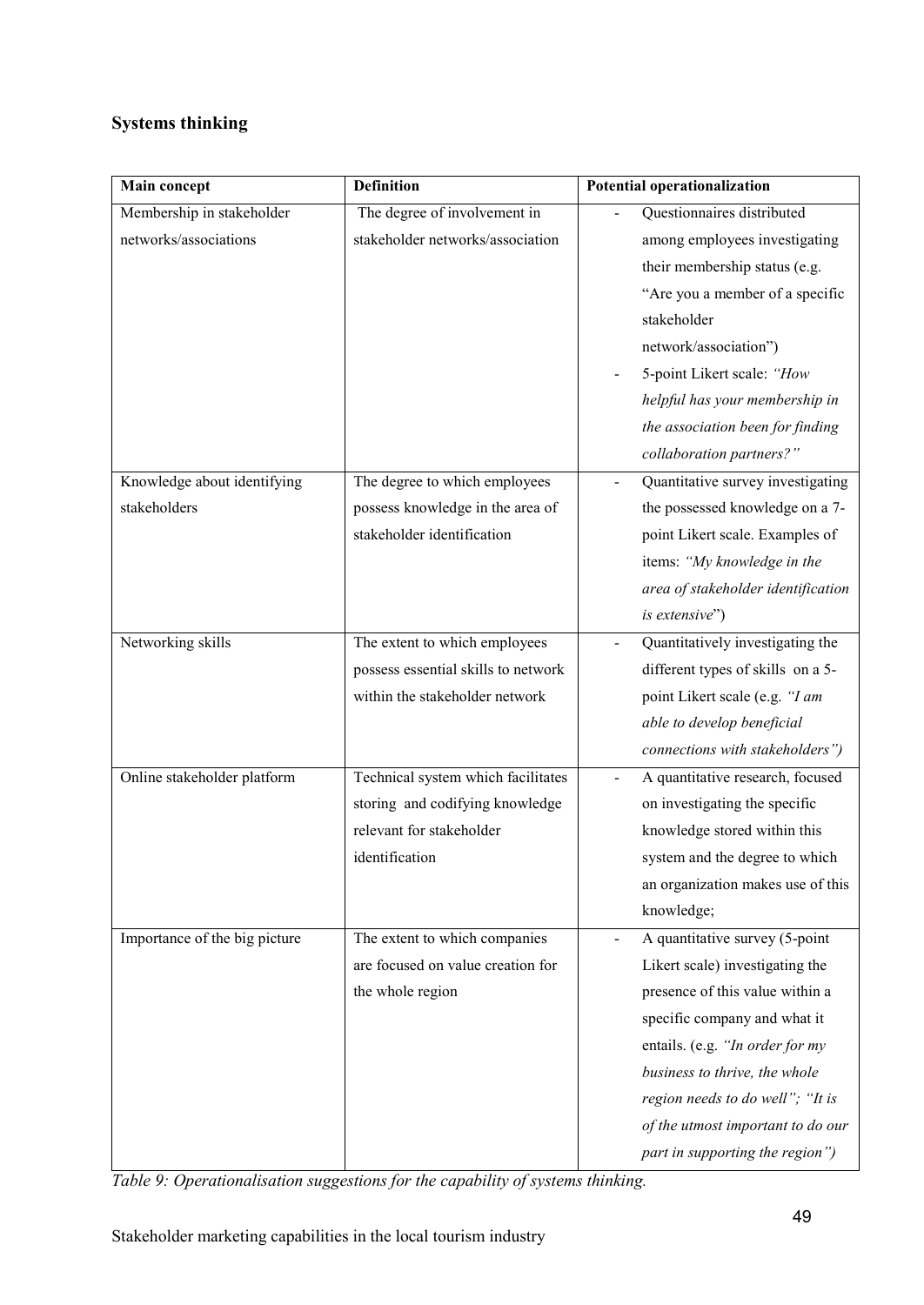# **Paradoxical Thinking**

| <b>Main Concept</b>    | <b>Definition</b>         | <b>Potential Operationalization</b>                    |
|------------------------|---------------------------|--------------------------------------------------------|
| Importance of a        | The extent to which a     | Questionnaires investigating the specific definition   |
| harmonic relationship  | company values a good     | of a harmonic relationship as it may differ per        |
| with stakeholders      | relationship with         | company, whether such a relationship is important      |
|                        | stakeholders              | and how is it built and preserved; (e.g. 5-point Liker |
|                        |                           | scale: "We are willing to compromise in order to       |
|                        |                           | preserve a good relationship with a stakeholder);      |
|                        |                           |                                                        |
|                        |                           |                                                        |
| Stakeholder meetings   | Scheduling and attending  | Questionnaires investigating how managers make         |
|                        | meetings with important   | the decision with which stakeholders they would        |
|                        | stakeholders (e.g. policy | like to establish such a managerial system;            |
|                        | makers) on a regular      | Questionnaires investigating the focus points and      |
|                        | basis                     | goals of these meetings;                               |
| Knowledge about        | The extent to which       | Questionnaires about manners of creating such          |
| identifying tensions   | employees have acquired   | knowledge;                                             |
| within the stakeholder | knowledge with regards    | How the company encourages and supports the            |
| network                | to the identification of  | creation of such knowledge and what does this          |
|                        | tensions                  | knowledge specifically entail                          |
|                        |                           |                                                        |

*Table 10: Operationalizations for the capability of paradoxical thinking.*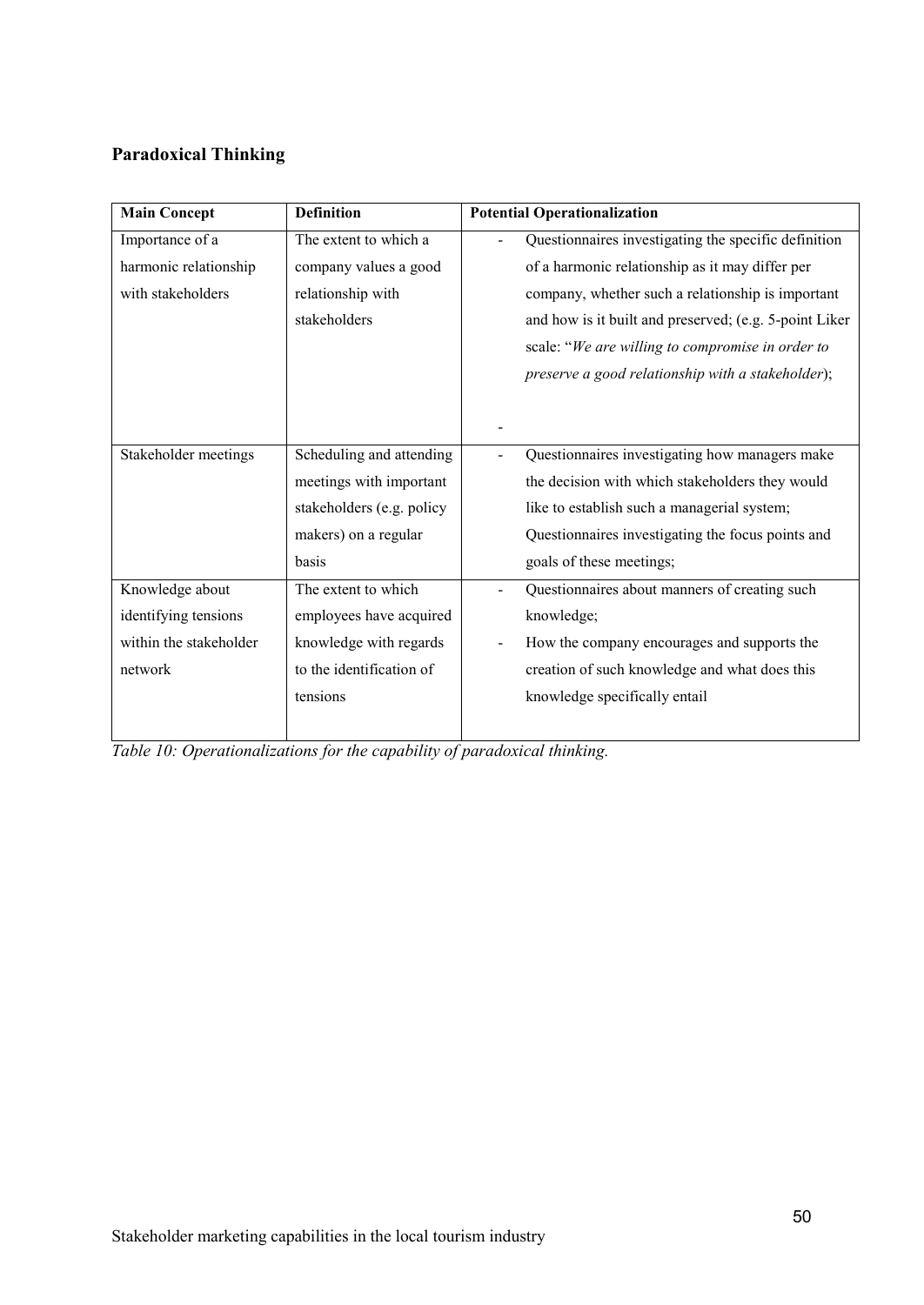### **Democratic thinking**

| <b>Main concept</b>              | <b>Definition</b>                    | Potential operationalization                              |
|----------------------------------|--------------------------------------|-----------------------------------------------------------|
| Importance of aligned principles | The extent to which a company        | A 5-point Likert scale survey<br>$\overline{\phantom{0}}$ |
|                                  | finds it important for the           | investigating the extent to which                         |
|                                  | principles of third parties to be in | a company identifies with this                            |
|                                  | accordance with its own principles   | value. (e.g. "We would never                              |
|                                  |                                      | allow influence over a marketing                          |
|                                  |                                      | decision from a third party if we                         |
|                                  |                                      | do not recognize ourselves in                             |
|                                  |                                      | their core principles")                                   |
| Knowledge about the impact of    | The extent to which employees        | Questionnaire investigating the                           |
| stakeholders                     | understand the impact of             | knowledge of employees about                              |
|                                  | stakeholder on marketing             | the influence that stakeholders                           |
|                                  | decisions                            | can exhibit on marketing                                  |
|                                  |                                      | decisions;                                                |

*Table 11: Operationalizations for the capability of democratic thinking.*

One of the limitations of this research was the fact that the research was not able to conduct as many interviews as originally planned. Therefore, it could be interesting to conduct the same research within the same context when the crisis is over and more respondents could be gathered. This could lead to even more insights about what the capabilities look like and how they are put to. Having more respondents could broaden the scope of the research and present different perspectives and methods employed by the companies when it comes to managing their stakeholders.

A direct relationship between performance of the companies and the capabilities was not uncovered, nor was it the focus of this study, however the existence of such a relationship could be the focus of future quantitative analysis. Additionally, further research could focus on quantitatively investigating the extent to which the fore-mentioned constructs are relevant for the development of the capabilities and whether some constructs have a stronger association and are more important for the capabilities than others.

Moreover, the focus of the local tourism industry can be quite limiting. Therefore, it could be interesting to conduct the research in a different industry. For example an industry with bigger, more established multinationals that deal with more stakeholders than is the case for the local tourism industry. This would also mean that the decision to implement a network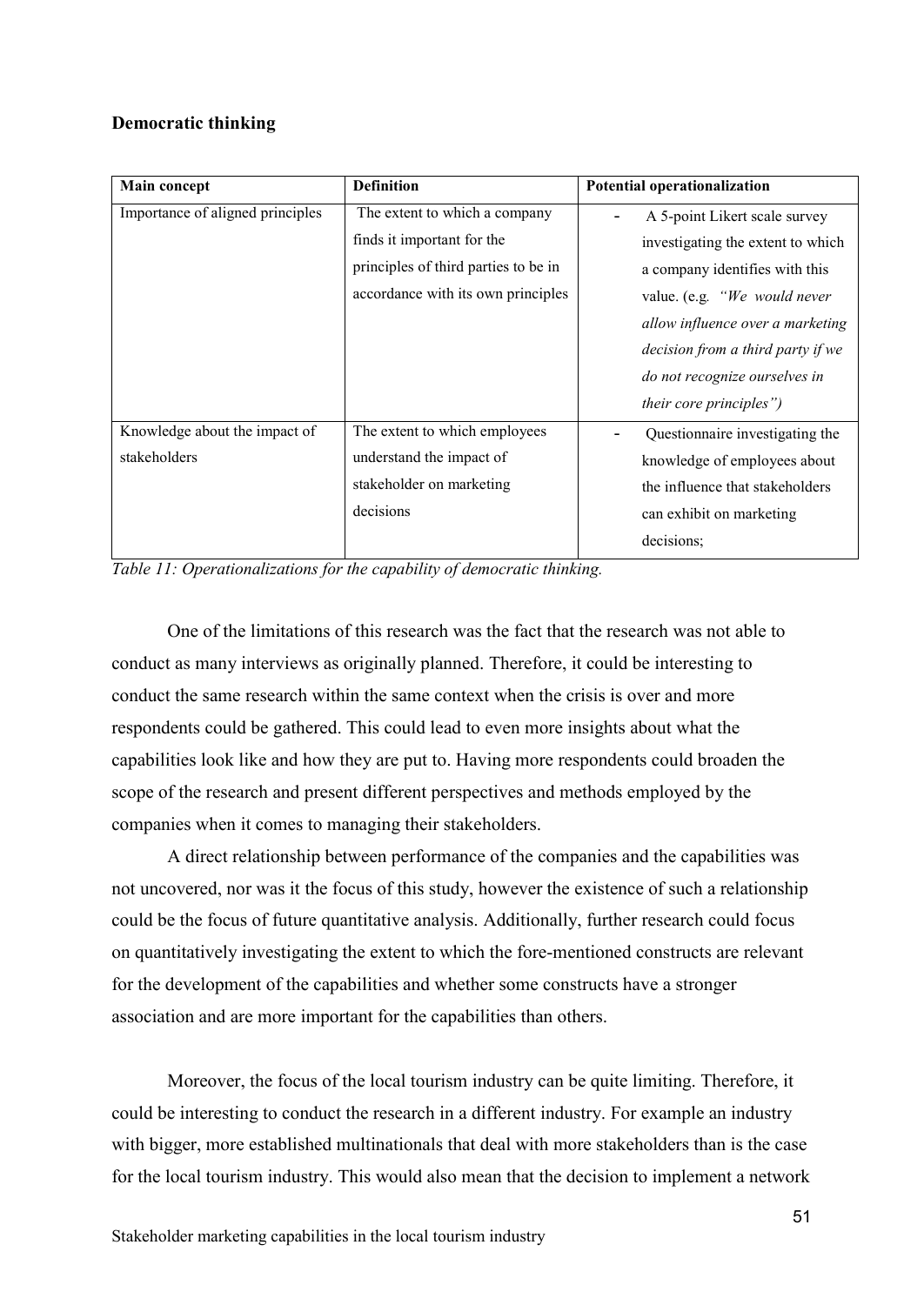innovation is not an individual decision, but more likely a collective decision which could mean that there are more capabilities in place to make such decisions. Additionally, in such organizations it is likely that they are more used to working together with a variety of stakeholders for which they have developed specific stakeholder capabilities, and have very specific structures and procedures when it comes to every individual dimension for each specific stakeholder capability, which has not been the case in the context of the local tourism industry.

Additionally, further research could quantitatively investigate whether there is a relationship between the development of the different capabilities. This could for instance focus on the question whether companies that have developed the systems thinking capability are more likely to develop the paradoxical thinking capability as well. Such studies could disentangle potential interactions between the capabilities and research whether there is a specific order of development.

Finally, this research has made it more clear what the stakeholder capabilities entail in the local tourism industry and what they look like. However, it is not yet clear how the organisations have actually developed these stakeholder capabilities and put them in place. Therefore, research investigating how to develop these stakeholder marketing capabilities could further benefit both the managerial practice as well as the academic debate. It would be interesting to gather more in-debt insights about specific methods and practices employed by managers in order to stimulate the development of the capabilities.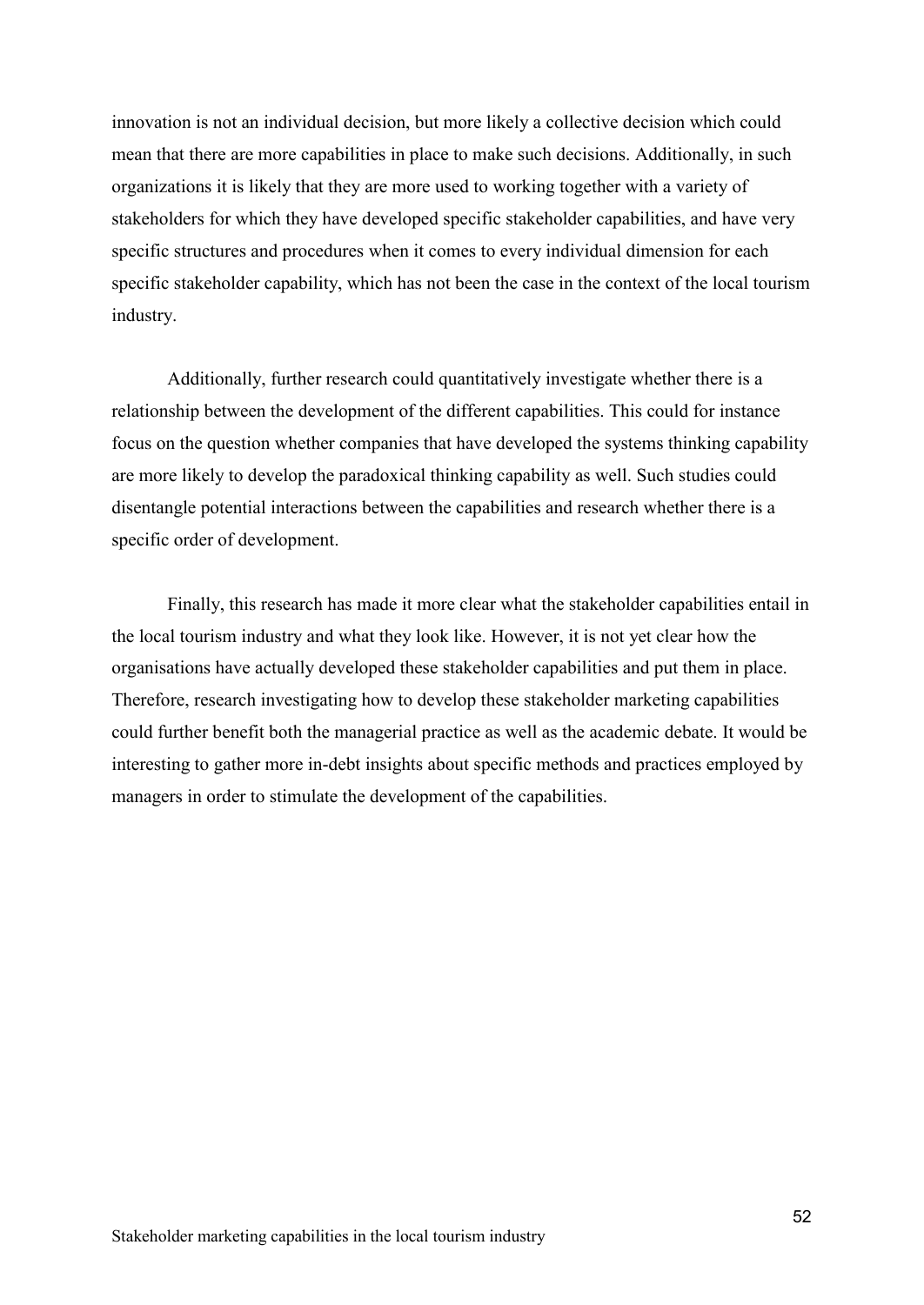# References

- Adner, R. (2012). *The wide lens : a new strategy for innovation*. Portfolio Penguin.
- Argote, L. (2011). Organizational learning research: Past, present and future. *Management Learning*, *42*(4), 439–446. https://doi.org/10.1177/1350507611408217
- Argote, L., & Darr, E. (2001). Repositories of Knowledge in Franchise Organizations: Individual, Structural, and Technological. *The Nature and Dynamics of Organizational Capabilities*, 51–68. https://doi.org/10.1093/0199248540.003.0003
- Argote, L., & Ingram, P. (2000). Knowledge Transfer: A Basis for Competitive Advantage in Firms. *Organizational Behavior and Human Decision Processes*, *82*(1), 150–169. https://doi.org/10.1006/obhd.2000.2893
- Ashkenas, R. (1999). Creating the boundaryless organization. *Business Horizons*, *42*(5), 510. https://doi.org/10.1016/s0007-6813(99)80069-x
- Bailey, K. D. (1994). *Typologies and Taxonomies: An Introduction to Classification Techniques (Quantitative Applications in the Social Sciences)* (1ste editie). SAGE Publications, Inc.
- Bhattacharya, C. B., & Korschun, D. (2008). Stakeholder Marketing: Beyond the Four Ps and the Customer. *Journal of Public Policy & Marketing*, *27*(1), 113–116. https://doi.org/10.1509/jppm.27.1.113

Bleijenbergh, I. (2015). *Kwalitatief onderzoek in organisaties* (2de editie). Boom Lemma.

Bowie, N. E. (2012). Stakeholder Theory: The State of the Art, R. Edward Freeman, Jeffrey S. Harrison, Andrew C. Wicks, Bidhan L. Parmar, and Simone de Colle (New York: Cambridge University Press, 2010). *Business Ethics Quarterly*, *22*(1), 179–185. https://doi.org/10.5840/beq20122219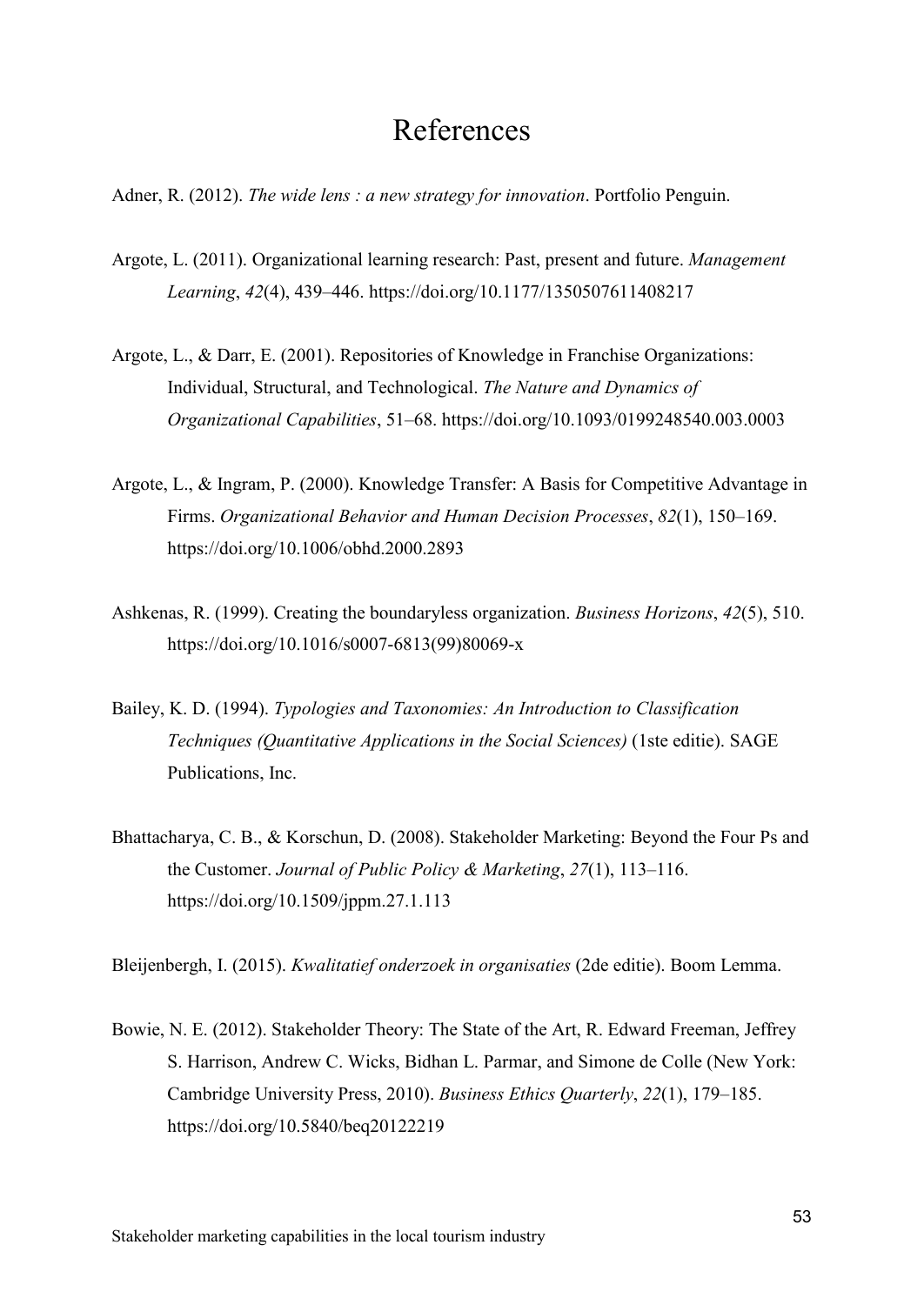Bryman, A. (2012). *Social Research Methods*. Oxford University Press.

- Centraal Bureau voor de Statistiek. (2018, april 4). *Grootste groei toerisme in ruim tien jaar*. https://www.cbs.nl/nl-nl/nieuws/2018/14/grootste-groei-toerisme-in-ruim-tien-jaar
- Chakravorti, B. (2010). Stakeholder Marketing 2.0. *Journal of Public Policy & Marketing*, *29*(1), 97–102. https://doi.org/10.1509/jppm.29.1.97
- Clarkson, M. B. E. (1995). A Stakeholder Framework for Analyzing and Evaluating Corporate Social Performance. *The Academy of Management Review*, *20*(1), 92. https://doi.org/10.2307/258888
- Conner, K. R., & Prahalad, C. K. (1996). A Resource-Based Theory of the Firm: Knowledge Versus Opportunism. *Organization Science*, *7*(5), 477–501. https://doi.org/10.1287/orsc.7.5.477

Dahl, R. A. (1989). *Democracy and its critics*. Yale University Press.

- Day, G. S. (2011). Closing the Marketing Capabilities Gap. *Journal of Marketing*, *75*(4), 183–195. https://doi.org/10.1509/jmkg.75.4.183
- Deshpande, R., Farley, J. U., & Webster, F. E. (1993). Corporate Culture, Customer Orientation, and Innovativeness in Japanese Firms: A Quadrad Analysis. *Journal of Marketing*, *57*(1), 23. https://doi.org/10.2307/1252055
- Donaldson, T., & Preston, L. E. (1995). The Stakeholder Theory of the Corporation: Concepts, Evidence, and Implications. *The Academy of Management Review*, *20*(1), 65. https://doi.org/10.2307/258887
- Emerson, R. M. (1981). Social exchange theory. in M. Rosenberg & R. Turner (Eds.), *Social psychology: Sociological perspectives* (pp. 30-65). Basic Books.
- Fiol, C. M., & Lyles, M. A. (1985). Organizational Learning. *The Academy of Management Review*, *10*(4), 803. https://doi.org/10.2307/258048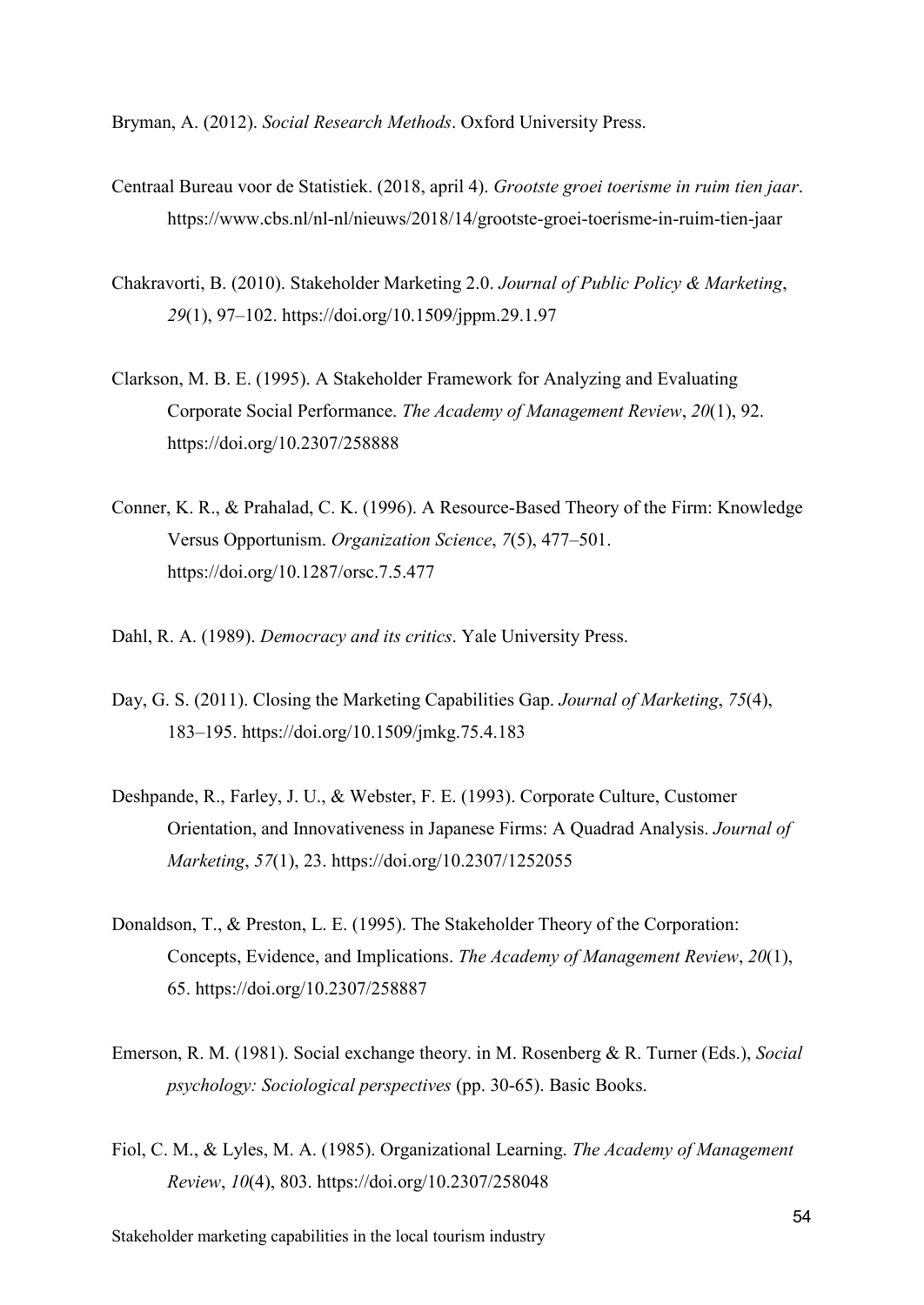Flick, U. (2009). *An Introduction to Qualitative Research*. SAGE Publications.

- Freeman, E. R. (1984). *Strategic Management: A Stakeholder Approach (Pitman Series in Business and Public Policy)* (First editie). Harpercollins College Div.
- Freeman, R. E. (2009). Stakeholder Theory. *Philosophy of Management*, *8*(3), 97–107. https://doi.org/10.5840/pom20098310
- Gioia, D. A. (1999). Gioia's Reply to Jones and Wicks. *Academy of Management Review*, *24*(4), 624–625. https://doi.org/10.5465/amr.1999.12600949
- Granovetter, M. (1985). Economic action and social structure: the problem of embeddedness. *American Journal of Sociology, 91*(3)*,* 481-510. Retrieved from: https://www.jstor.org/stable/2780199?seq=1#metadata\_info\_tab\_contents
- Grant, R. M. (1991). The Resource-Based Theory of Competitive Advantage: Implications for Strategy Formulation. *California Management Review*, *33*(3), 114–135. https://doi.org/10.2307/41166664
- Gummesson, E. (2007). Extending the service-dominant logic: from customer centricity to balanced centricity. *Journal of the Academy of Marketing Science*, *36*(1), 15–17. <https://doi.org/10.1007/s11747-007-0065-x>

Hammarberg, K., Kirkman, M., & de, L. S. (2016). Qualitative research methods: when to use them and how to judge them. *Human Reproduction (Oxford, England)*, *31*(3), 498–501. <https://doi-org.ru.idm.oclc.org/10.1093/humrep/dev334>

Han, J. K., Kim, N., & Srivastava, R. K. (1998). Market Orientation and Organizational Performance: Is Innovation a Missing Link? *Journal of Marketing*, *62*(4), 30–45. https://doi.org/10.1177/002224299806200403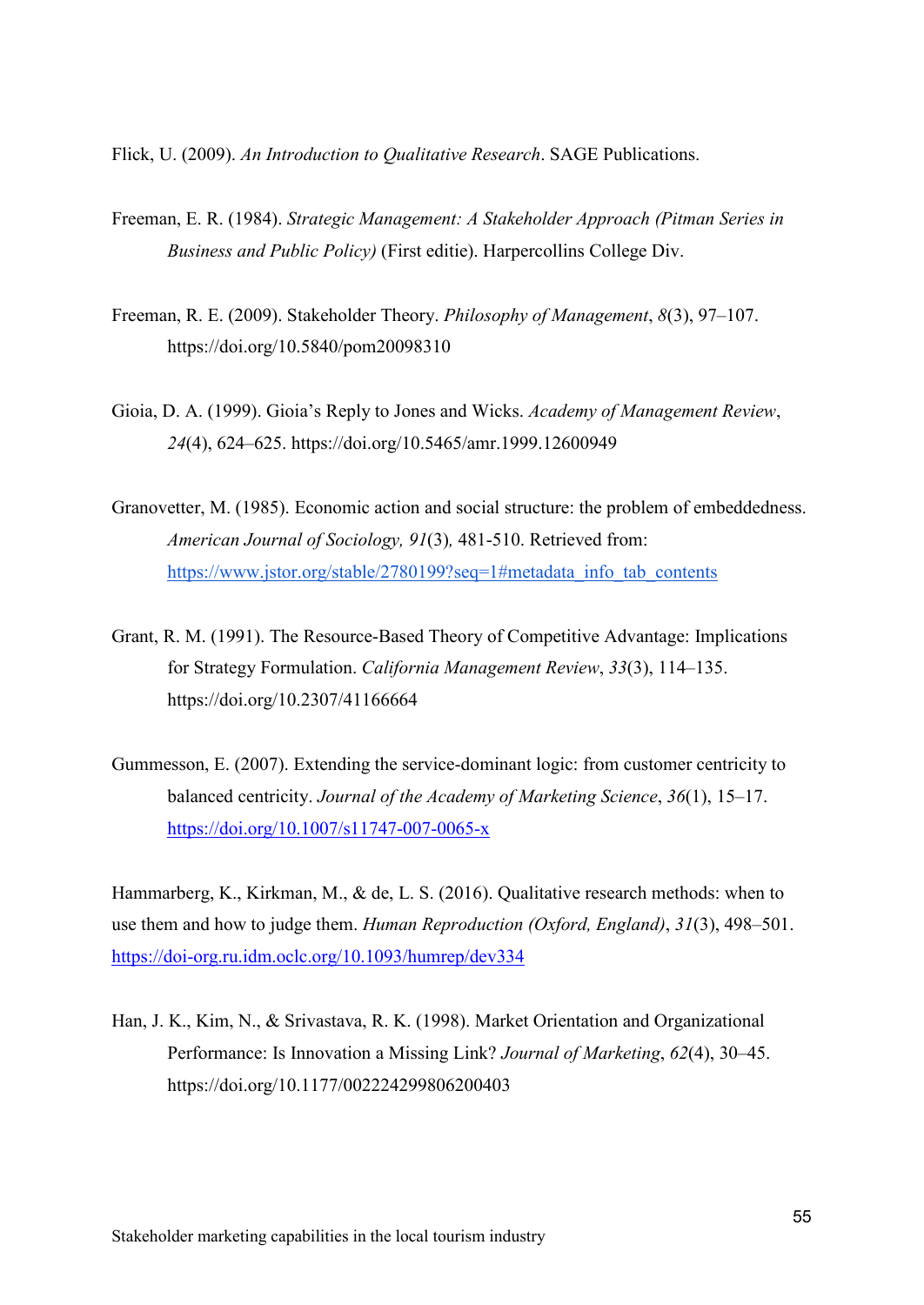- Hillebrand, B., Driessen, P. H., & Koll, O. (2015). Stakeholder marketing: theoretical foundations and required capabilities. *Journal of the Academy of Marketing Science*, *43*(4), 411–428. https://doi.org/10.1007/s11747-015-0424-y
- Homburg, C., Stierl, M., & Bornemann, T. (2013). Corporate Social Responsibility in Business-to-Business Markets: How Organizational Customers Account for Supplier Corporate Social Responsibility Engagement. *Journal of Marketing*, *77*(6), 54–72. https://doi.org/10.1509/jm.12.0089
- Hult, G. T. M., Mena, J. A., Ferrell, O. C., & Ferrell, L. (2011). Stakeholder marketing: a definition and conceptual framework. *AMS Review*, *1*(1), 44–65. https://doi.org/10.1007/s13162-011-0002-5
- Huy, Q. N. (1999). Emotional Capability, Emotional Intelligence, and Radical Change. *The Academy of Management Review*, *24*(2), 325. https://doi.org/10.2307/259085
- Jawahar, I. M., & McLaughlin, G. L. (2001). Toward a Descriptive Stakeholder Theory: An Organizational Life Cycle Approach. *The Academy of Management Review*, *26*(3), 397. https://doi.org/10.2307/259184
- Jones, T. M. (1995). Instrumental Stakeholder Theory: A Synthesis of Ethics and Economics. *Academy of Management Review*, *20*(2), 404–437. https://doi.org/10.5465/amr.1995.9507312924
- Klein, D. A. (2009). *The Strategic Management of Intellectual Capital*. Taylor & Francis.
- Koll, O., Woodside, A. G., & Mühlbacher, H. (2005). Balanced versus focused responsiveness to core constituencies and organizational effectiveness. *European Journal of Marketing*, *39*(9/10), 1166–1183. https://doi.org/10.1108/03090560510610789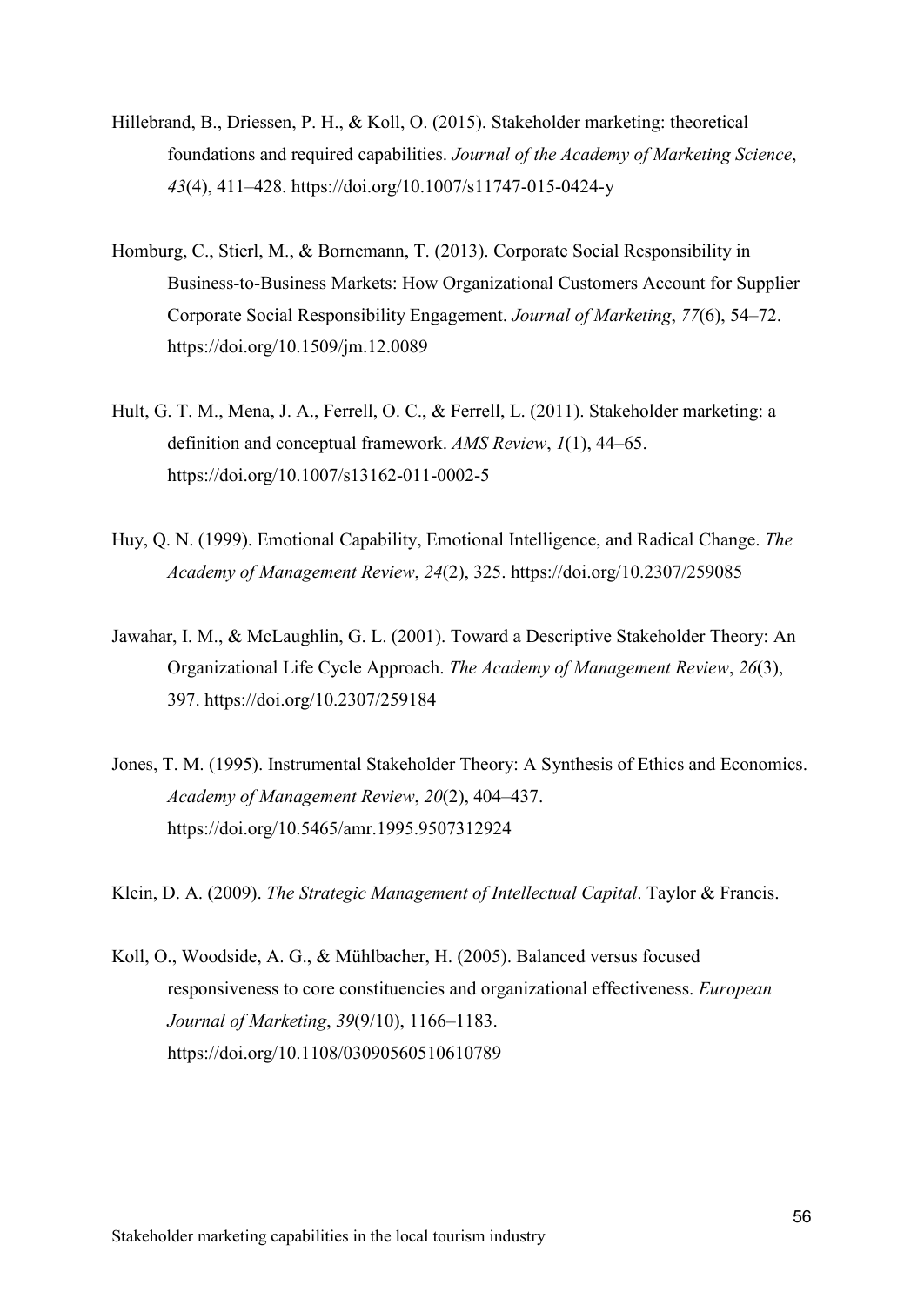- Kraaijenbrink J., Spender J-C., Groen A.J. (2010). The Resource-Based View: A Review and assessment of its critiques. *Journal of Management*. 36(1), 349-372. doi[:10.1177/0149206309350775](https://doi.org/10.1177/0149206309350775)
- Laszlo, C., Sherman, D., Whalen, J., & Ellison, J. (2005). Expanding the Value Horizon. *Journal of Corporate Citizenship*, *2005*(20), 65–76. https://doi.org/10.9774/gleaf.4700.2005.wi.00009
- Leonard-Barton, D. (1992). Core capabilities and core rigidities: A paradox in managing new product development. *Strategic Management Journal*, *13*(S1), 111–125. https://doi.org/10.1002/smj.4250131009
- Luo, X., & Bhattacharya, C. B. (2009). The Debate over Doing Good: Corporate Social Performance, Strategic Marketing Levers, and Firm-Idiosyncratic Risk. *Journal of Marketing*, *73*(6), 198–213. https://doi.org/10.1509/jmkg.73.6.198
- Lusch, R. F., & Vargo, S. L. (2006). Service-dominant logic: reactions, reflections and refinements. *Marketing Theory*, *6*(3), 281–288. https://doi.org/10.1177/1470593106066781
- Mayring, P. (2010). Qualitative Inhaltsanalyse. *Handbuch Qualitative Forschung in der Psychologie*, 601–613. https://doi.org/10.1007/978-3-531-92052-8\_42
- Mitchell, R. K., Agle, B. R., & Wood, D. J. (1997). Toward a Theory of Stakeholder Identification and Salience: Defining the Principle of Who and What Really Counts. *The Academy of Management Review*, *22*(4), 853. https://doi.org/10.2307/259247
- Moore, J. F. (1996). *The Death of Competition: Leadership & Strategy in the Age of Business Ecosystems.* HarperBusiness.
- Nelson, R. R., & Winter, S. G. (1985). *An Evolutionary Theory of Economic Change (Belknap Press)*. Belknap Press: An Imprint of Harvard University Press.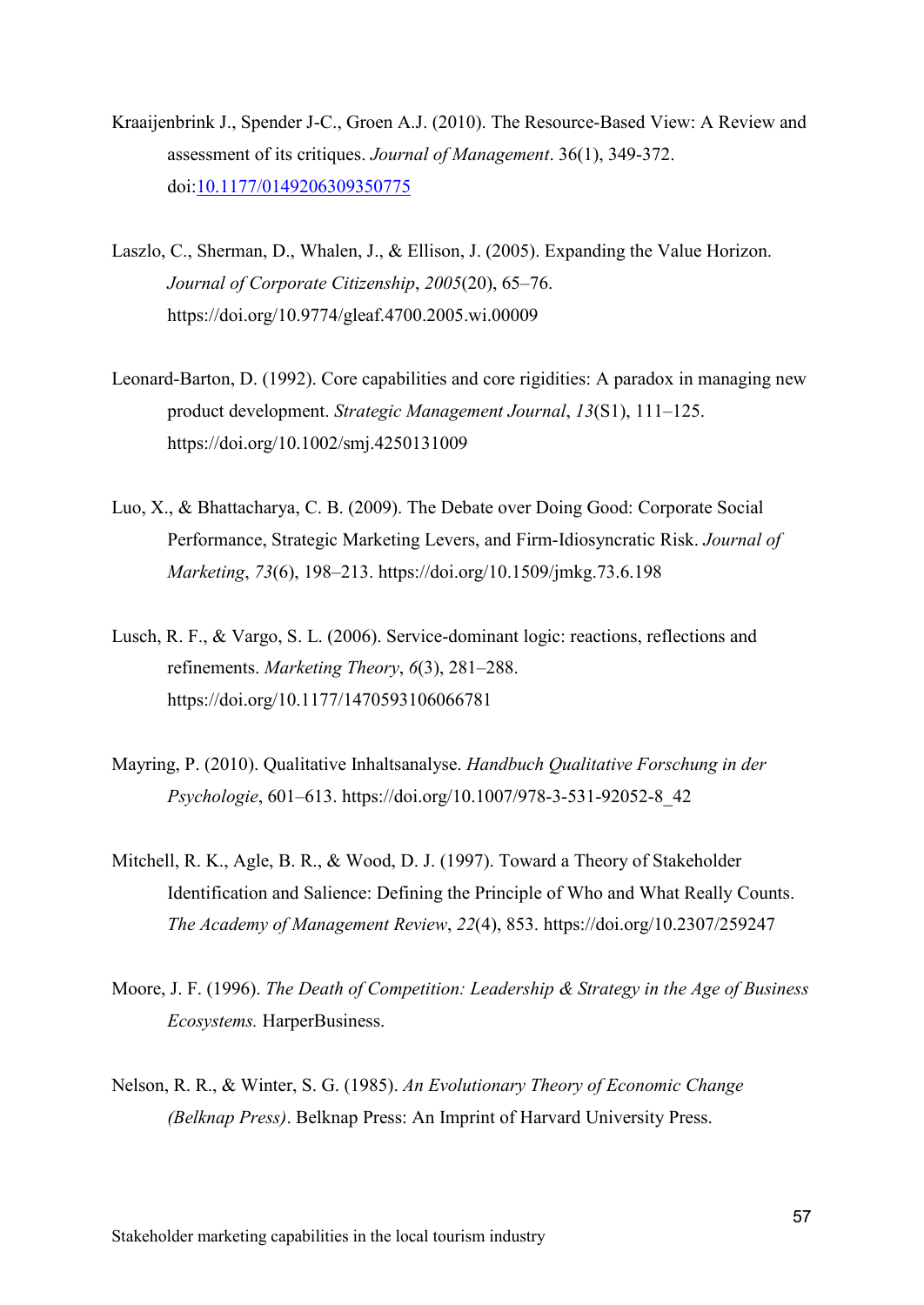- Neville, B. A., & Menguc, B. (2006). Stakeholder Multiplicity: Toward an Understanding of the Interactions between Stakeholders. *Journal of Business Ethics*, *66*(4), 377–391. https://doi.org/10.1007/s10551-006-0015-4
- Noor, K. B. M. (2008). Case Study: A Strategic Research Methodology. *American Journal of Applied Sciences*, *5*(11), 1602–1604. https://doi.org/10.3844/ajassp.2008.1602.1604
- Oliver, C. (1991). Strategic Responses to Institutional Processes. *The Academy of Management Review*, *16*(1), 145. https://doi.org/10.2307/258610
- Pajunen, K. (2006). Stakeholder Influences in Organizational Survival. *Journal of Management Studies*, *43*(6), 1261–1288. https://doi.org/10.1111/j.1467 6486.2006.00624.x
- Lampard, R. (2001). *Practical Social Investigation: Qualitative and Quantitative Methods in Social Research* (1ste editie). Routledge.
- Prahalad, C. K., Hamel, G., Harvard University. Harvard Business Review, & Harvard University. Harvard Business Review. (2001). *The Core Competence of the Corporation*. Reed Business Education.
- Preston, L. E., & Donaldson, T. (1999). Dialogue. *Academy of Management Review*, *24*(4), 619–620. https://doi.org/10.5465/amr.1999.12600806
- Rowley, T. J. (1997). Moving beyond Dyadic Ties: A Network Theory of Stakeholder Influences. *The Academy of Management Review*, *22*(4), 887. https://doi.org/10.2307/259248
- Saunders, M., & Thornhill, A. (2009). *Research Methods For Business Students* (5th Revised edition). Pearson Education Limited.
- Schubert, S. F., & Brida, J. G. (2009). Macroeconomic Effects of Changes in Tourism Demand: A Simple Dynamic Model. *Tourism Economics*, 15(3), 591–613. https://doi.org/10.5367/000000009789036549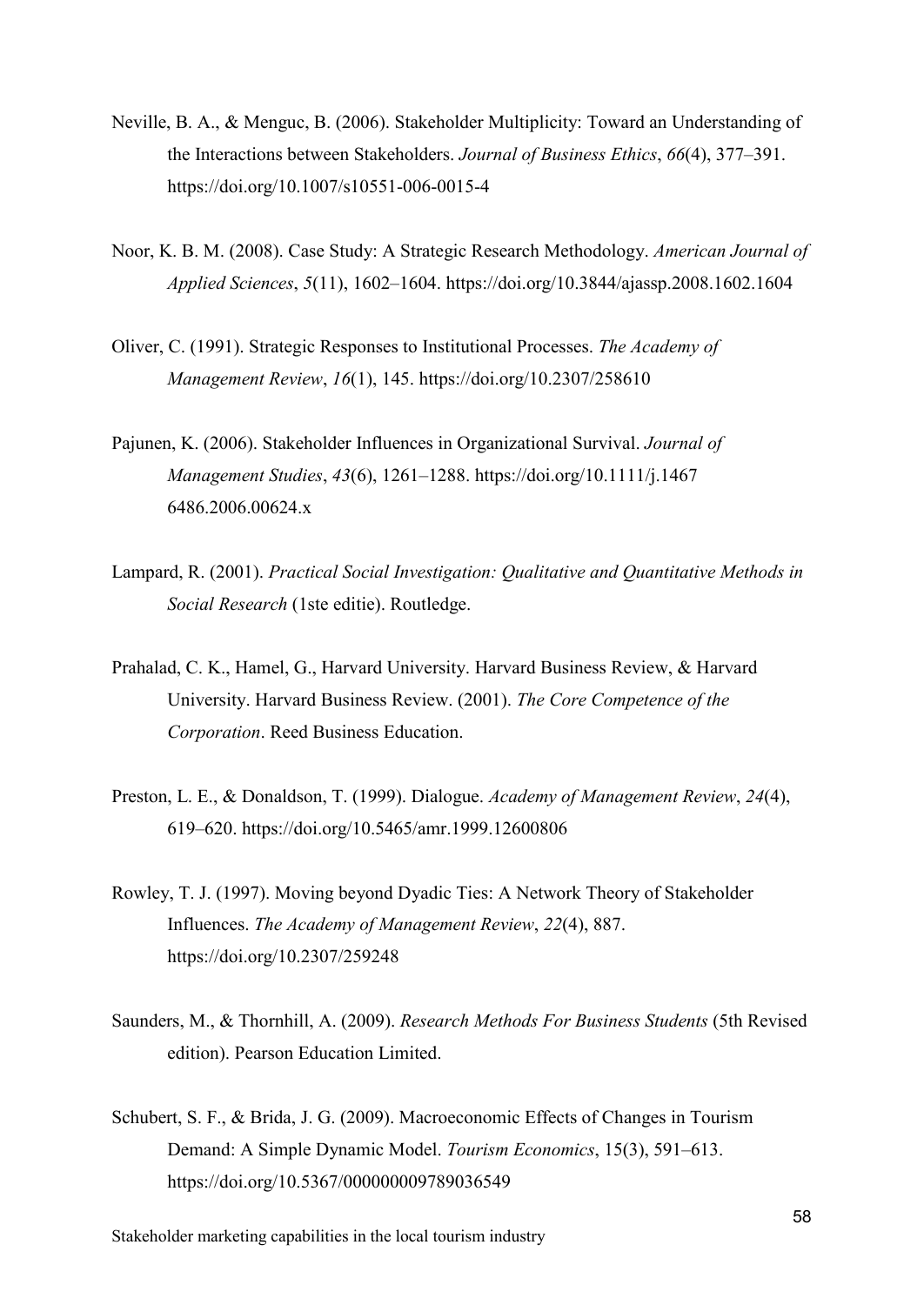- Selznick, P. (1957). *Leadership in administration : A sociological interpretation*. Row, Peterson.
- Sheth, J. N., & Uslay, C. (2007). Implications of the Revised Definition of Marketing: From Exchange to Value Creation. *Journal of Public Policy & Marketing*, *26*(2), 302–307. https://doi.org/10.1509/jppm.26.2.302
- Silverman, D. (2006). *Interpreting qualitative data : methods for analyzing talk, text and interaction* (3rd [rev. and upd.]). Sage.
- Stebbins, R. A., & Sage Publications, I. N. C. (2001). *Exploratory Research in the Social Sciences*. SAGE Publications.
- Sisodia, R. S., Wolfe, D. B., & Sheth, J. N. (2007). *Firms of Endearment: How World-Class Companies Profit from Passion and Purpose* (1ste editie). Ft Pr.
- Slater, S. F., & Narver, J. C. (1994). Does Competitive Environment Moderate the Market Orientation-Performance Relationship? *Journal of Marketing*, *58*(1), 46. https://doi.org/10.2307/1252250
- Smith, W. K., & Lewis, M. W. (2011). Toward a Theory of Paradox: A Dynamic equilibrium Model of Organizing. *Academy of Management Review*, *36*(2), 381–403. https://doi.org/10.5465/amr.2009.0223
- Strauss, A., & Corbin, J. (1990). *Basics of Qualitative Research: Grounded Theory Procedures and Techniques* (Second editie). SAGE Publications, Inc.
- Taylor, S. J., & Bogdan, R. (1998), *Introduction to Qualitative Research Methods – A Guidebook and Resource*. John Whiley & Sons, Inc.
- Teece, D. & Pisano, G. (1994) The dynamic capabilities of firms: an introduction. *Industrial and Corporate Change 3*(3): 537–556. https://doi.org/10.1093/icc/3.3.537-a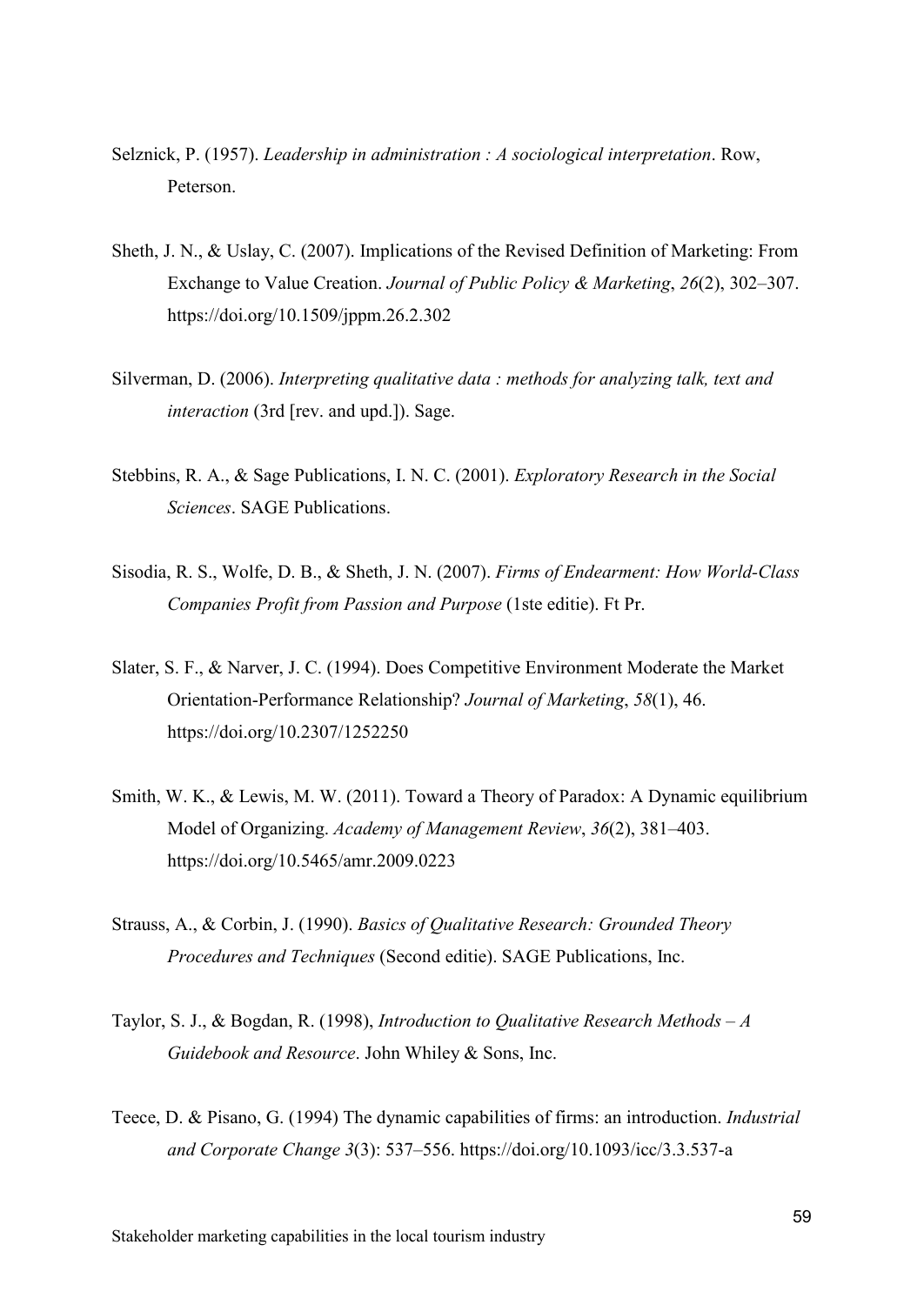- Teece, D., Pisano, G. & Shuen, A. (1997) Dynamic capabilities and strategic management. *Strategic Management Journal 18*(7): 509–533. https://doi.org/10.1002/(SICI)1097 0266(199708)18:7<509::AID-SMJ882>3.0.CO;2-Z
- Walsh, J. P., & Ungson, G. R. (1991). Organizational Memory. *The Academy of Management Review*, *16*(1), 57. https://doi.org/10.2307/258607
- Webster, F. E., & Lusch, R. F. (2013). Elevating marketing: marketing is dead! Long live marketing! *Journal of the Academy of Marketing Science*, *41*(4), 389–399. https://doi.org/10.1007/s11747-013-0331-z
- Wernerfelt, B. (1984). A resource-based view of the firm. *Strategic Management Journal*, *5*(2), 171–180. https://doi.org/10.1002/smj.4250050207
- Westenholz, A. (1993). Paradoxical Thinking and Change in the Frames of Reference. *Organization Studies*, *14*(1), 37–58. https://doi.org/10.1177/017084069301400104
- Yin, R. K. (2014). *Case study research : design and methods* (5th ed.). SAGE.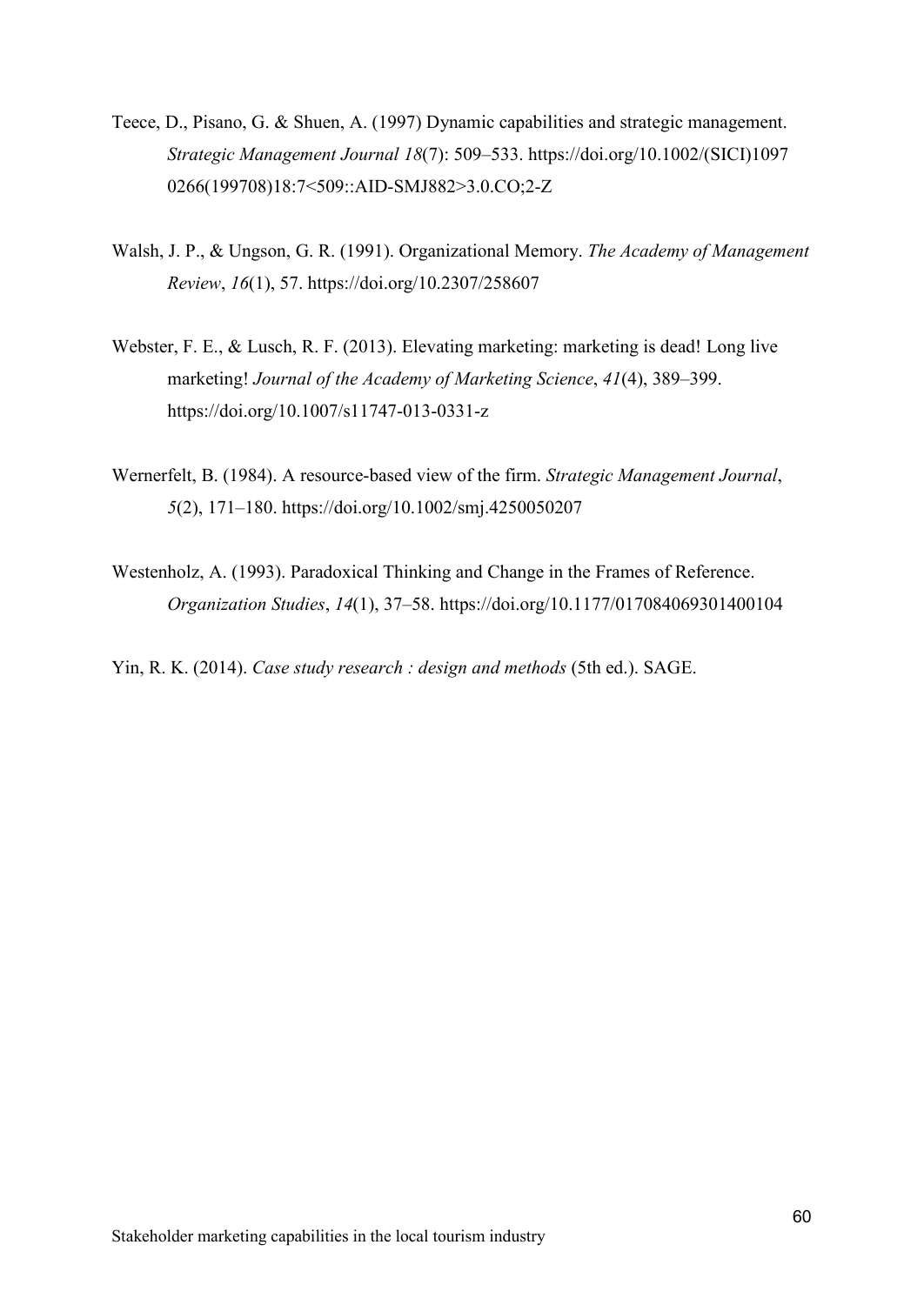# Appendix

### 1. Interview protocol

- **1. Allereerst bedankt dat ik een interview met u kan afnemen, mag dit gesprek worden opgenomen?**
- **2. Kunt u mij kort beschrijven welke functie u binnen uw organisatie bekleedt?**
- **3. Bent u bekend met de innovatie, de Linda, van The Driving Force? (Een innovatie die door middel van samenwerking tussen actoren in een lokaal toerisme ecosysteem massatoerisme probeert te voorkomen door toeristen te spreiden)**
	- Wat vindt u als organisatie van de innovatie, in hoeverre is uw organisatie bereid om aan zoiets mee te werken?
	- Welke actoren spelen bij de invoering van de Linda een rol voor uw organisatie?
	- Hoe zorgt u ervoor dat uw organisatie een duidelijk beeld heeft van welke actoren bij de invoering van de Linda een rol spelen?

Een succesvolle implementatie van Linda vereist dat meerdere actoren hieraan mee willen doen. Vandaar dat mijn volgende vragen gaan over hoe uw organisatie omgaat met samenwerking binnen netwerken van verschillende actoren.

- **4. Wat voor problemen heeft u gezien of ziet u bij uw organisatie bij het invoeren van de Linda?**
	- Hoe worden deze soort problemen opgelost door uw organisatie/denkt u dit soort problemen te kunnen oplossen met uw organisatie?

### **5. Heeft u inzicht in welke actoren voor uw organisatie betrokken zijn bij het invoeren van de Linda?**

Hoe zorgt uw organisatie ervoor dat dit inzichtelijk is? Wat voor methoden worden hiervoor gebruikt?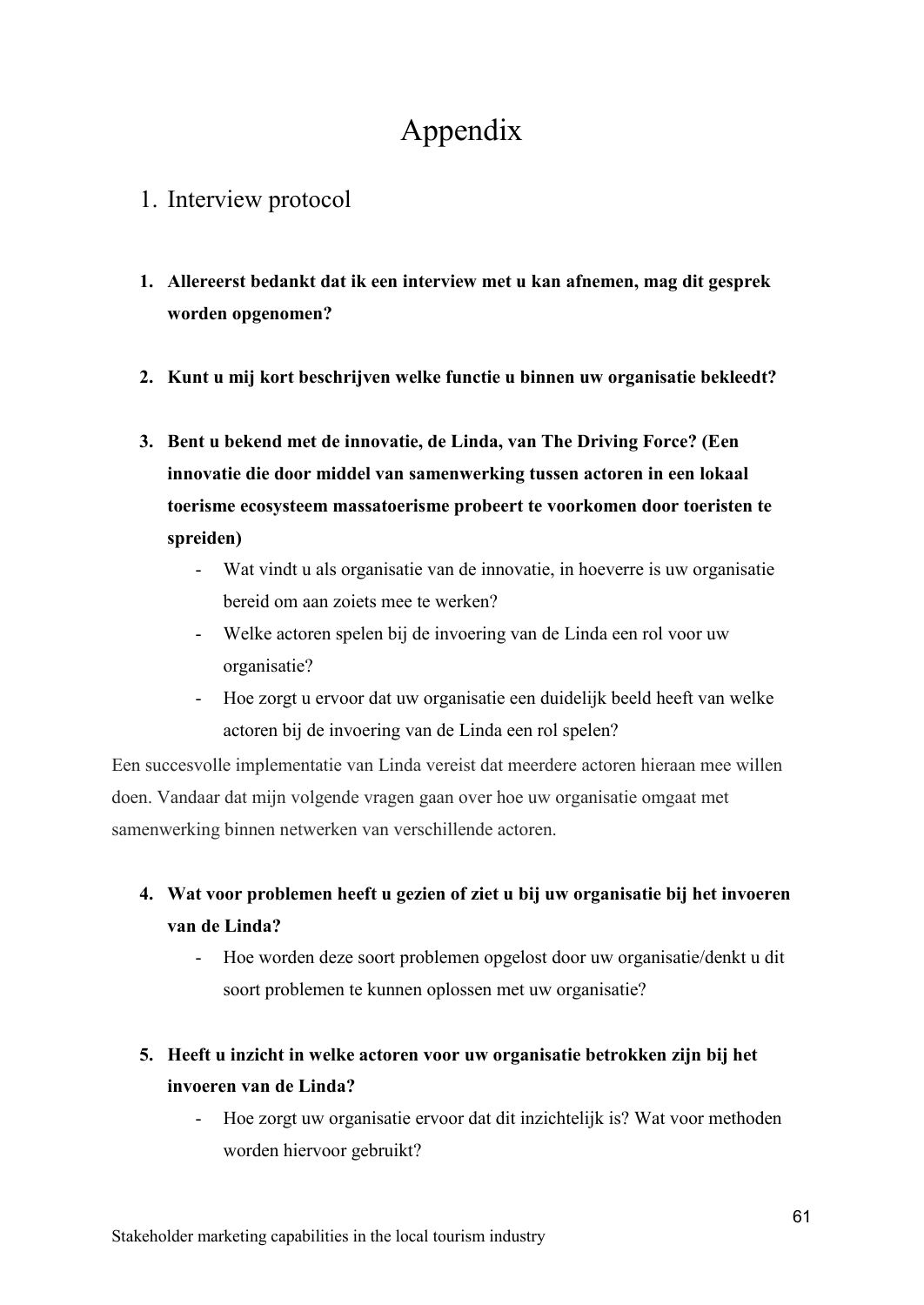- Wat voor problemen komt u tegen bij puur het identificeren van de actoren die van belang zijn voor de invoering van de Linda en hoe worden deze opgelost door de organisatie? (Bv. moeilijk te bepalen wie nou van belang is, constante verandering, überhaupt geen zicht op anderen)
- Hoe wordt er binnen de organisatie voor gezorgd of zou u ervoor zorgen dat werknemers over de kennis beschikken die nodig is om te kunnen bepalen welke andere actoren van belang zijn bij de implementatie van de Linda?
- Hoe wordt er binnen de organisatie voor gezorgd of zou u ervoor zorgen dat werknemers over de vaardigheden beschikken die nodig is om te kunnen bepalen welke andere actoren van belang zijn bij de implementatie van de Linda?
- Hoe wordt ervoor gezorgd dat deze kennis/vaardigheden niet verloren gaat in de organisatie? Zijn hier bepaalde systemen/structuren voor?
- Hoe wordt ervoor gezorgd dat deze kennis/vaardigheden wordt overgedragen op andere werknemers binnen de organisatie?
- Welke rol speelt het management in het identificeren van de andere actoren die een rol spelen bij de implementatie van de Linda?
- **6. Merkt u of voorziet u dat er bij de actoren die een rol spelen bij de invoering van de Linda spanning ontstaat/zal ontstaan omdat zij tegengestelde belangen hebben? Hoe probeert uw organisatie dit op te lossen?**
	- Wat voor spanningen voorziet uw organisatie tussen de externe actoren?
	- Hoe probeert uw organisatie deze spanningen in kaart te brengen?
	- Is uw organisatie erg gefocust op deze spanningen tussen actoren? Is dit ook een reden om negatief tegenover de Linda te staan?
	- Heeft de organisatie te maken gehad met vorige initiatieven om met andere actoren samen te werken en hoe is dit door uw organisatie aangepakt?
	- Hoe zorgt u ervoor of zou u ervoor zorgen dat uw werknemers de kennis hebben om met deze spanningen tussen andere actoren om kunnen gaan? Zorgt u ervoor dat werknemers in uw organisatie nieuwe kennis vergaren om met deze spanningen om te kunnen gaan?
	- Hoe zorgt u ervoor of zou u ervoor zorgen dat uw werknemers over de vaardigheden beschikken om met deze spanningen om te kunnen gaan?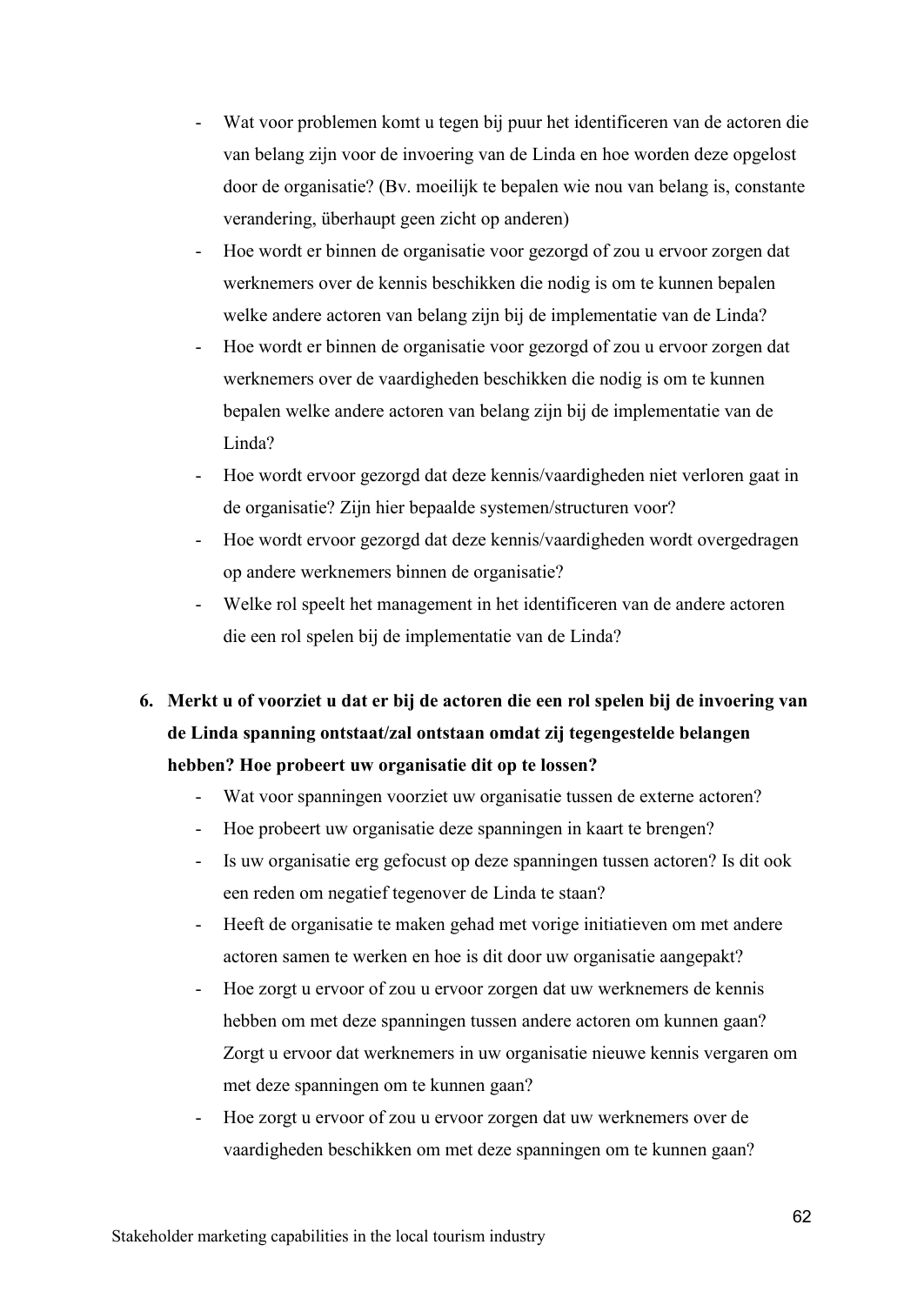- Hoe wordt ervoor gezorgd dat deze kennis/vaardigheden niet verloren gaat in de organisatie? Zijn hier bepaalde systemen/structuren voor?
- Hoe wordt ervoor gezorgd dat deze kennis/vaardigheden wordt overgedragen op andere werknemers binnen de organisatie?
- Welke rol speelt het management in het omgaan met deze tegengestelde belangen van andere actoren binnen het netwerk van actoren waarin de Linda zou komen?

### **7. Betrekt uw organisatie externe actoren bij de beslissing tot het invoeren van de Linda, zo ja hoe gebeurt dit?**

- Wat voor problemen ziet u hierbij voor uw organisatie?
- Hoe zorgt u ervoor of zou u ervoor zorgen dat uw werknemers over voldoende kennis beslissen om deze actoren te betrekken in de beslissing om de Linda te implementeren?
- Hoe zorgt u ervoor of zou u ervoor zorgen dat werknemers in uw organisatie over de skills/vaardigheden beschikken om externe actoren in de beslissing om de Linda al dan niet te implementeren mee te nemen?
- Hoe wordt ervoor gezorgd dat deze kennis/vaardigheden niet verloren gaat in de organisatie? Zijn hier bepaalde systemen/structuren voor?
- Hoe wordt ervoor gezorgd dat deze kennis/vaardigheden wordt overgedragen op andere werknemers binnen de organisatie?
- Welke rol speelt het management in het betrekken van andere actoren in een beslissing om de Linda al dan niet te implementeren?

### **8. Wat voor plaats neemt het samenwerken met andere actoren in binnen de organisatie?**

- Hoe wordt er gedacht over korte termijn resultaten ten opzichte van het vergaren van kennis voor de lange termijn en welke rol spelen netwerk innovaties hierin?
- In wat is uw organisatie volgens uzelf bovengemiddeld goed? (bv marketing, klantvriendelijkheid, efficiëntie van processen) (Leonard-Barton, 1992)
- Hoe kijkt de organisatie aan tegen kennis, wordt er meer waarde geacht aan diploma's of aan ervaring?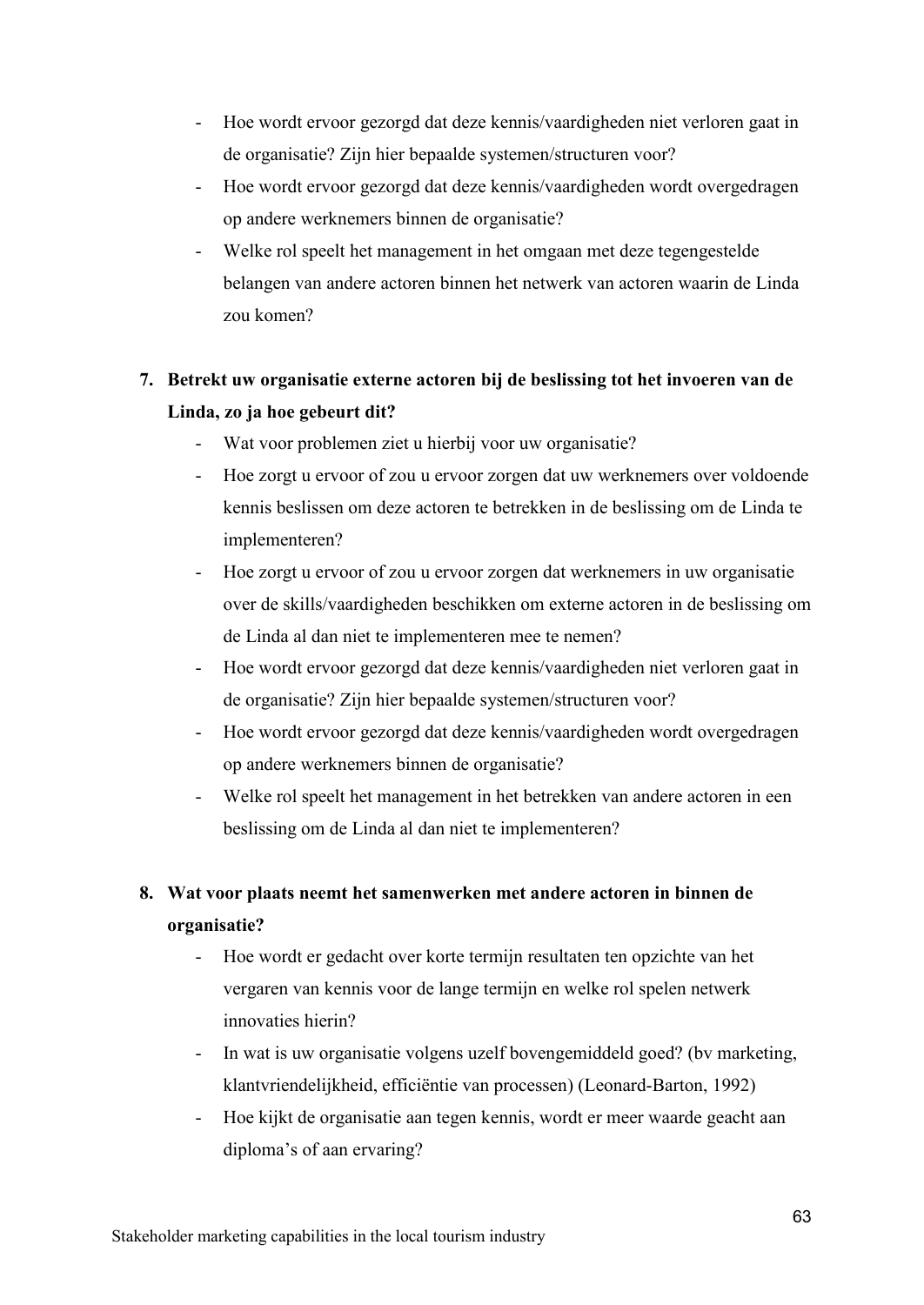- Waar ligt de nadruk binnen de organisatie? Op individuele ontwikkeling of op goed georganiseerde manager hiërarchieën?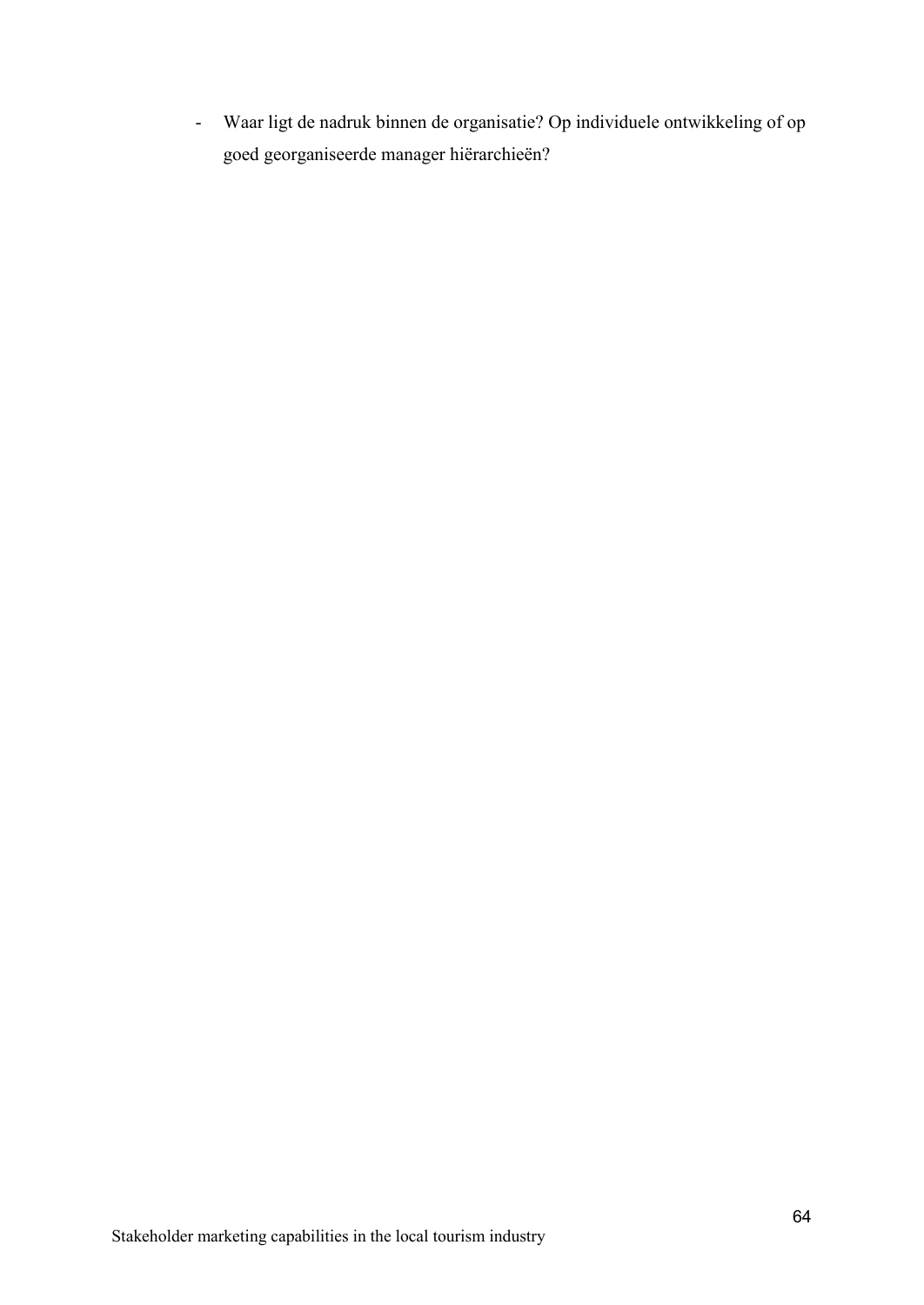# 2. Code book

| Aangesloten bij de app                        | Aangesloten bij Vinkeveen for You             |
|-----------------------------------------------|-----------------------------------------------|
| Aanpak reviews binnen de app                  | Aanpak richting potentiele partner            |
| Aanpassingsvermogen tegenover de              | Aantal bedrijven benaderd app                 |
| ondernemers voor unieke situaties             |                                               |
| Aantal partijen hoeven ook niet meer          | Achterliggende gedachte om andere partijen    |
| klanten                                       | inzichtelijk te krijgen                       |
| Achterliggende gedachte participatie          | Actief proberen ingang te vinden              |
| Texelmap                                      |                                               |
| Afhankelijkheid Texel van toerisme            | Afhankelijkheid van toerisme factor           |
| Afwachtende houding hoe app ontwikkelt        | Afwachtende houding hoe de app                |
|                                               | ontwikkelt                                    |
| Algemeen voorwaarden, geen contract           | Algemene spanning op het eiland               |
|                                               |                                               |
| Alle spanningen op een rijtje                 | Allereerst de grote gebieden benaderd         |
|                                               |                                               |
| Alles in het kader van ontwikkeling van de    | Als deze spanning nadeel oplevert dan         |
| organisatie                                   | andere focus                                  |
| Alternatief voor kleinere partijen            | Altijd besluit voor lange termijn             |
| Ambassadeurs aantrekken aan                   | Andere factoren die leiden tot drukte op      |
| gebruikerskant                                | Texel                                         |
| Andere initiatieven om Vinkeveen op de        | Andere partij die rol speelde bij introductie |
| kaart te zetten                               | app                                           |
| Andere partij die rol speelt bij invoering    | Andere partijen binnen Vinkeveen totaal       |
| Texelmap                                      | niet interessant                              |
| Andere partijen die een rol spelen bij        | Andere partijen die rol speelden bij          |
| introductie                                   | invoering Texelmap                            |
| Andere partijen duidelijk inzichtelijk binnen | Andere partijen fundamenteel voor             |
| Texel                                         | functioneren van organisatie                  |
| Andere partijen toch inzichtelijker door zo'n | Angst bij ondernemer, regelen drukte zelf     |
| project                                       |                                               |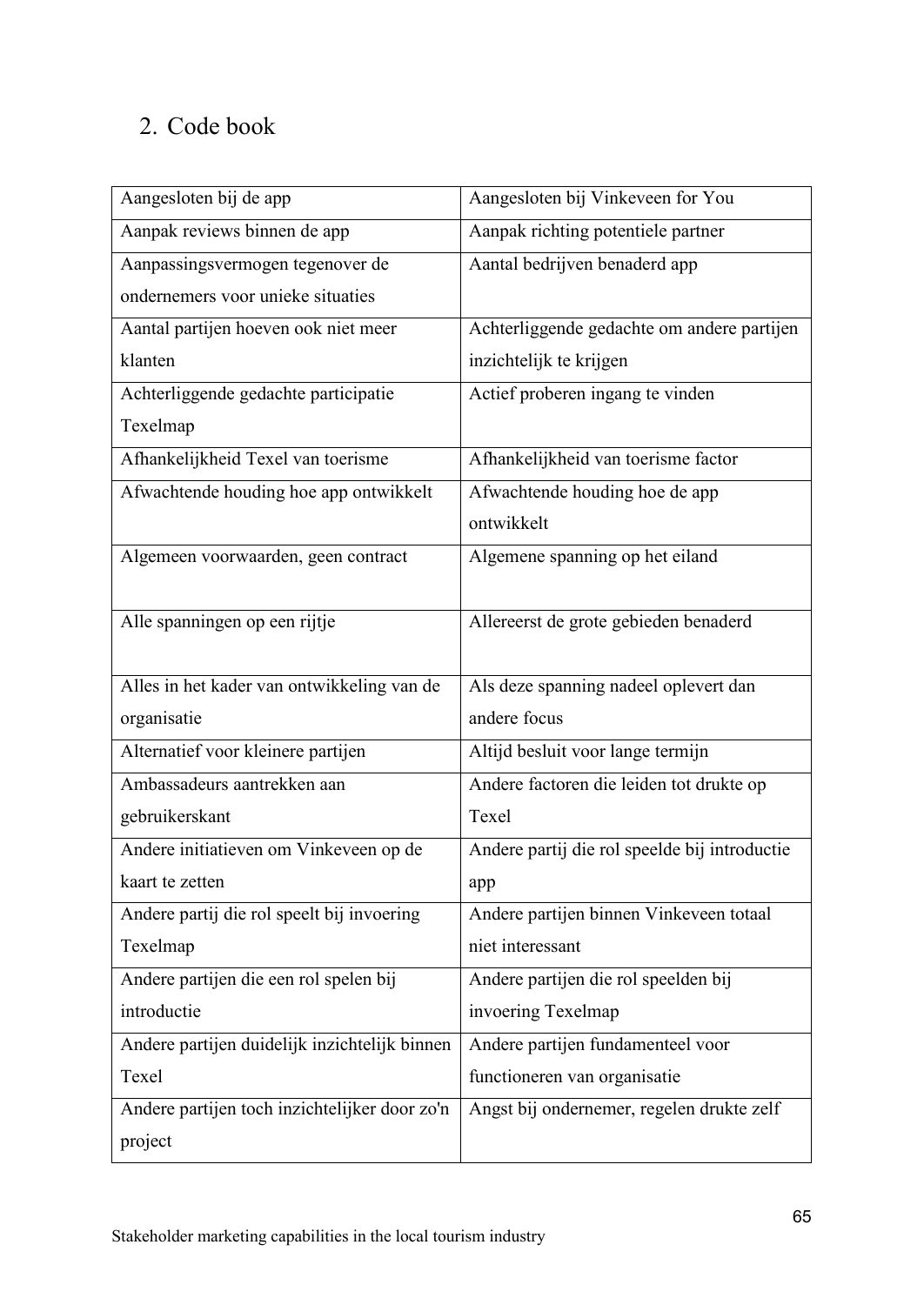| Angst voor concurrentie factor om het niet | Angst voor concurrentie is nog een spanning |
|--------------------------------------------|---------------------------------------------|
| te doen                                    |                                             |
| Angst voor langzame besluitvorming indien  | App juist prettig als het te druk wordt     |
| externe partijen worden betrokken bij      |                                             |
| beslissing                                 |                                             |
| App nog te erg in ontwikkeling             | App werkt nog niet optimaal                 |
| Argument potentiele gebruikers over        | Argumenten voor betrouwbaarhied             |
| kostenmodel                                |                                             |
| Baat het niet schaadt het niet constructie | Bang dat klanten wegblijven bij drukte      |
|                                            |                                             |
| Belang van samenwerking met andere         | Belang van toerisme wordt begrepen          |
| partijen                                   |                                             |
| Belang voor partner                        | Belangrijk om te snappen waarom mensen      |
|                                            | niet aansluiten                             |
| Belangrijke rol voor ervaring              | Benadering richting VVV Texel               |
| Bent onderdeel van een ecosysteem          | Beperkt bezig met andere partijen in het    |
|                                            | ecosysteem                                  |
| Besloten tot aansluiting vanuit coulance   | Besluit vooral door corona                  |
|                                            |                                             |
| Bestaande klanten bedienen en nieuwe       | Bestaande samenwerking met andere           |
| klanten werven                             | partijen                                    |
| Bestellingen via app                       | Bestuur brengt spanning in kaart            |
| Betere match met afhankelijke locaties met | Bezoeker mogelijkheden bieden op basis      |
| community                                  | van behoeften                               |
| Bezoekers one stop shop bieden             | Bij Texel binnengekomen door corona         |
|                                            |                                             |
| Bij Vinkeveen zelf initiator van platform  | Bijna 300 partijen benaderd voor deelname   |
|                                            |                                             |
| Bijvoorbeeld bootjesverhuur ziet het nut   | Binnen Texel samenwerking noodzakelijk      |
| minder                                     | om gebied te laten functioneren             |
| Binnen Vinkeveen iedereen bezig met eigen  | Botsing met eigen activiteiten              |
| ding                                       |                                             |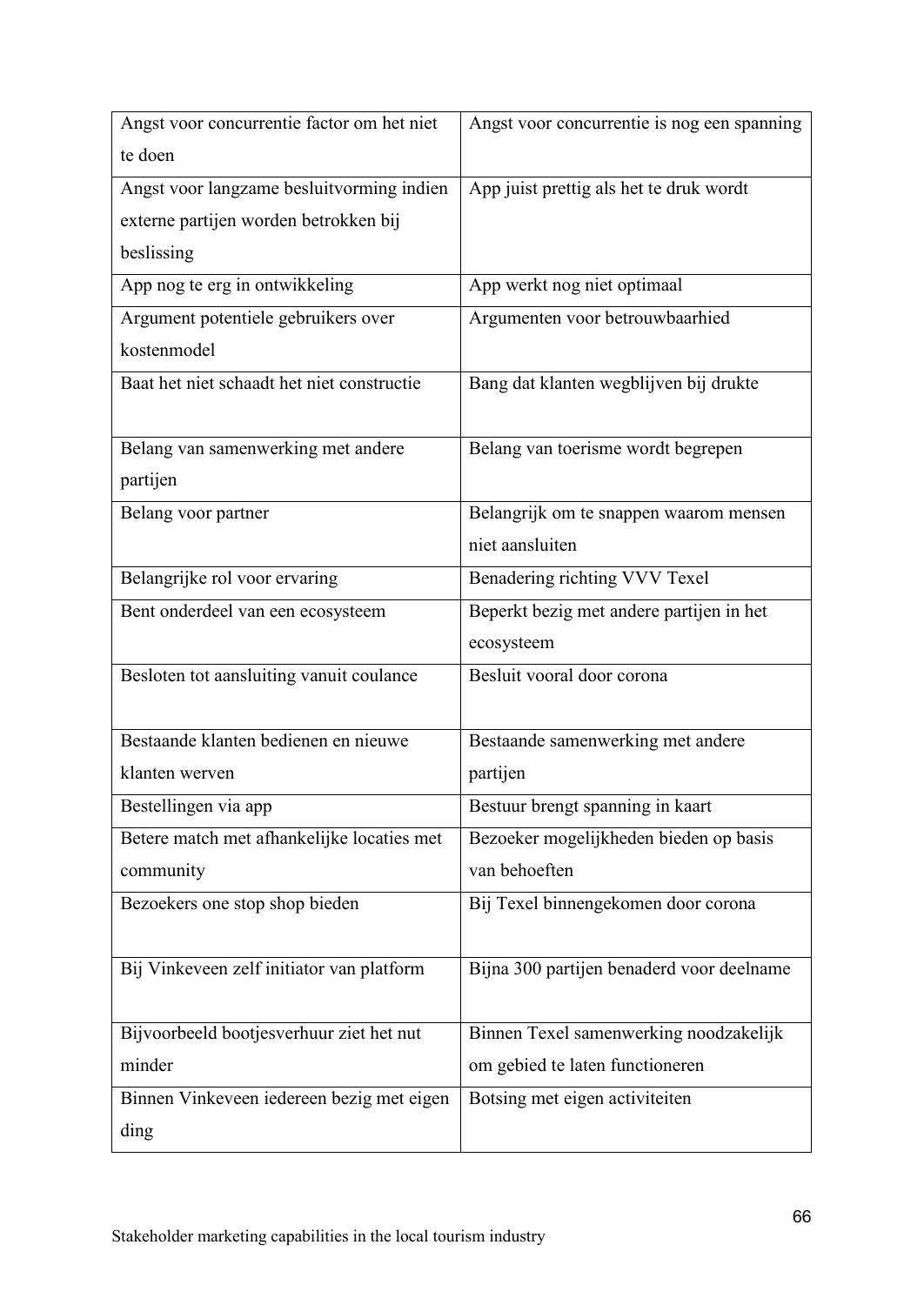| Codificatie van kennis normaal gesproken   | Combinatie van diploma's en ervaring         |
|--------------------------------------------|----------------------------------------------|
| Combinatie van kennis en ervaring          | Combinatie van lokale kennis met techniek    |
|                                            | van grotere partijen                         |
| Combinatie van redenen in een voorbeeld    | Communicatie via VVV naar partners           |
| Concrete actie ondernomen voor lange       | Conflict individueel belang met              |
| termijn visie                              | netwerkbelang                                |
| Conflict met al bestaand crm systeem       | Conservatieve samenleving, zullen anders     |
|                                            | tegen zo'n app kijken                        |
| Contact met andere partijen vanuit oogpunt | Contacten zoeken binnen dit ecosysteem       |
| van concurrentie                           |                                              |
| Continuiteit van de onderneming            | Corona laatste zetje in de rug               |
| Counterargument dat ondernemers al te      | Creeren kennis indien niet aanwezig          |
| vinden zijn                                |                                              |
| Criteria benaderen ondernemers voor app    | Criteria opgesteld voor geschiktheid locatie |
| Criteria voor geschiktheid                 | Criteria voor potentiele ambassadeur         |
| Criterium geschiktheid product             | De vele mogelijkheden is de kracht           |
| Delen kennis met betrekking tot de app     | Dialoog met gebruikers opstarten             |
| Dingen met elkaar doen                     | Directeur neemt eindverantwoordelijkheid     |
|                                            | maar geeft werknemers                        |
|                                            | verantwoordelijkheid                         |
| Doel achter strandondernemersvereniging    | Doelgroep organisatie gebruikt het           |
|                                            | waarschijnlijk niet                          |
| Doelgroep Texel                            | Doen mee uit coulance, ziet wel nut voor     |
|                                            | andere organisaties                          |
| Dominante positie van de grote partijen    | Druk van gemeente voor het spreiden met      |
|                                            | corona                                       |
| Duidelijke sturing vanuit management       | Eerdere benadering door bedrijven            |
|                                            |                                              |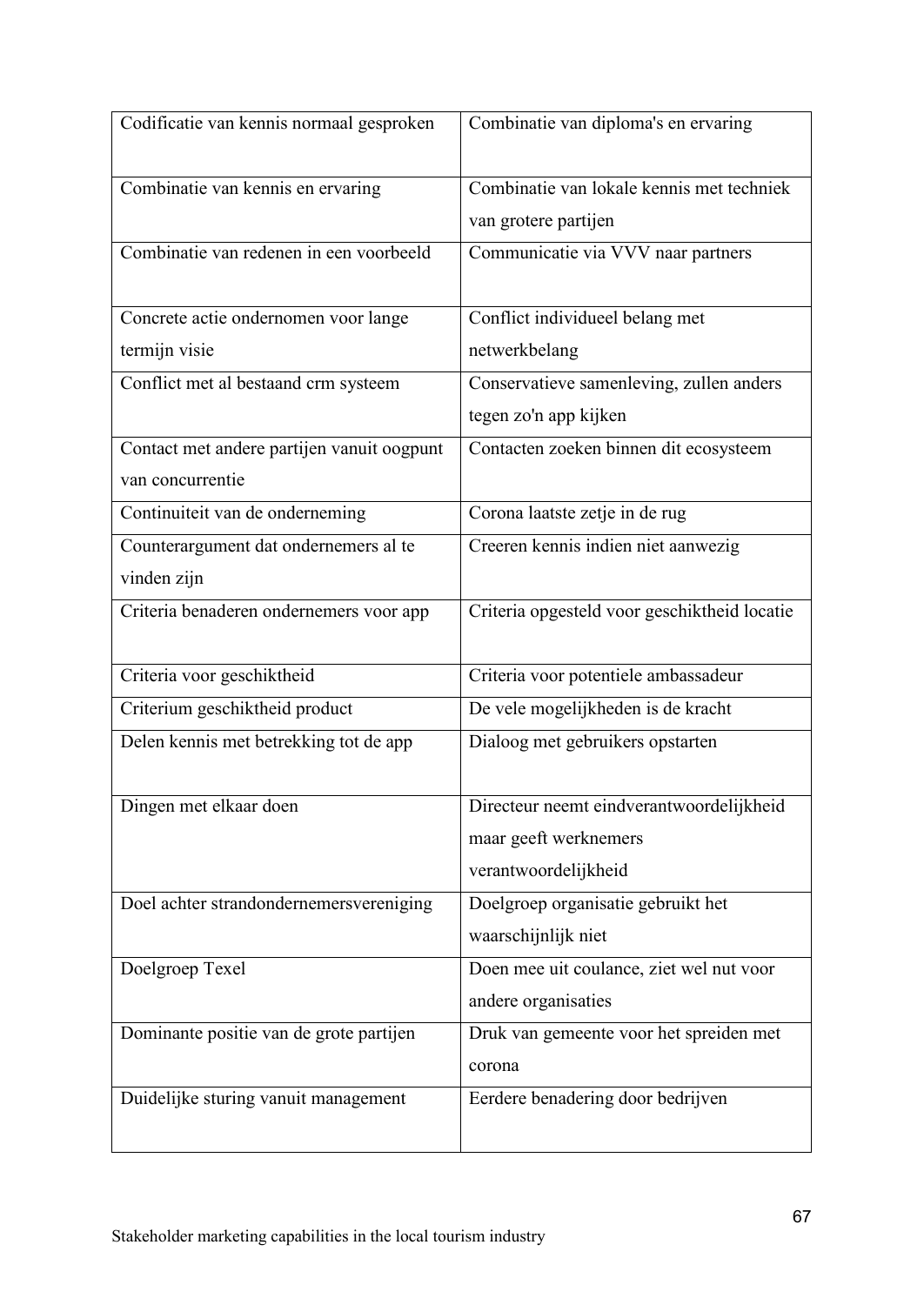| Eerst kijken wat potentiele partner nodig   | Eerste initiatief met samenwerking op deze  |
|---------------------------------------------|---------------------------------------------|
| heeft voor aanbod                           | schaal                                      |
| Eigen beslissing om mee te doen             | Eigen beslissing omm Texelmap te            |
|                                             | implementeren                               |
| Eigen boekingssysteem sluit niet aan        | Eigen initiatief regulatie klantenstroom    |
|                                             |                                             |
| Eigen initiatieven vanuit the driving force | Eigen rol bij spanning omtrent overtoerisme |
|                                             |                                             |
| Elke dinsdag uitbetaalt                     | Enthousiasme bij Duitse toerist Texel       |
|                                             |                                             |
| Ervaring op dit gebied                      | Expertise voor spreiden elders inzetten     |
|                                             |                                             |
| Externe partij die een rol speelde bij      | Externe partijen doorslaggevend om mee te   |
| introductie                                 | doen                                        |
| Extra functionaliteit voor VVV Texel        | Extra mensen ingezet om meer actoren te     |
|                                             | bereiken                                    |
| Factor tijd reden om niet mee te doen       | Factor tijd speelt een rol                  |
| Factor tijd speelt rol bij invoering app    | Financieel niet primaire reden, kan zinvol  |
|                                             | zijn voor Texel                             |
| Financieel plaatje voornaamste reden om     | Financiele compensatie nog een reden tot    |
| niet mee te doen                            | spanning                                    |
| Flexibel in betaling om partners te werven  | Flexibel in mogelijkheden richting partners |
|                                             |                                             |
| Flexibiliteit in kostenmodel, aanpassen aan | Focus meer verplaatst naar het geheel, alle |
| de ondernemer                               | partijen en stakeholders                    |
| Focus ontwikkelingen minder op toerisme     | Focus op lange termijn                      |
|                                             |                                             |
| Focus op stabiliteit                        | Focus van ontwikkelingen binnen omgeving    |
|                                             |                                             |
| Focus van the driving force                 | Focus vooral op het dorp                    |
| Functie binnen Ecomare                      | Functie binnen organisatie                  |
| Functieomschrijving                         | Gebruiksgemak bij gebruik app               |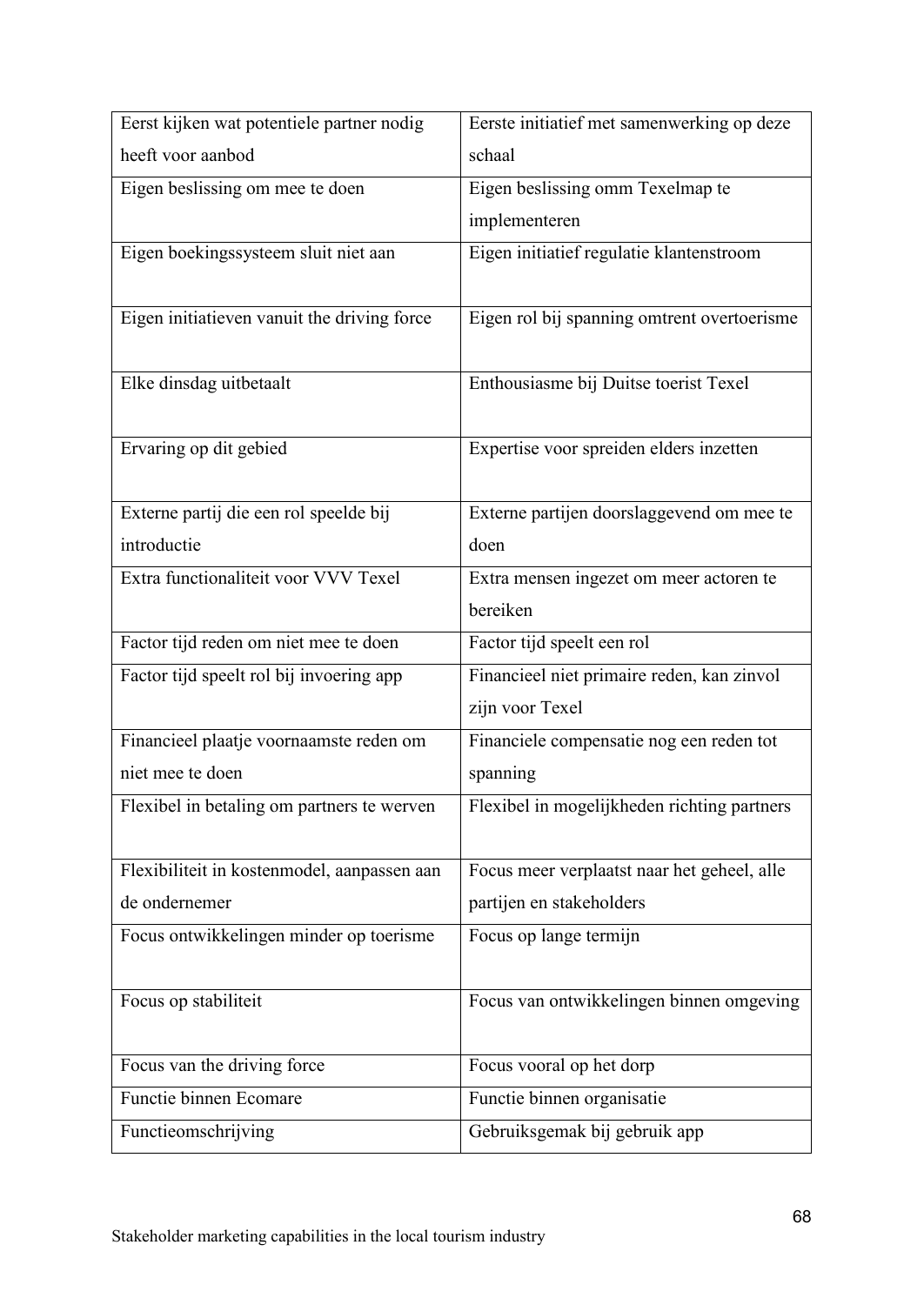| Geen andere partijen betrokken bij         | Geen andere partijen betrokken bij        |
|--------------------------------------------|-------------------------------------------|
| beslissing                                 | beslissing tot invoering                  |
| Geen andere partijen betrokken bij         | Geen andere partijen betrokken ivm        |
| introductie tot invoering app              | zelfstandigheid                           |
| Geen doorslaggevende beslissing andere     | Geen doorslaggevende stem, alleen overleg |
| partijen bij invoering Texelmap            |                                           |
| Geen eigen initiatief om hoger toerisme te | Geen externe partijen betrokken           |
| bewerkstelligen                            |                                           |
| Geen inzicht in andere partijen die rol    | Geen methoden om andere partijen          |
| spelen                                     | inzichtelijk te krijgen                   |
| Geen spanning ontstaan, juist              | Geen specifieke methoden om andere        |
| samenwerking                               | partijen in kaart te brengen              |
| Geen specifieke methoden om partijen       | Geen vast contract, meer een overeenkomst |
| inzichtelijk te krijgen                    |                                           |
| Geen vorige vergelijkbare initiatieven     | Geidentificeerd probleem boeken via VVV   |
|                                            |                                           |
| Gemeente dichter op toerisme bij Texel     | Gemeente Vinkeveen actiever bezig met     |
|                                            | samenwerking                              |
| Gemeente zowel bezig met individuele       | Generiek platform                         |
| onderneming als collectief                 |                                           |
| Gepositioneerd als lokaal initiatief       | Goed contact met bepaalde andere partijen |
|                                            | belangrijk                                |
| Goede begeleiding vanuit the driving force | Goede trainingen, gastvrijheid            |
|                                            |                                           |
| Graag in eigen hand houden                 | Graag in eigen hand houden wanneer open   |
|                                            |                                           |
| Grootste uitdaging VVV de inwoners         | Grote bookingsites niet geinteresseerd in |
|                                            | andere belangen                           |
| Grotere afhankelijkheid van toerisme       | Haast maken om op te starten              |
| Hoe actief VVV is ook factor               | Hoe iemand te begeleiden om weerstanden   |
|                                            | weg te nemen                              |
| Hoog niveau trainingen                     | Horeca dichtbij jouw concept nauw in de   |
|                                            | gaten houden, concurrentie                |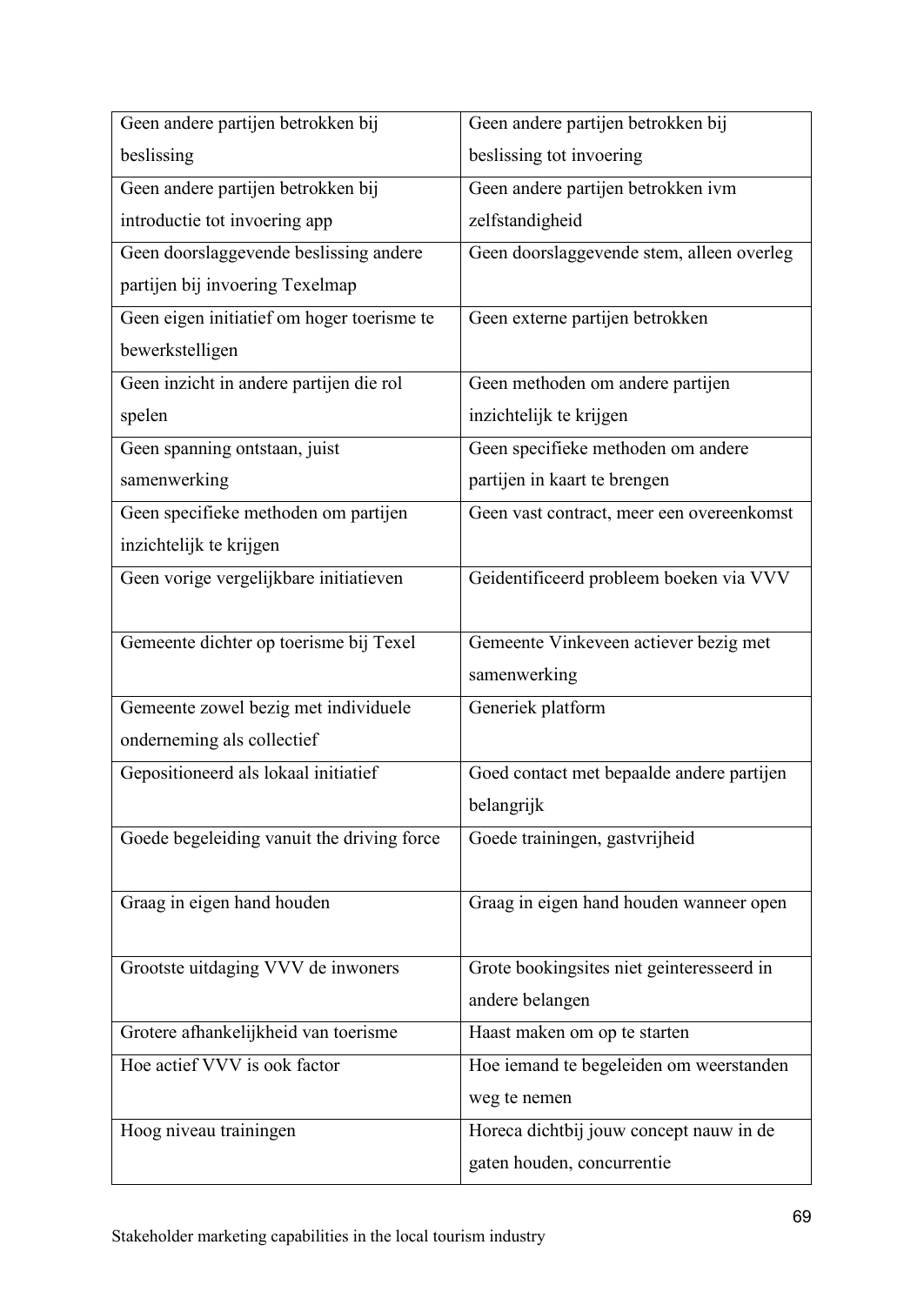| Huidige samenwerking werkt niet voor het   | Identificatie Texel als relevant ecosysteem |
|--------------------------------------------|---------------------------------------------|
| hele ecosysteem                            |                                             |
| Identificeerde drukke periodes, rol VVV om | Iedereen moet zich kunnen profileren op     |
| dit terug te dringen                       | platform                                    |
| Imago dat the Driving Force wenst          | In eerste instantie welwillend tegenover    |
|                                            | aansluiting                                 |
| Incidentiele samenwerkingen met andere     | Indien spanning verandert wel actieve       |
| partijen                                   | handelingen                                 |
| Indirect contact met bijeenkomsten en      | Indirect op de hoogte van ontwikkelingen    |
| overkoepelende organen                     |                                             |
| Individuele ontwikkeling                   | Individuele ontwikkeling basis organisatie  |
|                                            |                                             |
| Individuele ontwikkeling heel belangrijk   | Informatie delen met andere partijen        |
|                                            | belangrijk                                  |
| Informatie verschaffen aan toeristen       | Initiatief om meer toeristen naar de        |
|                                            | organisatie te krijgen                      |
| Innovatie zinloos zonder marketing         | Innovatief karakter van de onderneming      |
|                                            |                                             |
| Innovatieve karakter innovatie is een      | Input partners bij onderdeel app            |
| spanning                                   |                                             |
| Intensief bezig met de omgeving en         | Introductie app besluit vanuit de korte     |
| ontwikkelingen hierin                      | termijn visie                               |
| Introductie app echt vanuit korte termijn  | Introductie app vanuit lange termijn visie  |
|                                            |                                             |
| Inzichtelijk wie de andere partijen zijn   | Juiste communicatie richting partners       |
|                                            |                                             |
| Kan als partner zelf je profiel bijhouden  | Kennis over het algemeen belangrijker       |
|                                            |                                             |
| Kennis over omgeving wordt gedeeld, niet   | Kennis over spanning niet vastgelegd        |
| gecodificeerd                              |                                             |
| Kennisoverdracht binnen organisatie        | Kijken wat werkt voor de ondernemer         |
|                                            |                                             |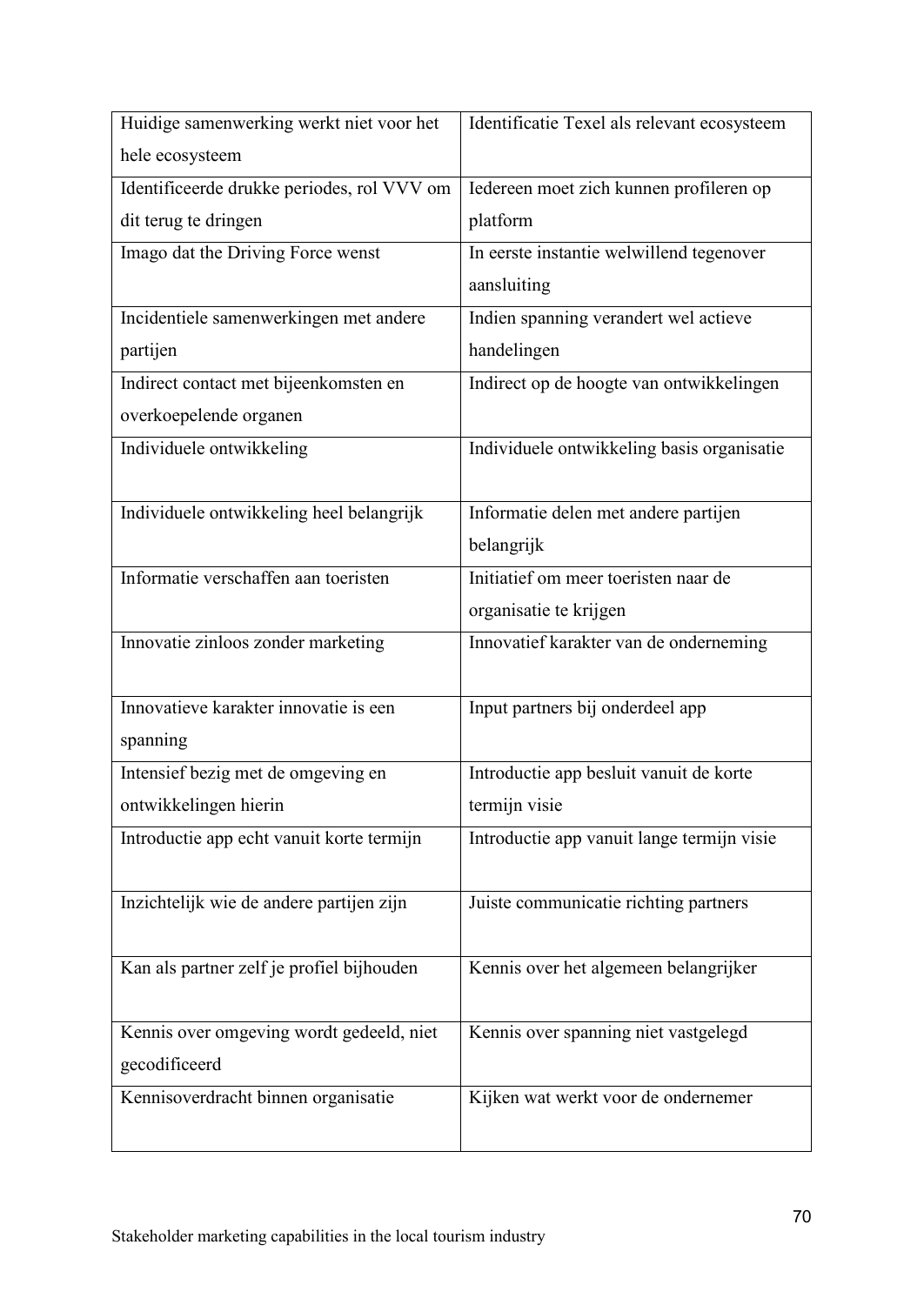| Klachten over werking van de app           | Korte lijntjes met the driving force voelen |
|--------------------------------------------|---------------------------------------------|
|                                            | oke                                         |
| Korte termijn introductie kan leiden tot   | Korte trajecten van focus waar partner op   |
| lange termijn samenwerking                 | dat moment best mee geholpen is             |
| Kosten extra overweging                    | Kosten gebruiker                            |
| Kosten om ondersteunen, moet voor beide    | Kostenmodel deelname aan app                |
| partijen leuk zijn                         |                                             |
| Kostenmodel obstakel                       | Kostenmodel van de app                      |
| Krachtige VVV op Texel                     | Kritiek op de app                           |
| Laatste actor inwoners, maar vooral        | Lange termijn focus met voorbeeld           |
| ondernemers                                |                                             |
| Lange termijn focus, beleving toeristen    | Lange termijn vise                          |
|                                            |                                             |
| Lange termijn visie                        | Lange termijn voordeel behalen              |
| Latere aansluitingen bij de app            | Leeftijd ook heel belangrijk                |
| Legitimiteit creeren door covid            | Leren belangrijk binnen organisatie         |
| functionaliteiten                          |                                             |
| Limiet aan toerisme op Texel               | Link Texelmap met deze spanning             |
| Lokaal initiatief                          | Lokale initiatief wordt gewaardeerd         |
| Lokale kennis is het onderscheidende       | Lokale samenwerkingen met andere partijen   |
| karakter                                   | in dorp                                     |
| Maandelijkse opzegtermijn                  | Maandelijkse vergadering met deze partijen  |
|                                            |                                             |
| Machtige VVV te vriend houden              | Manier om andere partijen in ecosysteem     |
|                                            | inzichtelijk te krijgen                     |
| Manier om andere partijen inzichtelijk te  | Meedenken aan functionaliteiten voor        |
| krijgen                                    | partner                                     |
| Meedenken aan nieuwe functionaliteiten     | Meedenken functionaliteiten voor            |
| voor partner                               | ondernemer                                  |
| Meer adviserende rol voor externe partijen | Meer focus op kwaliteit dan google adwords  |
|                                            |                                             |
| Meer samenwerking op Texel                 | Meer toeristen richting Vinkeveen           |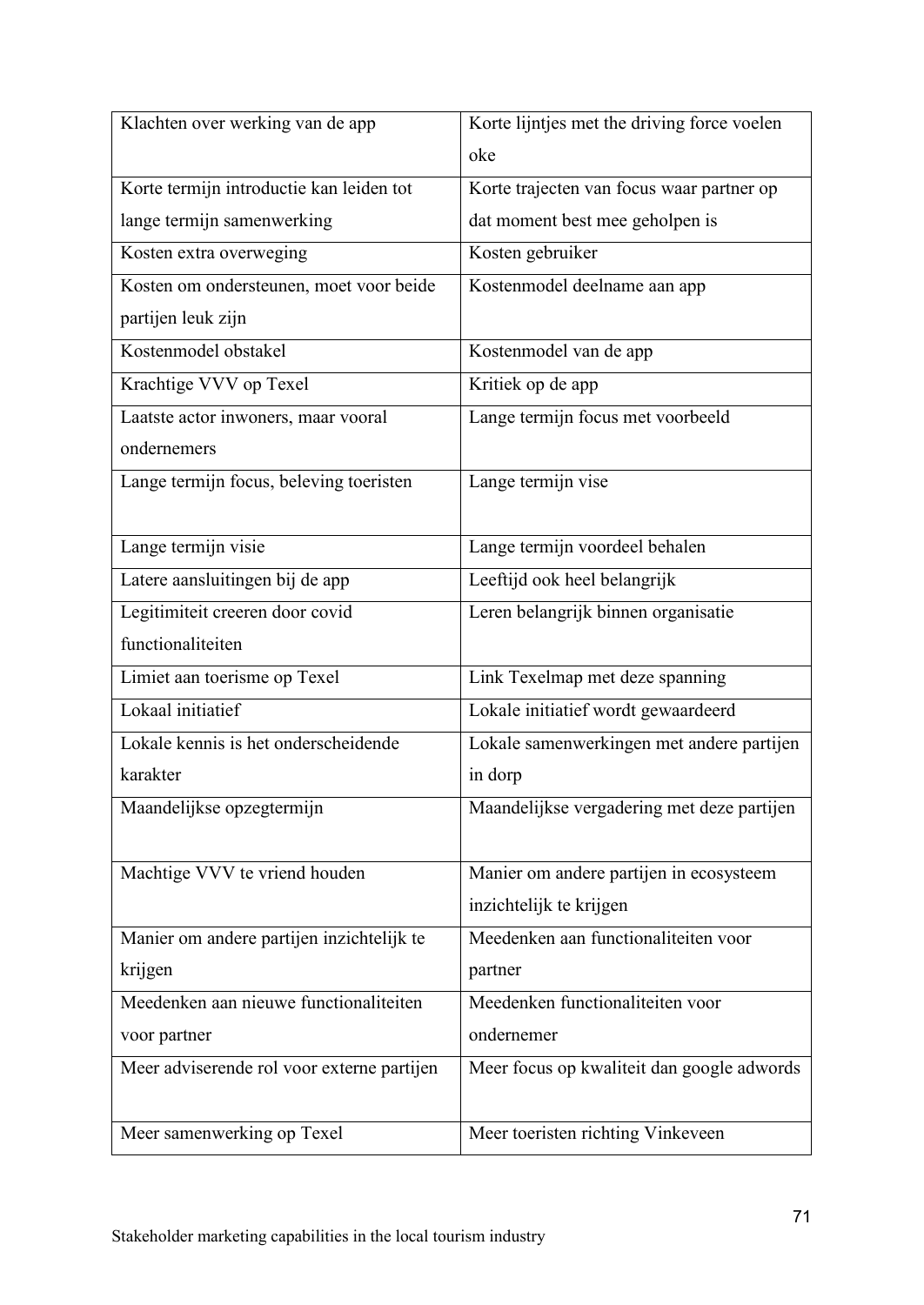| Mensen bewust maken van lokale omgeving   | Minder contact met partijen buiten de     |
|-------------------------------------------|-------------------------------------------|
|                                           | branche                                   |
| Misschien benaderd maar geen actie        | Mist begeleiding vanuit the driving force |
| ondernomen                                |                                           |
| Moeite om VVV mee te krijgen              | MT vangt hooguit soms iets op             |
| Na aansluiting pas gekeken wie onderdeel  | Nadruk op individuele ontwikkeling        |
| zijn                                      |                                           |
| Nauwe samenwerking met                    | Negatief tegenover app, al bestaand       |
| onderzoeksinstituut                       | reserveringssysteem                       |
| Niet echt bezig met andere partijen       | Niet echt een focus op deze spanningen    |
|                                           |                                           |
| Niet echt onderzoek naar andere partijen, | Niet enkel gefocust op Vinkeveen          |
| meer op gevoel                            |                                           |
| Niet te commercieel overbrengen           | Nieuwe functionaliteit app                |
| No cure no pay                            | Nog een voordeel van gebruik app          |
| Nog niemand tegengekomen die de app       | Nog niet aangesloten want zijn nog niet   |
| kent                                      | open                                      |
| Nog niet zo nodig voor de crisis          | Noodzaak van veel partijen aansluiten     |
|                                           |                                           |
| Normaal gesproken van tevoren overleg met | Normaal meer overleg, met corona meer     |
| partijen                                  | urgentie dus minder overleg               |
| Nut ambassadeurs van app                  | Of the driving force iets moet veranderen |
|                                           |                                           |
| Onbenut potentieel, ieder doet eigen ding | Onderdeel uitgemaakt van vorig initiatief |
|                                           |                                           |
| Ondernemers die traditioneel in de        | Ondernemers en musea vaak alleen met      |
| wedstrijd zitten                          | zichzelf bezig                            |
| Ondernemers kunnen meer aan bezoekers     | Ondernemers op Texel hebben het al druk   |
| verdienen door samen te werken            | genoeg                                    |
| Ondernemers zien het niet of hebben geen  | Ondernemersvereniging Vinkeveen vrij      |
| zin                                       | passief                                   |
| Ondernemingsvereniging aanwezig           | Onderscheidende element the driving force |
| Vinkeveen                                 |                                           |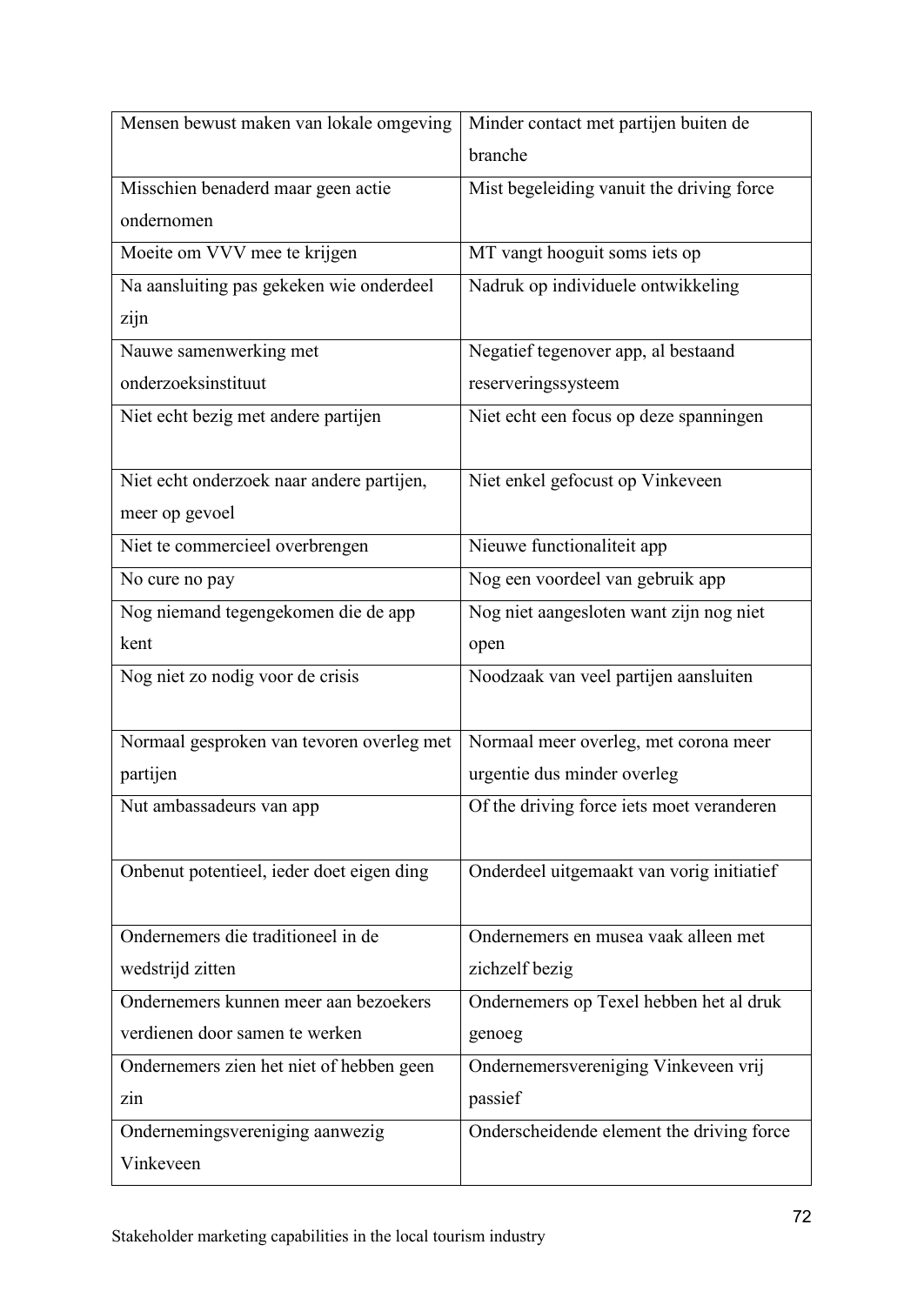| Onderscheidende elementen organisatie     | Ontbrak the driving force aan professionele |
|-------------------------------------------|---------------------------------------------|
|                                           | uitstraling                                 |
| Ontdekte unieke cultuur binnen Texel      | Ontwikkelingen en trends worden verspreid   |
|                                           | binnen organisatie                          |
| Ontwikkelingen in branche doorvoeren in   | Ontwikkelingen in de branche                |
| eigen beleid                              |                                             |
| Ontwikkelingen in lokaal toerisme via via | Ontwikkelingen op de korte termijn          |
| opgevangen                                |                                             |
| Onvrede bij gebruikers app                | Ook geen adviserende rol voor andere        |
|                                           | partijen                                    |
| Ook geen externe partijen betrokken voor  | Ook keuze personeel voor lange termijn      |
| overleg                                   |                                             |
| Ook over de werking van de app heb ik ve  | Ook zonder achterliggende reden wel         |
|                                           | meegedaan                                   |
| Op Texel het wij gevoel                   | Op Texel mensen wel gewend om samen te      |
|                                           | werken                                      |
| Op Texel VVV meer initiator               | Op zoek naar ambassadeurs voor de app       |
|                                           |                                             |
| Organisatie VVV, iedereen grip op         | Organisatiestructuur                        |
| Overdragen kennis over Texelmap           | Overdragen kennis over Texelmap binnen      |
|                                           | organisatie                                 |
| Overdragen van kennis binnen de           | Overleg met andere partijen over app        |
| organisatie                               |                                             |
| Overleg met andere partijen voor          | Overstap met doel het beter sturen          |
| participatie Texelmap                     |                                             |
| Pakken coordinerende rol, samenwerking    | Participant Texelmap                        |
| met lokale ondernemersvereniging          |                                             |
| Partijen bang dat het commerciele app     | Partijen bang dat het snel te druk wordt    |
| wordt, bijverdienste VVV                  |                                             |
| Partijen doen ook niet mee uit principe   | Partijen moeten het elkaar ook gunnen       |
|                                           |                                             |
| Partijen nodig die ervoor open staan      | Partijen waarbij het te druk is vinden dat  |
|                                           | prima want populair                         |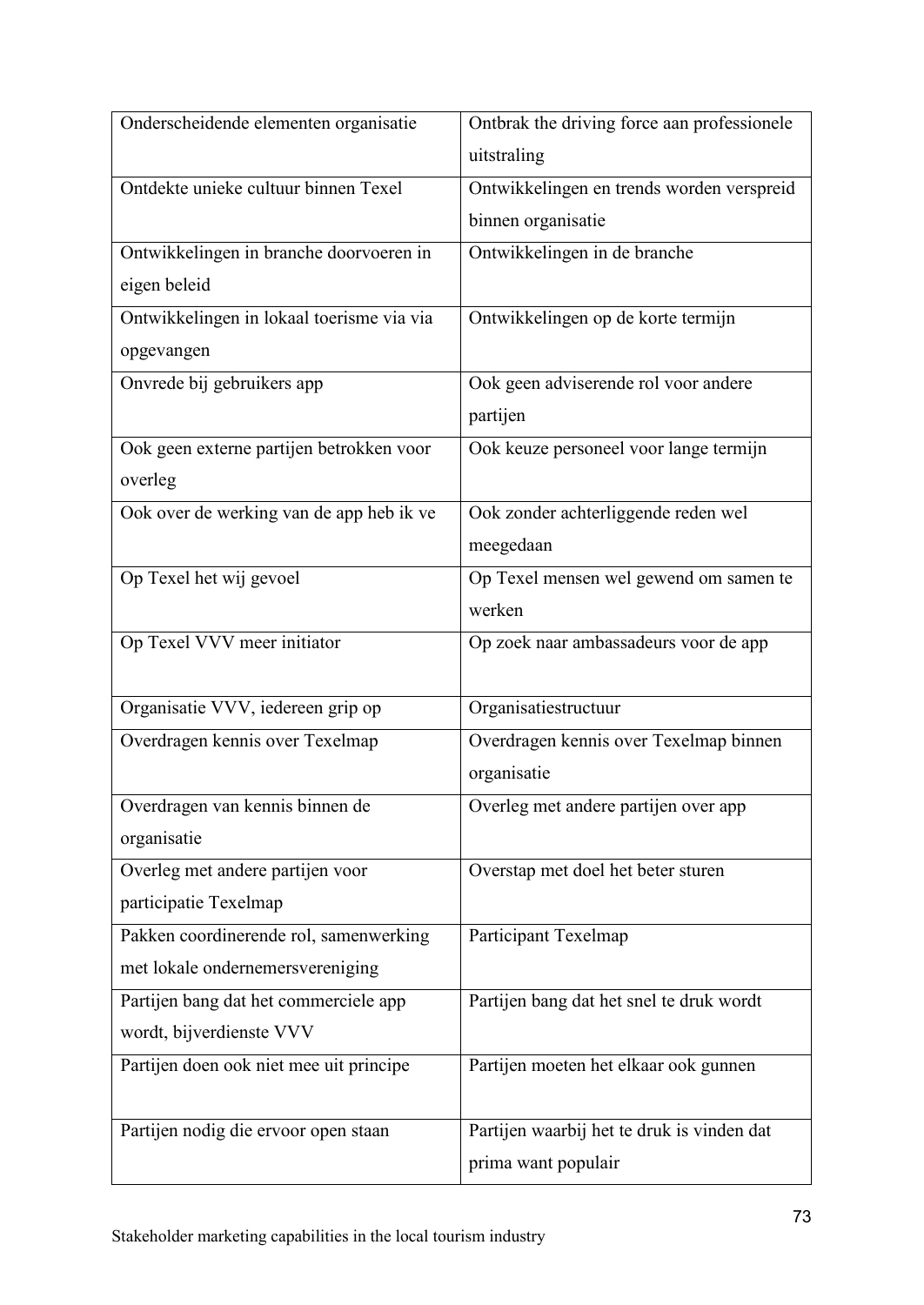| Partijen waarmee wordt samengewerkt          | Partijen zelf gevraagd wat alternatief zou   |
|----------------------------------------------|----------------------------------------------|
|                                              | zijn                                         |
| Partner begrijpt dat het voor beide partijen | Partner maakt account aan voor vastleggen    |
| interessant moet zijn                        | gegevens                                     |
| Partner terughoudend in actief benaderen     | Partner vindt dat het voor beide partijen    |
| mensen                                       | interessant moet zijn                        |
| Partner wil nergens aan vastzitten           | Partner wilt niet ergens aan vastzitten      |
|                                              |                                              |
| Personeel belangrijkste asset                | Personeel heel positief                      |
| Personeel stimuleren                         | Persoonlijke betrokkenheid                   |
| Platform biedt kansen tot uitwisseling met   | Platform is flexibel                         |
| andere ecosystemen                           |                                              |
| Platform om mensen samen te brengen          | Plekken benaderen met minder toeristen       |
|                                              |                                              |
| Positief over innovatie om drukte te         | Potentiele reden partner om toch niet mee te |
| monitoren                                    | doen                                         |
| Prettige ervaring bieden voor herhaalbezoek  | Preventie spanningen binnen normale          |
|                                              | situatie                                     |
| Primair verantwoordelijkheid identificeren   | Prioriteit voor opdoen van ervaring          |
| omgeving bij eigenaar, secundair bij MT      |                                              |
|                                              |                                              |
| Proberen partners actiever te krijgen        | Probleem bij implementatie, nog in           |
|                                              | ontwikkeling                                 |
| Problemen functionaliteit app                | Problemen gebruiksvriendelijkheid app        |
|                                              |                                              |
| Problemen Vinkeveen for You                  | Proces is efficienter                        |
| Professionaliteit the driving force van      | Promotie app richting toeristen              |
| belang                                       |                                              |
| Promotie richting toeristen door VVV         | Recent ook reden dat corona minder wordt     |
|                                              |                                              |
| Recentelijk onderdeel geweest van een        | Reden niet deelnemen aan app                 |
| groot project                                |                                              |
| Reden om mee te doen aan de app              | Reden om niet aan app mee te doen            |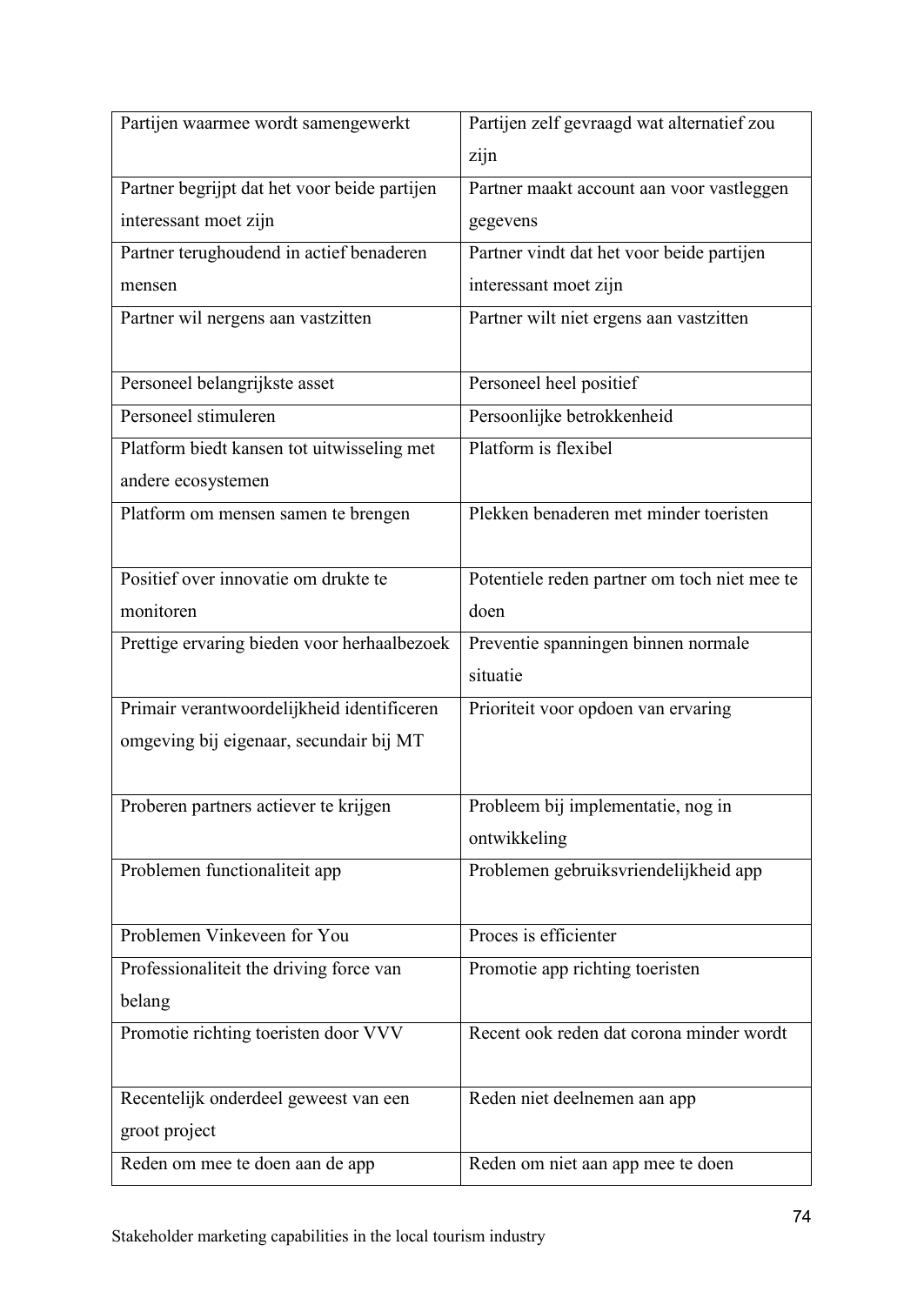| Reden om niet deel te nemen aan app         | Reden van terughoudendheid bij partijen    |
|---------------------------------------------|--------------------------------------------|
| Reden waarom het zo belangrijk is partijen  | Representatieve vertegenwoordiging van     |
| inzichtelijk te krijgen                     | ecosysteem noodzakelijk                    |
| Rol onderliggende innovatieve karakter      | Rol onomstreden positie van de VVV         |
|                                             |                                            |
| Rol organisatie om brugfunctie te vervullen | Rol van Texelmap in de lange termijn visie |
| bij deze spanning                           |                                            |
| Rol VVV Texel voor de Driving Force         | Rol VVV Texel voor the Driving Force       |
|                                             |                                            |
| Samengewerkt met andere partij die snel     | Samenwerken met andere partijen neemt      |
| kon schakelen                               | centrale rol in                            |
| Samenwerken met andere partijen niet heel   | Samenwerken met andere partijen op lange   |
| belangrijk, eerst eigen onderneming         | termijn zeer belangrijk                    |
| Samenwerken wel heel belangrijk             | Samenwerking belangrijk maar minder        |
|                                             | binnen Vinkeveen                           |
| Samenwerking binnen Texel om veerboot te    | Samenwerking met andere partijen op Texel  |
| regelen                                     |                                            |
| Samenwerking met andere partijen wel        | Samenwerking vroeger centraler dan nu      |
| belangrijk                                  |                                            |
| Samenwerkingen voornamelijk met andere      | Showcases opbouwen binnen Nederland        |
| duik partijen                               |                                            |
| Snelheid bij dergelijke beslissing van      | Snelheid voornaamste reden                 |
| belang                                      |                                            |
|                                             |                                            |
| Spanning individuele belangen en doelen     | Spanning omtrent wenselijkheid drukte      |
| kan leiden tot discussies                   |                                            |
| Spanning voorzien, niet belang toerist maar | Speciale rol VVV in invoering Texelmap     |
| geld                                        |                                            |
| Specialisme voor het inspelen op toerisme   | Specifieke methoden om dit in kaart te     |
|                                             | krijgen                                    |
| Strategie om individuele partner heel goed  | Strategische keuze toch vaak voor VVV      |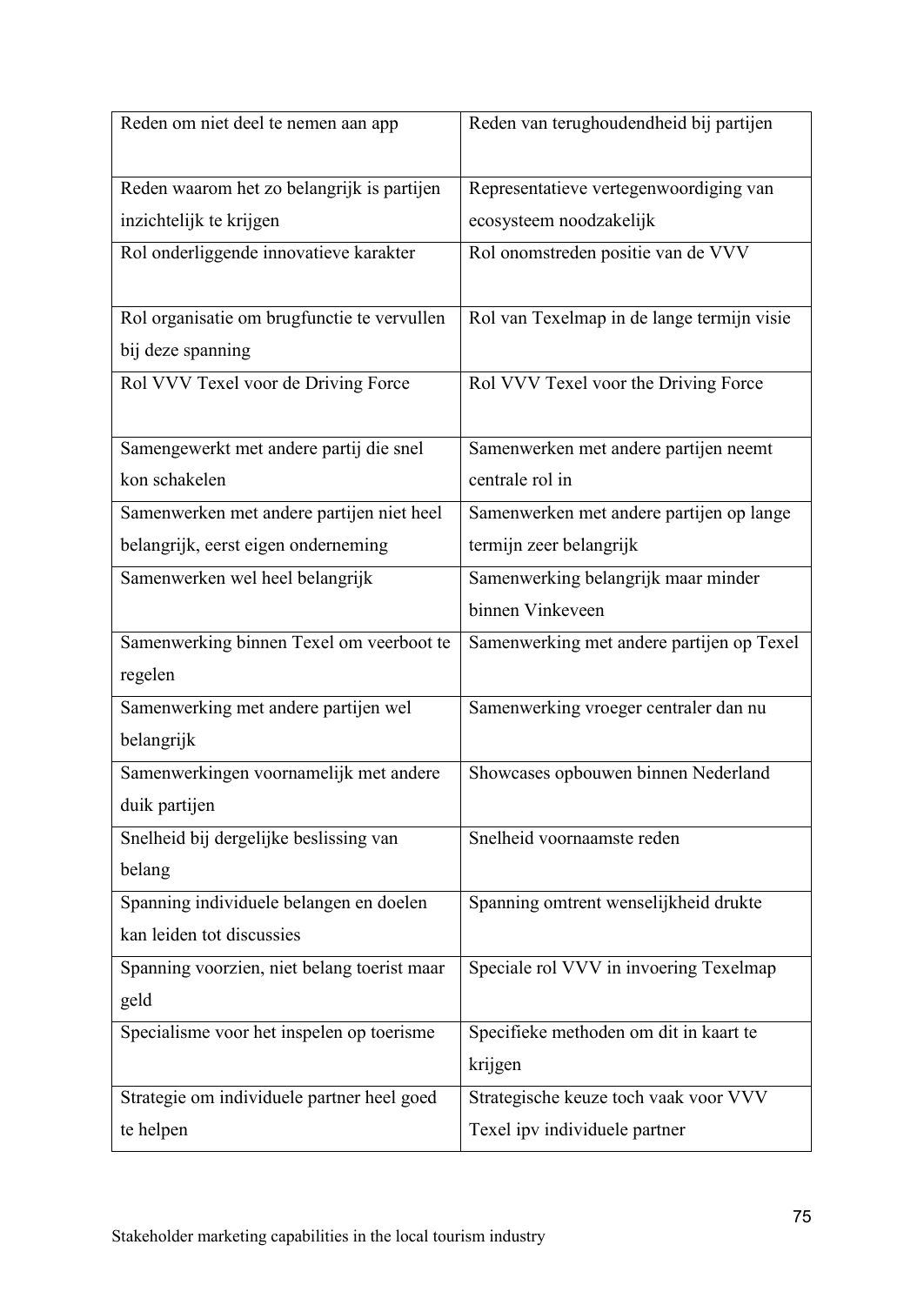| Texelmap relevanter krijgen                 | Texelmap sluit niet aan op bestaand        |
|---------------------------------------------|--------------------------------------------|
|                                             | boekingssysteem                            |
| The driving force vindt financiele deel wel | Toegangspunt voor alles wat er te doen is  |
| redelijk                                    |                                            |
| Toekomstige functionaliteit Texelmap        | Toerisme liever meer verspreid zien        |
| Ecomare                                     |                                            |
| Toerisme mag nog naar hoger niveau          | Totaal geen verantwoordelijkeheidsgevoel   |
|                                             | om zelf de app te promoten                 |
| Totaal geen verantwoordelijkheidsgevoel     | Totaal niet bezig met spanningen           |
| om zelf app te promoten                     |                                            |
| Traditionele horecabranche niet             | Twijfels over nut van app voor organisatie |
| vooruitstrevend voor samenwerking           |                                            |
| Uiteindelijk ongeveer 30 van de bijna 300   | Uiteindelijk ook internationaal            |
| aangesloten                                 |                                            |
| Unieke aanpak voor dit project              | Unieke locatie organisatie                 |
| Unieke rol VVV bij toerisme op Texel        | Vaak aanwezig bij initiatieven gemeente    |
|                                             |                                            |
| Van tevoren al uitdagingen ontdekt          | Van tevoren inzichtelijk krijgen wie       |
|                                             | meedoen aan Texelmap                       |
| Vanaf het begin enthousiast over product    | Veel aangesloten partijen en gebruikers    |
|                                             | noodzakelijk                               |
| Veel contact met andere partijen            | Veel horeca zitten al vol, hebben het niet |
|                                             | nodig                                      |
| Veel locaties alleen bezig met eigen        | Veel ondernemers en gebruikers nodig       |
| onderneming                                 |                                            |
| Veel ondernemers hebben genoeg klanten      | Veel partijen hebben al veel dingen op dit |
|                                             | gebied                                     |
| Veel partijen hebben eigen website en/of    | Veel partijen leven in het nu              |
| app                                         |                                            |
| Veelvuldig overleg met externe partijen     | Vereisten voor een ecosysteem              |
|                                             |                                            |
| Vergadering met andere partijen in dezelfde | Verkoopmethode richting potentiele         |
| branche                                     | partners                                   |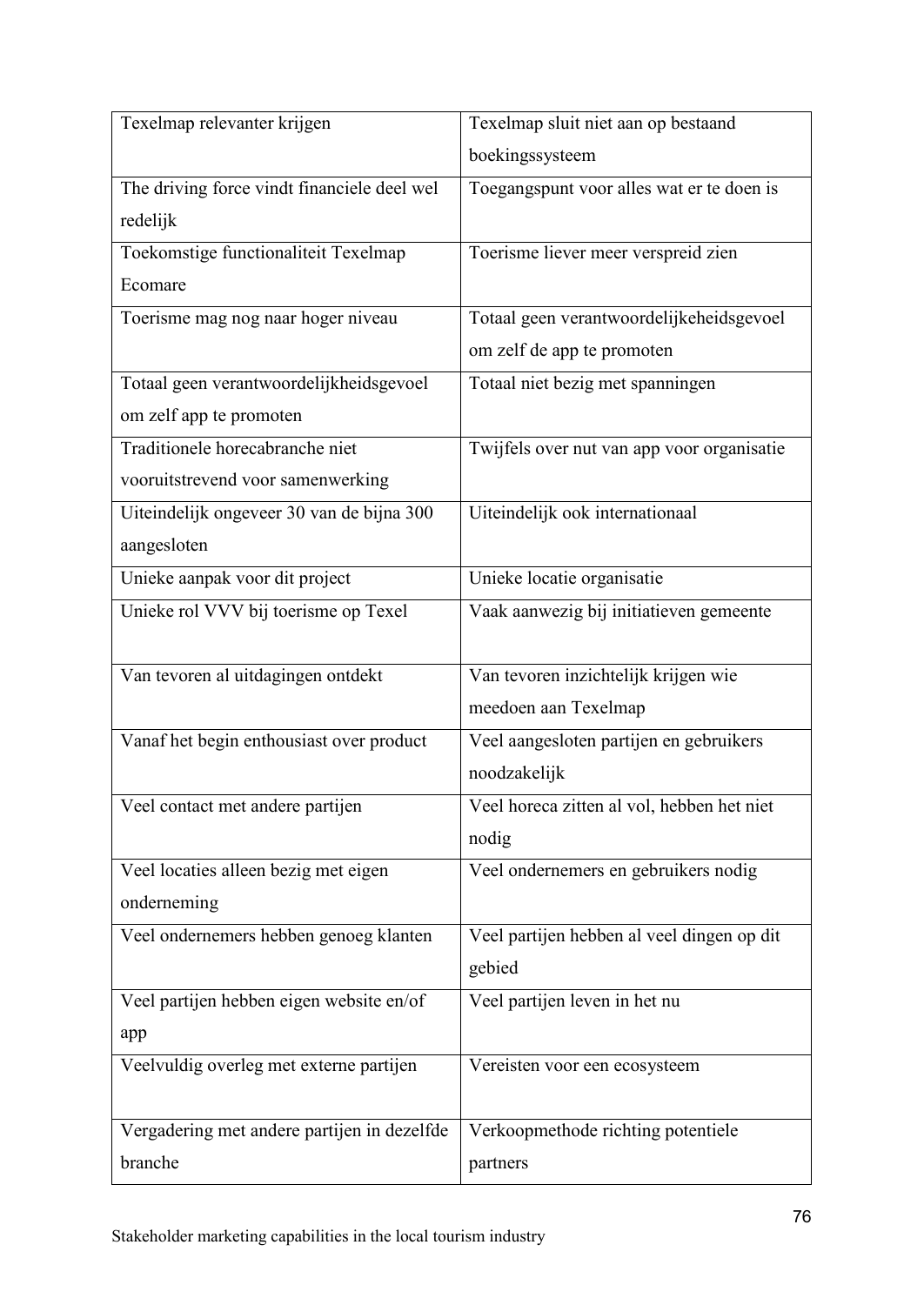| Verschil tussen branches                    | Verschil van inzicht met VVV               |
|---------------------------------------------|--------------------------------------------|
| Verschil van inzicht met VVV Texel          | Verwachte begeleiding vanuit de VVV        |
| Verwachting dat mensen niet primair het     | Vier kerntaken VVV Texel                   |
| geheel kunnen overzien                      |                                            |
| Vinkeveen beetje een proeftuin              | Vinkeveen geidentificeerd als soort        |
|                                             | proeftuin                                  |
| Vinkeveen kleinschalig                      | Vinkeveen werkt niet samen en is niet      |
|                                             | georganiseerd                              |
| Visie dat het ieder voor zich is            | Voelt als een pilot waar je voor betaalt   |
|                                             |                                            |
| Voor en nadelen van een grote tussenpartij  | Voor invoering contact gehad met andere    |
| als de VVV                                  | partijen                                   |
| Voorafgaand aan beslissing overleg met      | Vooral samenwerking met horecabranche      |
| partijen                                    | maar niet alleen                           |
| Voordeel lokaal initiatief ten opzichte van | Voornaamste reden niet aansluiten          |
| grotere partijen                            |                                            |
| Voornaamste redenen om niet aan te sluiten  | Voornamelijk mensen uit omgeving zelf      |
| Voornamelijk veel tijd en aandacht aan de   | Voorzien problemen bij het betrekken van   |
| ondernemers                                 | andere partijen in beslissing              |
| Voorziet eventueel concurrentie             | Voorziet geen spanning bij andere partijen |
| Vorig initiatief dat is gefaald             | Vorig initiatief met meer legitimiteit     |
| Vorig initiatief samenwerking met andere    | Vorig initiatief via facebook ivm corona   |
| actoren                                     |                                            |
| Vorige initiatieven bij partners            | Vorige vergelijkbare initiatieven          |
| Waarom keuze voor Vinkeveen                 | Wantrouwen richting VVV Texel              |
| Weerstand tegen de grotere organisaties     | Weinig gebruik ook een spanning            |
| Weinig partijen besloten om aan te sluiten  | Wel informatie ingewonnen voor beslissing  |
|                                             | tot niet invoeren app                      |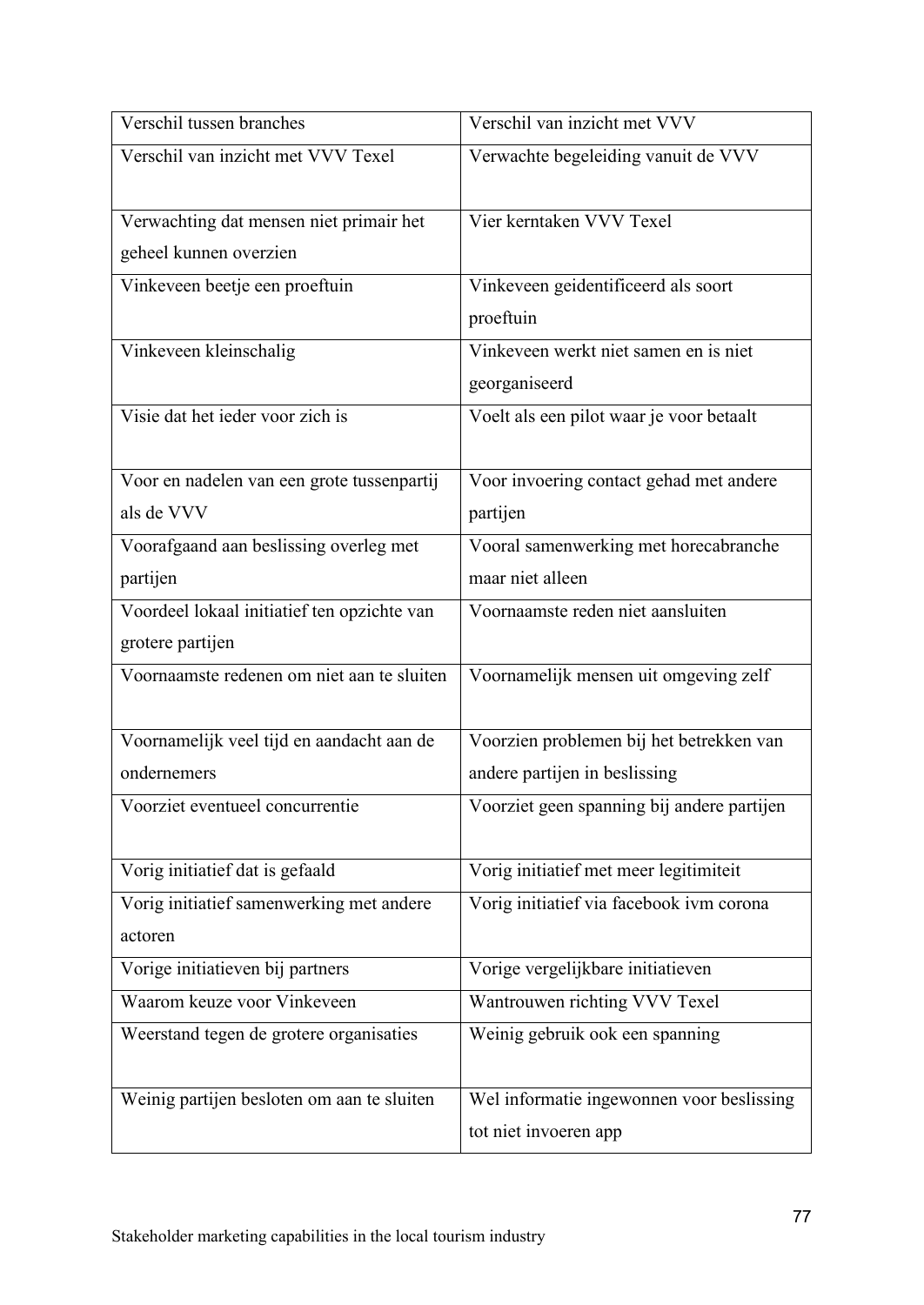| Wel overleg met andere partijen            | Wel overleg met andere partijen want          |
|--------------------------------------------|-----------------------------------------------|
| voorafgaand aan beslissing invoering       | potentiele bedreiging                         |
| Texelmap                                   |                                               |
| Wel overleg voor een dergelijke beslissing | Wel overleg voorafgaand aan beslissing        |
|                                            | invoeren Texelmap                             |
| Wellicht in nabije toekomst niet meer      | Werking spreiding binnen de app               |
| onderdeel                                  |                                               |
| Werknemers kennis laten vergaren door      | Werknemers niet voorbereid op deze            |
| ownership                                  | spanning                                      |
| Werknemers spelen geen rol in het          | Werknemers vergaren kennis om met             |
| identificeren van de omgeving              | spanningen om te gaan door empowerment        |
|                                            | en ownership                                  |
| Werkt niet voor organisatie want           | Werkvloer bezig met de dag, eigenaar met      |
| tussenpersoon                              | de toekomst                                   |
| Werkzaamheden binnen Ecomare               | Werkzaamheden organisatie                     |
| Werkzaamheden Scuba academie               | Wijze van benadering voor deelname app        |
|                                            |                                               |
| Wijze van benadering voor toetreding app   | Wijze van samenwerking                        |
|                                            |                                               |
| Wijze van samenwerking met andere          | Willen alternatieven aanbieden                |
| partijen                                   |                                               |
| Willen er echt voor de ondernemer zijn     | Willen geen concurrentie van andere           |
|                                            | horecagelegenheid                             |
| Willen geen vaste contracten               | Zelf geen actieve rol in het oplossen van dit |
|                                            | probleem                                      |
| Zelf niet bezig met andere partijen        | Zien potentie voor samenwerking               |
| Ziet geen problemen bij betrekken andere   | Ziet totaal geen nut om bijvoorbeeld          |
| partijen in beslissing                     | toeristen bij dergelijke beslissing te        |
|                                            | betrekken                                     |
| Ziet voor zichzelf geen concurrentie       | Ziet wel rol voor partijen die van wezenlijk  |
|                                            | belang zijn                                   |
| Zorgen over implementatie, wilt service    | Zorgen over wat er met data gebeurt           |
| leveren                                    |                                               |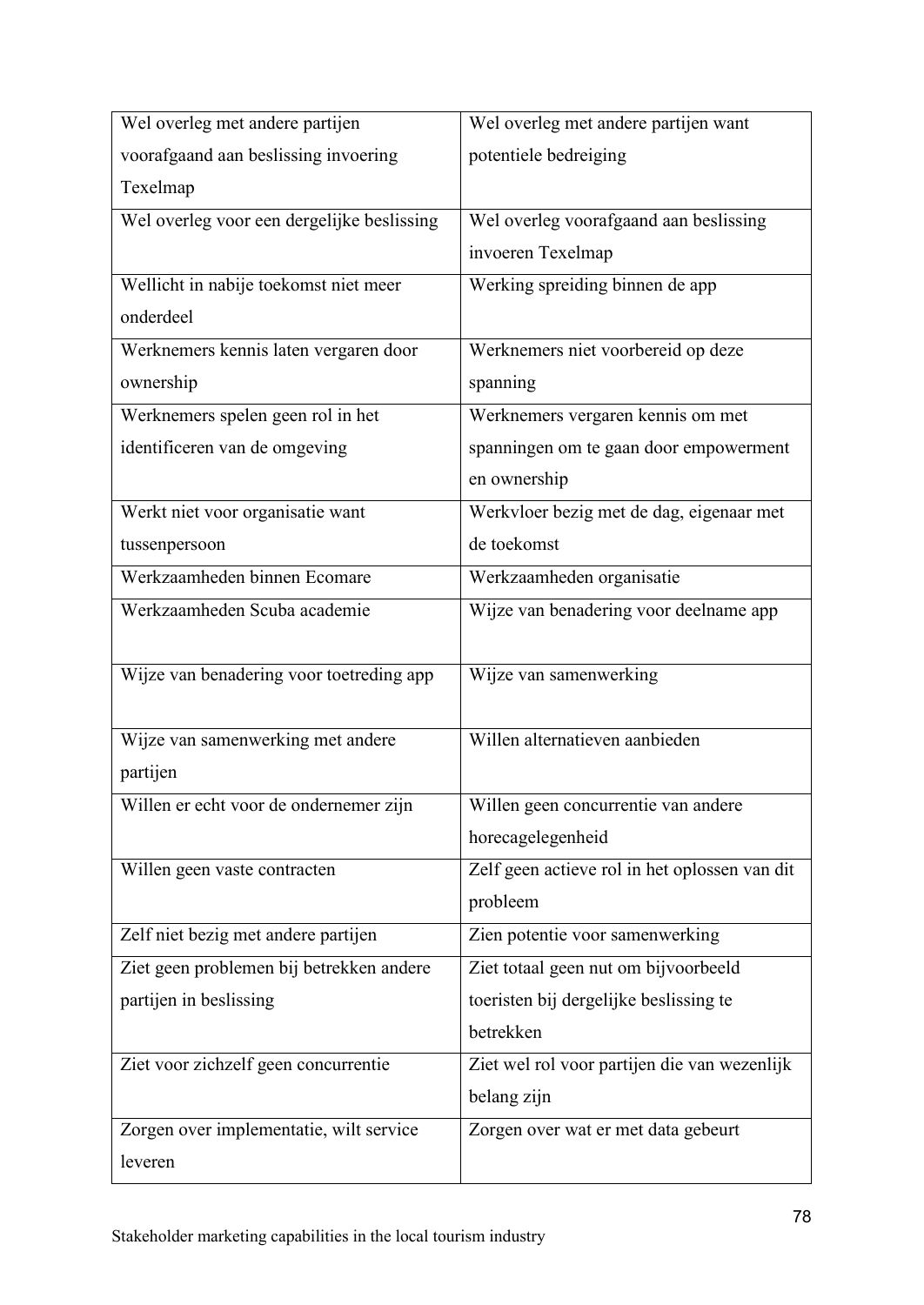| Zou losse beslissing zijn maar werken wel | Zoveel mogelijk wensen gebruikers uit laten |
|-------------------------------------------|---------------------------------------------|
| samen met partijen                        | komen                                       |
|                                           |                                             |